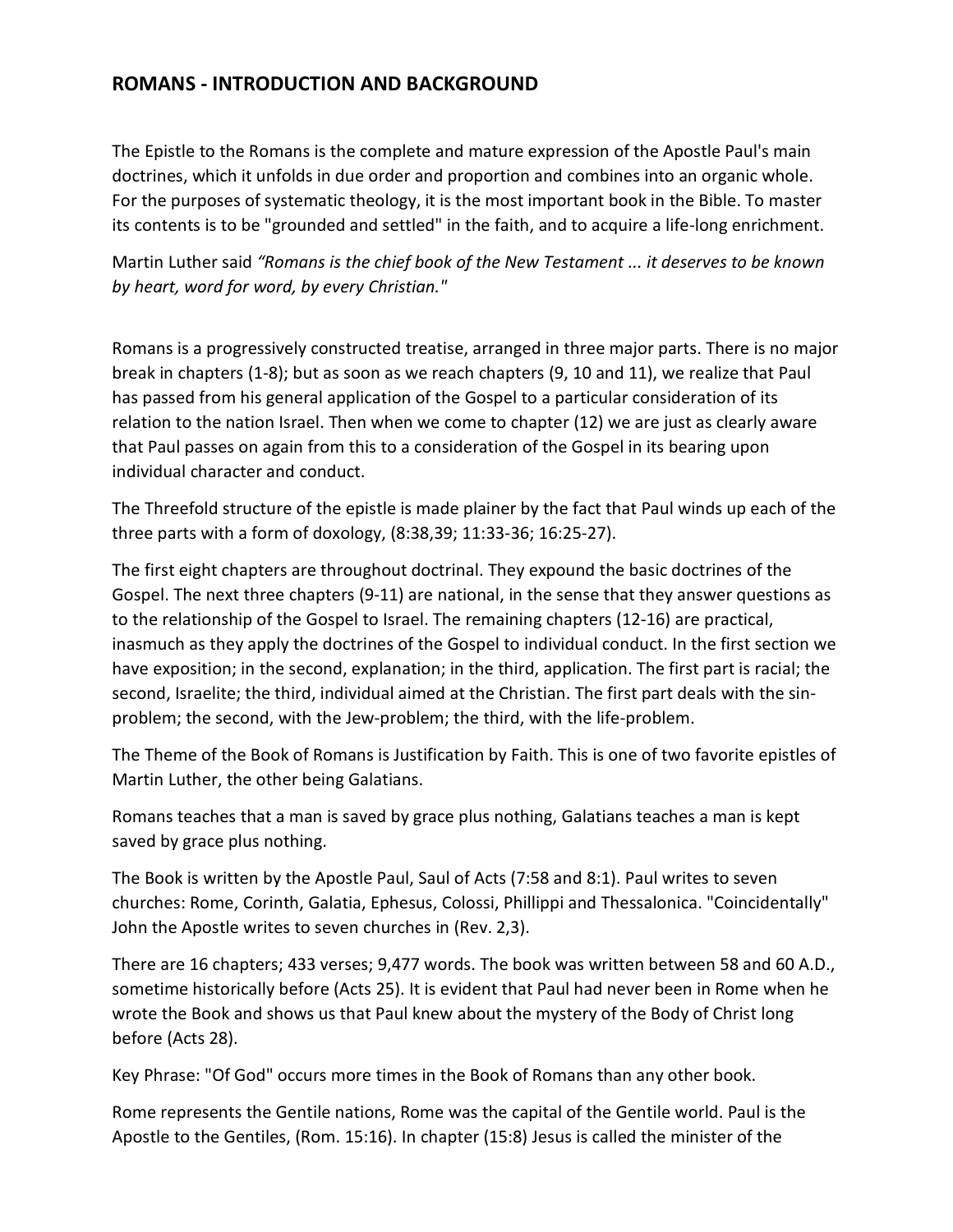circumcision and (15:16) says Paul was the minister to the uncircumcision. Quite illustrious company!

Paul is a pattern for Christian suffering and a pattern also for the Gentile Christian to follow (1 Tim. 1:16).

## **SALUTATION AND THEME (1:1-17)**

I. JUSTIFICATION (1:18-5:21)

A. Its need (1:18-3:20)

- [1]. The guilt of the heathen (1:18-32)
- [2]. The guilt of the moralist (2:1-16)
- [3]. The guilt of the Jew (2:17-3:8)
- [4]. The guilt of the entire human race (3:9-20)
- B. Its provision (3:21-26)
- C. Its relationship to the law (3:27-31)
- D. Its illustrations (4:1-25)
- E. Its security (5:1-11)
- F. Its universal nature (5:12-21)

II. SANCTIFICATION (6:1-8:17)

A. Its basis (6:1-14)

- B. Its principle (6:15-23)
- C. Its new relationship (7:1-25)
- D. Its power (8:1-17)
- III. GLORIFICATION (8:18-39)
- A. Relationship to human sufferings (8:18-27)
- B. Relationship to divine purpose (8:28-39)

IV. ISRAEL'S DIVINE PURPOSE (9:1-11:36)

- A. Paul's concern for Israel (9:1-5)
- B. Her relationship to divine promise (9:6-13)
- C. Her relationship to divine justice (9:14-29)
- D. Her relationship to divine righteousness (9:30-10:21)
- E. Her relationship to divine election (11:1-10)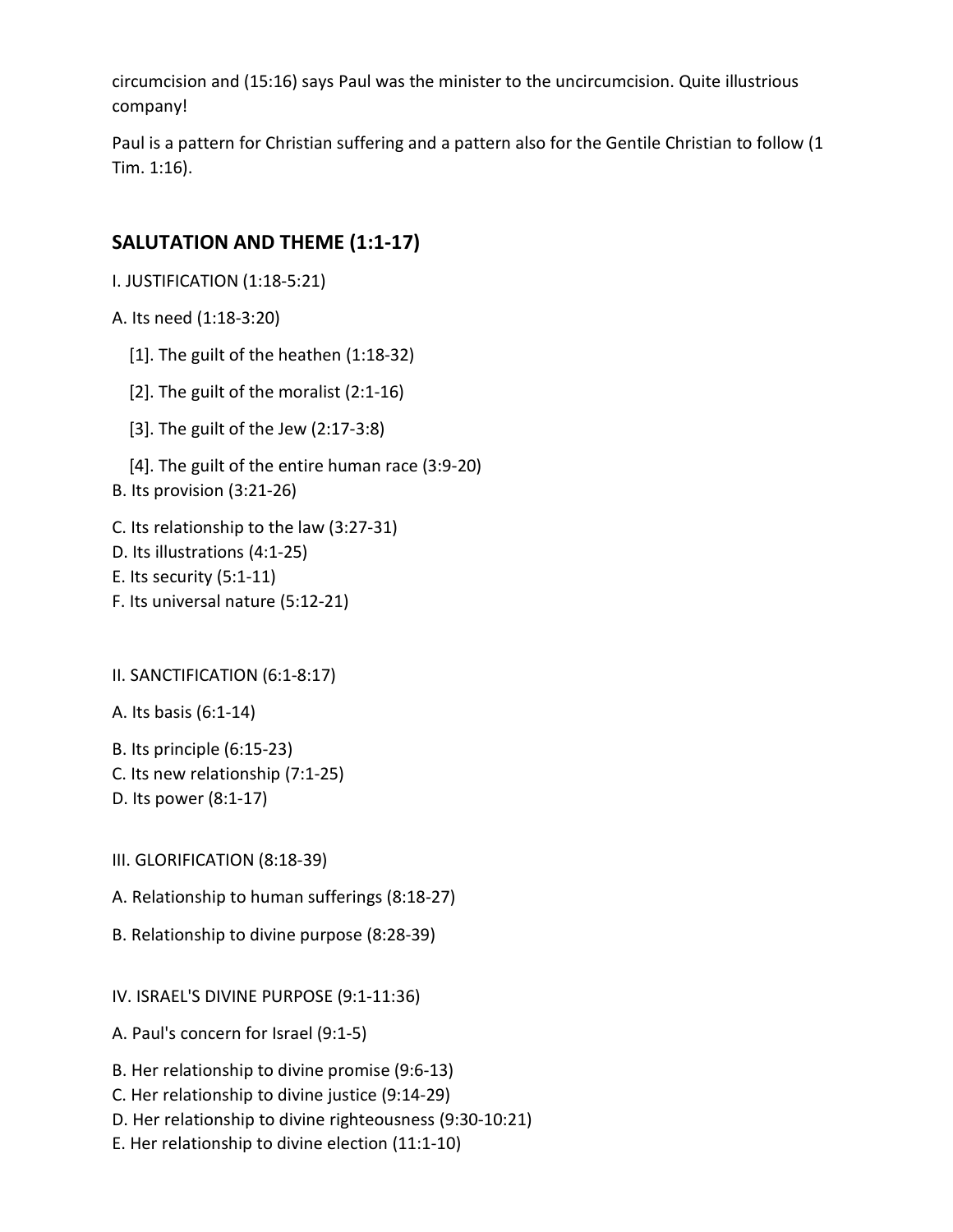F. Her relationship to Gentile blessing (11:11-22)

- G. Her future salvation (11:23-32)
- H. Paul's praise of divine wisdom (11:33-36)

V. APPLICATION OF RIGHTEOUSNESS (12:1-15:13)

A. In the dedication of life (12:1-2)

B. In the church (12:3-21)

- C. In the state (13:1-7)
- D. In society (13:8-14)
- E. In nonmoral issues (14:1-15:13)

VI. CONCLUSION (15:14-16:27)

A. Paul's future plans (15:14-33)

B. Paul's greetings (16:1-16)

C. Paul's warning (16:17-27)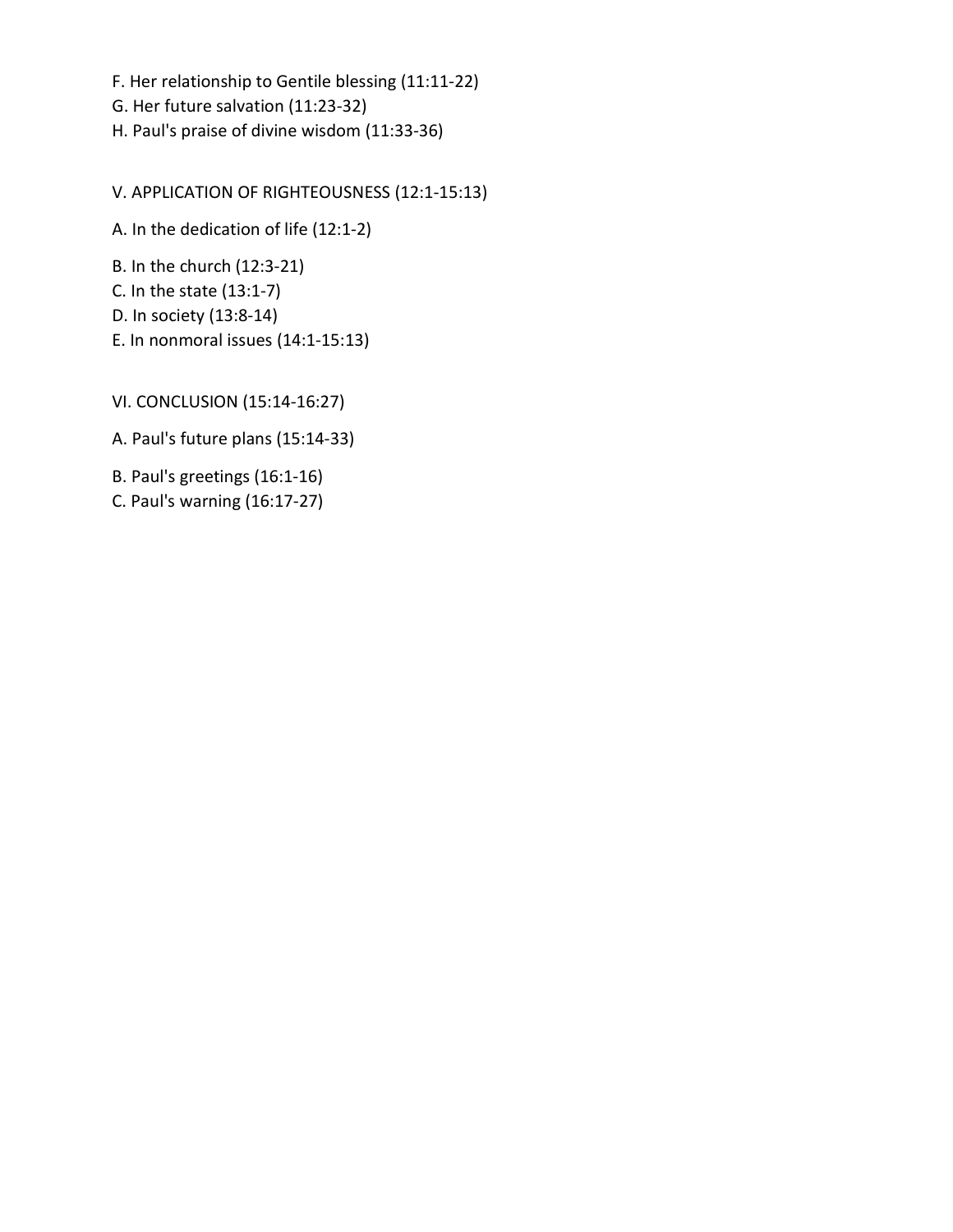#### **CHAPTER ONE**

Verse:

1:1 The phrase "a servant" is one of Paul's favorite titles that he has taken upon himself. In the first verse we see:

[1]. What Paul is - a servant

[2]. What he is called to be - an apostle

[3]. How he's going to handle it - "separated unto."

Note that separation (1 Jn. 2:15-17) is not only from something, but unto something; there must be a cause. The evils that are forsaken when you get saved must be replaced by something that is good. You cannot leave a vacuum.

(Gal. 1:15-24; Acts 13:1-3)

1:2 (1 Pet. 1:10; Gal. 3:8; Lk. 24:44; 1 Cor. 15:1-4)

1:3 "Of the seed of David" - (2 Sam. 7:16; Matt. 1:1. "Seed of the woman" - (Gen. 3:15; Gal. 4:4; Jn. 1:14; Acts 2:30; Ps. 132:11)

Jesus Christ is of the seed of David through his physical mother, Mary. (Luke 3:23), note this is Mary's lineage, Not Joseph's (see Matt. 1:16). David begot Solomon, (Matt. 1:6); Nathan is the son in the lineage of Mary, (Lk. 3:31).

1:4 This resurrection "from the dead" infuriated the Scribes and Pharisees. The implication of one rising from the dead was that the individual had to be holy and sinless, death and the grave could not hold him.

1:5 "For obedience to the faith" - obedience is a reference to believing. (Rom. 10:16) "..who hath believed our report." (verse 17) "...so then faith..." (Rom. 16:26) "for the obedience of faith." (Acts 15:9)

"For his name" - (Phil. 2:9; Eph. 1:21; Acts 4:12).

Note "faith" in (verses 5,8,12,17). The word faith only appears twice in the whole Old Testament, (Deut. 32:20 and Hab. 2:4). In the New Testament it appears over 300 times.

1:7 "...called to be saints..." - A call shows a need, an ability and an opportunity.

1:8 (1 Thess. 1:8; Rom. 16:19)

1:9 "My spirit" - The human spirit - (1 Thess. 5:23; 1 Cor. 5:4; 16:18; 2 Cor. 2:13; 7:1)

"Prayers" - (1 Thess. 1:2; 5:17)

1:10 "At length" - after a long time.

"The will of God" - (Rom. 15:32; Ja. 4:15)

1:11 "Spiritual gift" - (1 Cor. 12:1) "Established" - (Eph. 4:13,14; Col. 1:23; Eph. 3:17)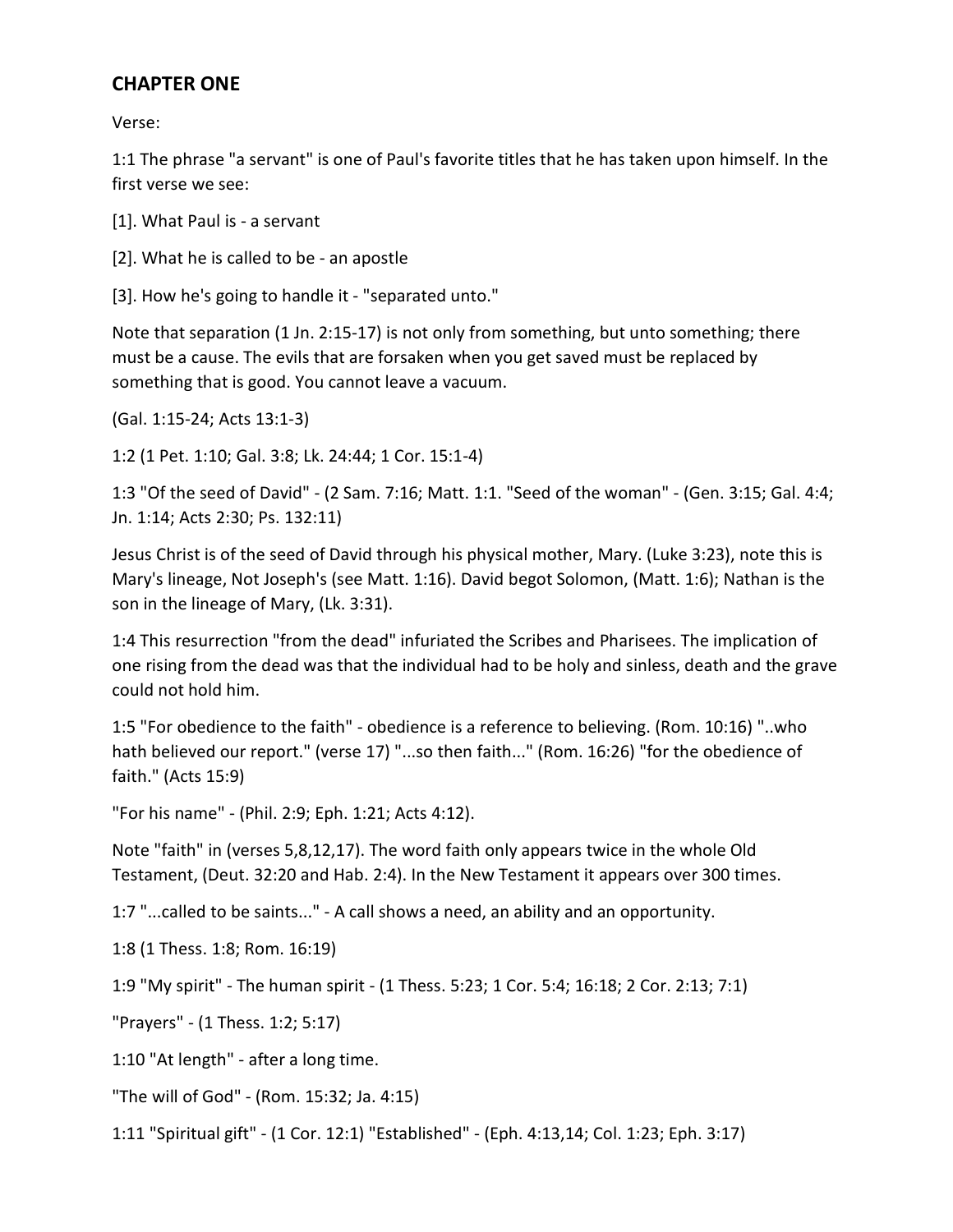The Holiness groups take (Rom. 1:11 and with 2 Cor. 1:15; 8:6) come up with-the doctrine of the "Second Blessing." Sam Jones said that he felt sorry for anyone who only had two!

1:12 Christian fellowship and relationships ought to serve to strengthen us as Christians, our "mutual faith." All the more reason to choose God's people as your friends and associates.

1:13 "Let" - prevented or hindered. The word has numerous meanings: In (Mk. 12:1) "let" means "rent", it can also mean "allow".

"Fruit among you ... Gentiles" - The Book is addressed to saved and lost (verse 7) "all that be in Rome."

"Fruit" - (Jn. 15:16; Rom. 7:4; Gal. 5:22)

1:14 Salvation makes us debtors. "the love of Christ constraineth us." (2 Cor. 5:14; 1 Cor. 9:16). We owe it to the lost to preach to them the gospel of Jesus Christ.

1:15 "The gospel" - (1 Cor. 15:1-4).

1:16 "For I am not ashamed…" (Phil. 1:20; Ps. 119:6,31; Rom. 9:33; 10:11; Ps. 31:1; 2 Tim. 1:8; Jn. 12:42,43; Lk. 9:26; 12:8; Matt. 10:32).

The gospel is the power of God not the "gifts" or the Holy Ghost, etc. (1 Cor. 1:18).

"To the Jew first" - (Acts 14:1; 18:4)

1:17 Paul quotes (Hab. 2:4) with one small change, the "his" found in Habakkuk is missing in (Rom. 1:17). (Refer to notes on 1:5). The Old Testament Jew lived on his faith. Note: (Rom. 10:8 where Deut. 30:14) is quoted, notice the changes there (Rom. 10:17; Eph. 2:8,9).

1:18 Every Bible translated since 1884 changes the phrase "holds the truth in unrighteousness." The same thing happens in verse 25.

"Wrath" - (Jn. 3:36)

1:19,20 God has revealed to man everything he needs to know to find the truth within himself. He has revealed these things by things that are physical. For example: the sun is a picture of the Son. The moon is a picture of the Church. Every man has received enough light to "by patient continuance in well doing" find God's plan for him and eternal life, (Jn. 12:32), "so that they are without excuse." (Tit. 2:11; Jn. 1:19; Ps. 98:2; 19:1-4; Rom. 2:1; Job 12:7; Deut. 4:19).

Adam and Eve ate of the tree of the knowledge of good and evil, not just evil!

1:21 (1 Cor. 1:21)

Here follows the de-evolution of man:

- [1]. He knew God
- [2]. Glorified him not as God
- [3]. Changed the truth
- [4]. Rejected the knowledge.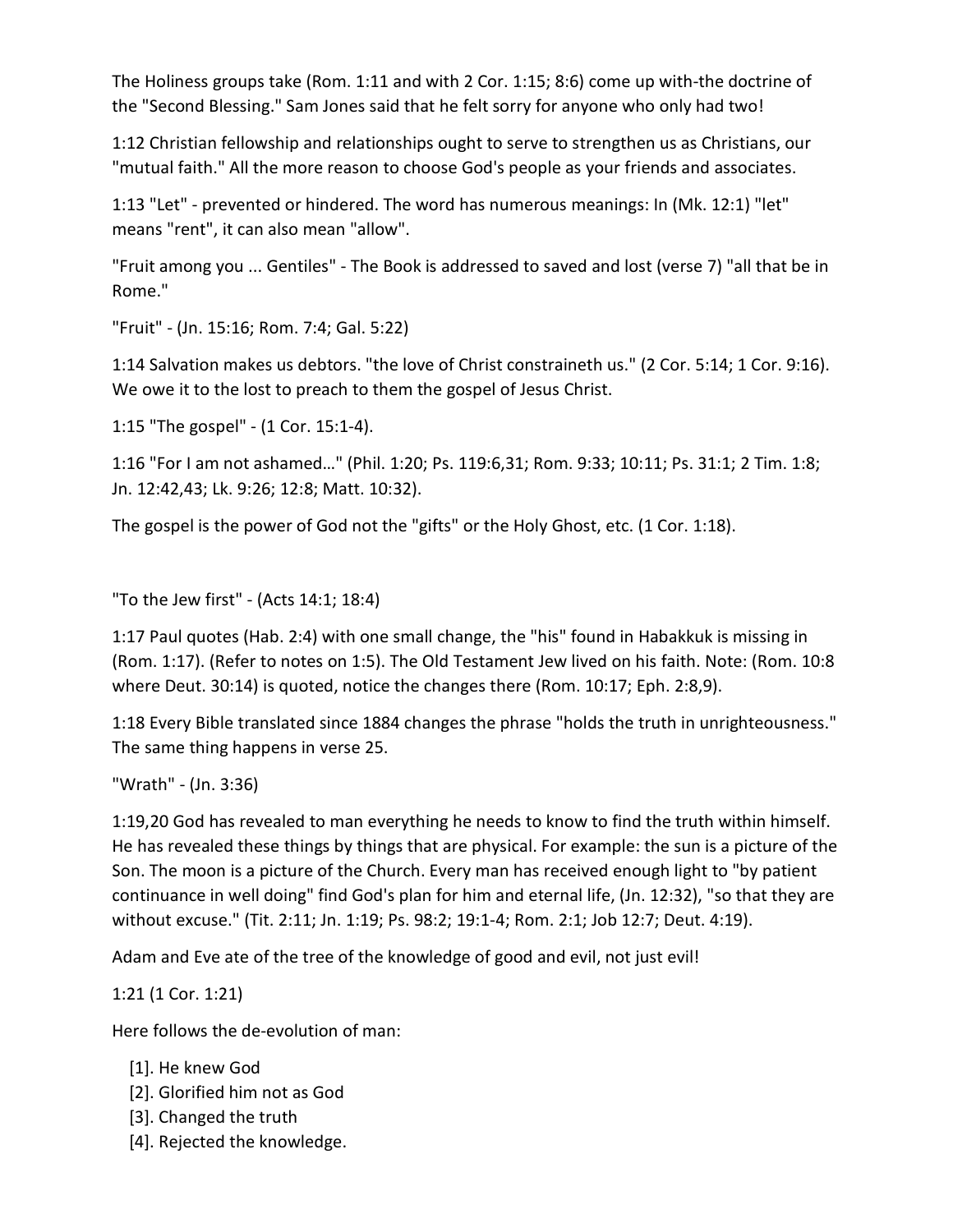The steps away from God are:

- [1]. Indifference agnosticism
- [2]. Ingratitude egotism
- [3]. Ignorance atheism
- [4]. Idolatry paganism

"...became vain in their imaginations." (Eph. 4:17,18)

1:22 (1 Corinthians 1:20, 25-28)

1:23 Note the evolutionary digression in this verse: an image of man, birds, four-footed beasts, creeping things (Isa. 2:8).

God without man is God; man without God is nothing.

1:24 When God gives up! Verse 24 the body is given up, in verse 26 the soul (affections) is given up; in (vs. 28) the spirit (mind, knowledge) is given over. (Jer. 6:19,30; Gal. 5:19; Deut. 24:1; 2 Cor. 7:1)

1:25 (2 Pet. 1:16; 2 Tim. 4:4 - See Lk. 10:27). The order to be observed is God first, man second. The opponents of God's law are called Egotism, Socialism, Humanism, Ecumenicism (Lk. 2:14).

1:26,27 (Lev. 20:13) - capital punishment is commanded by law for homosexuality. (1 Cor. 6:9- 11)

1:28 "Reprobate" - (Jer. 6:30; 2 Tim. 3:8; Tit. 1:16; 2 Cor. 13:5-7).

Reprobate - definition: Rejected as not enduring proof or trial, not of standard purity or fineness; disallowed; condemned; one morally lost; a depraved, vicious, unprincipled person.

1:29 "Being filled with..." as opposed to being filled with the Spirit of God. (Gal. 5:19-23)

1:29-31 "Maliciousness" - malice, enmity of heart; ill will; evil minded; envious, spiteful, bitter, revengeful.

"Debate" - to engage in strife or combat; strife, contention, quarrel.

"Malignity" - (malignant) disposition to do evil; extreme evilness of mature and influence; corrupt.

"Backbiters" - slanderers

"Implacable" - unable to be pleased.

1:30 "Disobedient to parents" - (2 Tim. 3:2; Eph. 6:1; Col. 3:20; Deut. 21:18; 1 Cor. 6:9; Gal. 5:18,19)

1:32 "Worthy of death" - (Eze. 18:4; Rom. 3:23; 6:23). "Pleasures" - (Heb. 11:25)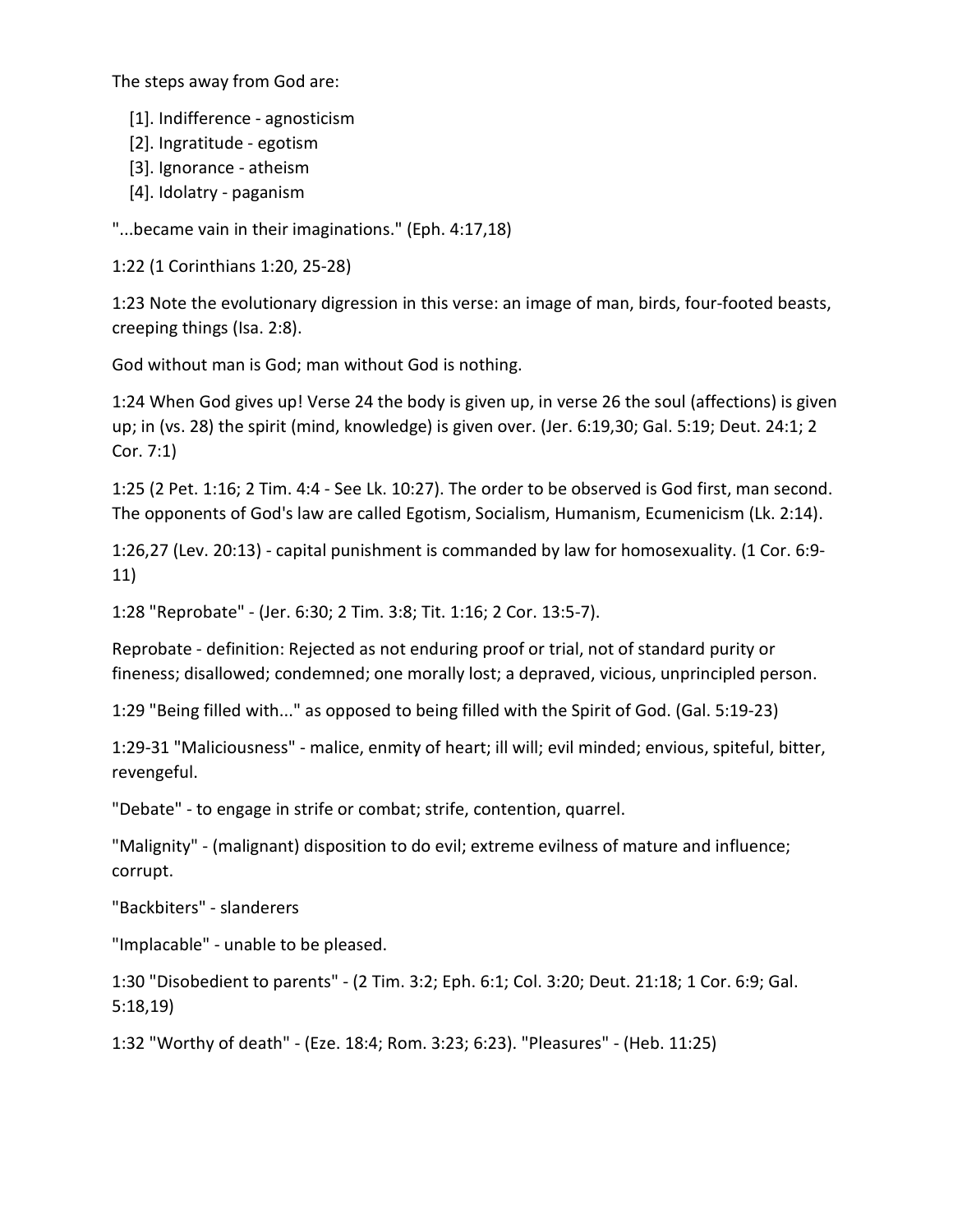## **CHAPTER TWO**

The topic of chapter two is the Judgment of God. We learn that the Judgment of God is without regard to race. Though such is the guilt of the Gentile, there is no one to judge him, for he would take upon himself to judge and does the very same things himself. The justice of God has only one standard by which all mankind is judged - Truth. Does man think that he will escape or that God will take his sin lightly? Does man take for granted the longsuffering and forbearance of God? The purpose of God's goodness and patience is to lead him to repentance (2:4).

Unfortunately man is hardhearted and impenitent, and therefore all that is in store for him is not pardon, but wrath. The judgment of God will be according to the strictest laws of justice. God will reward those that are righteous and punish the wicked. The Gentile cannot plead freedom from the law, for he has a Law written on his heart; the Jew cannot plead the protection and blessing of the Law for he has broken it.

The discussion from chapter one continues into the second chapter.

Here we see seven fundamental principles of God's judgment:

- [1]. God's judgment is according to truth. (2:2)
- [2]. God's judgment is according to accumulated guilt. (2:5)
- [3]. God's judgment is according to works. (2:6)
- [4]. God's judgment is without respect to persons. (2:11)
- [5]. God's judgment is according to performance, not knowledge. (2:13)
- [6]. God's judgment reaches the secrets of the heart. (2:16)

[7]. God's judgment is according to regeneration of the heart and not outward ceremony or appearance. (2:28,29)

#### **CHAPTER TWO OUTLINE**

Outline:

(2:1-3:8)

- I. The Sinfully Moral (2:1-13)
- A. Those who pass judgment on others, (1-5)
- [1]. Condemn themselves, (1)
- (a). They know wrong from right
- (b). They do the same things
- [2]. Deceive themselves, (2-4)
- (a). God will overlook their sin
- (b). God will forget their sin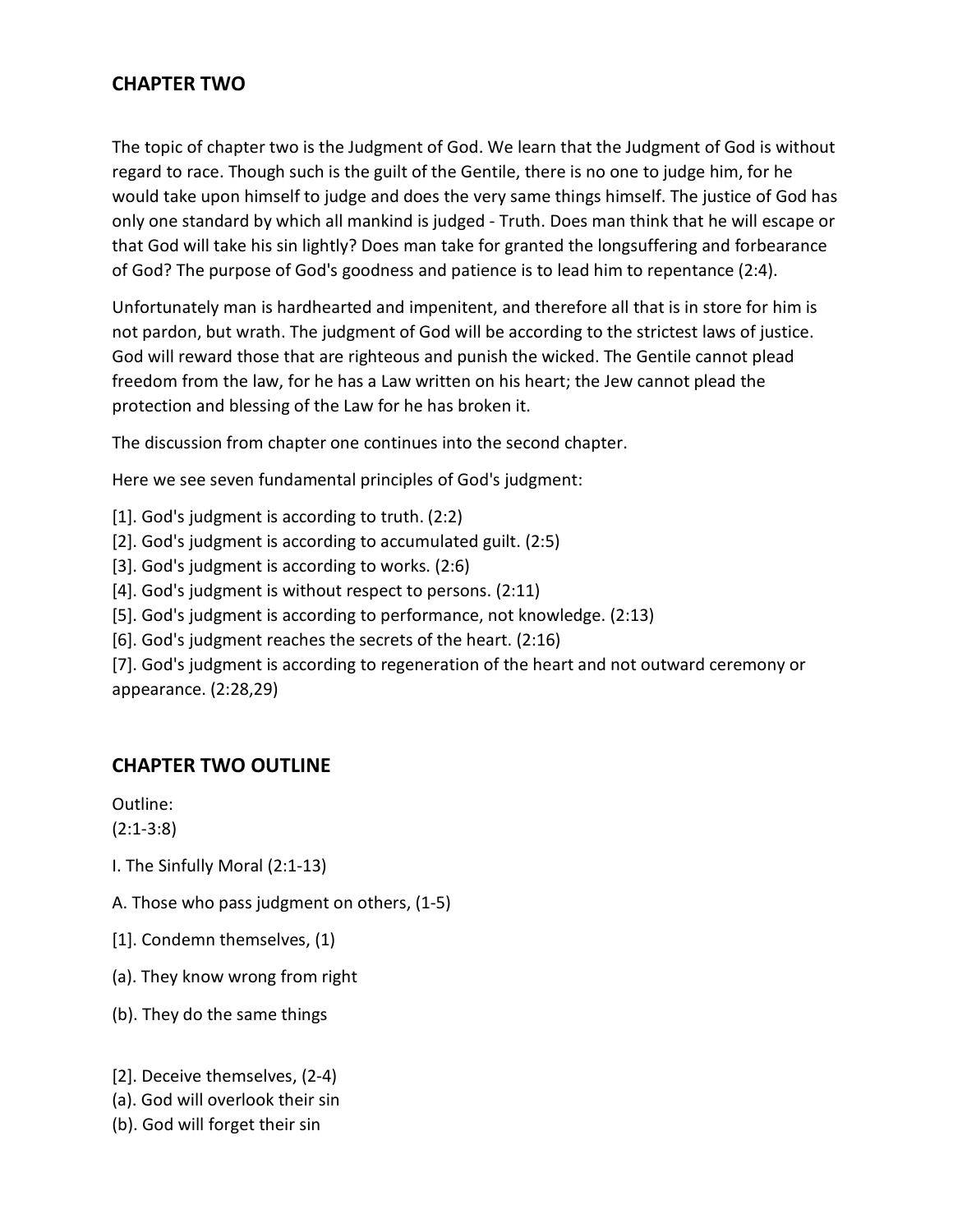- [3]. Store up wrath for themselves, (4,5)
- (a). God's goodness leads to repentance
- (b). God's goodness rejected leads to wrath
- B. God's principles of judgment, (6-11)
- [1]. Patiently waits till works appear
- (a). Positive response -eternal life
- (b). Negative response wrath
- [2]. Disregards all national and racial advantages, (9-11)
- (a). Tribulation
- (b). Honor/glory
- II. The Unenlightened Pagans (2:14-16)
- A. Have a law written on their hearts, (14,15)
- [1]. moral deeds prove this
- [2]. Conscience judges them
- B. Will be revealed in the day of judgment, (16)
- III. The Religious Moralist (2:17-3:8)
- A. Has advantages
- [1]. Possesses the law
- [2]. Has a relationship with God
- [3]. Knows the will of God
- [4]. Approves what is excellent
- [5]. Instructed by the law
- B. Performs significant activities, (19,20)
- [1]. Guide to the blind
- [2]. Light to the darkened
- [3]. Instructor of the foolish
- [4]. Teacher of babes
- C. But guilty of blasphemous hypocrisy, (20-24)
- [1]. Stealing
- [2]. Adultery
- [3]. Idolatry
- [4]. Blasphemy
- [5]. Any lawbreaking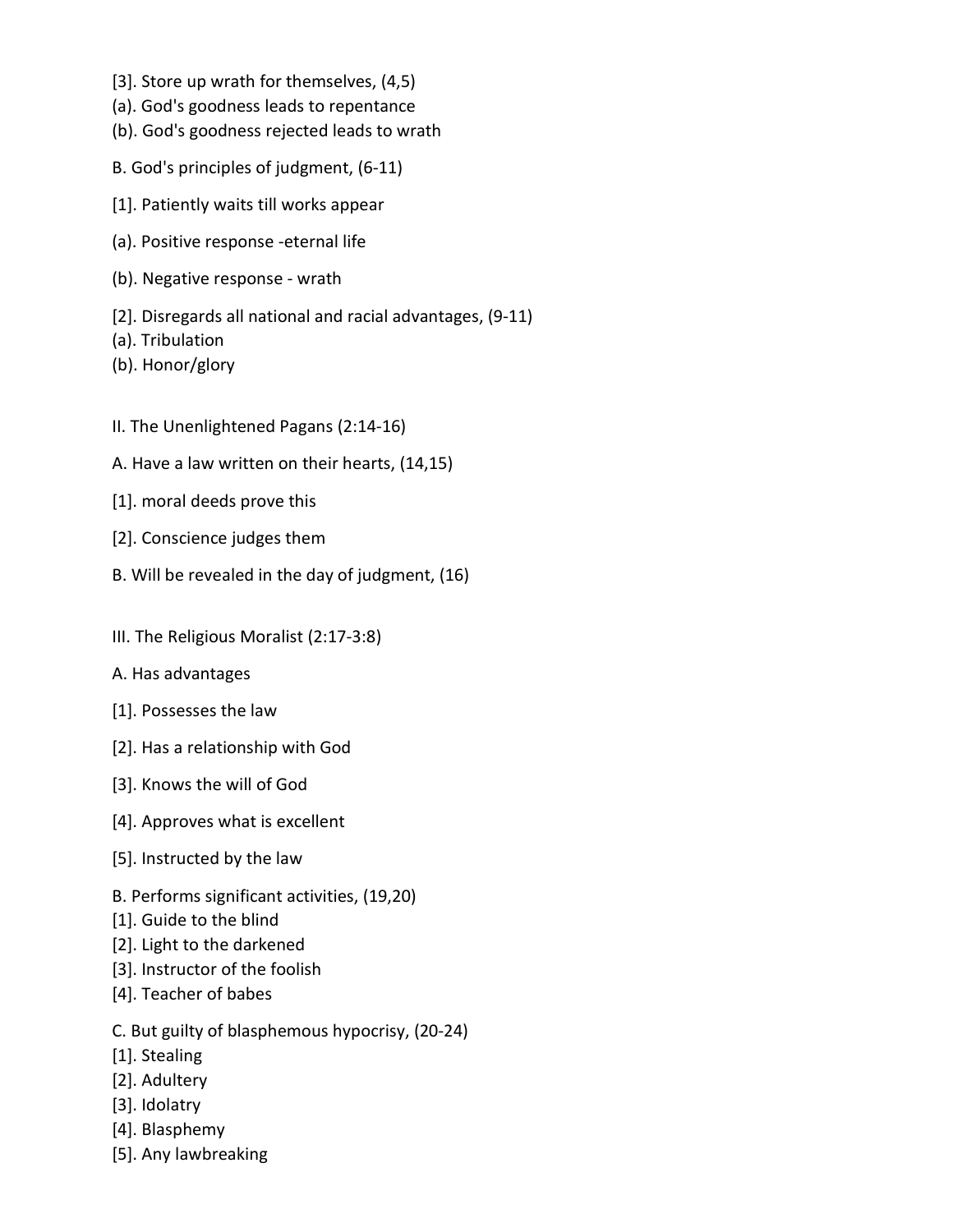- D. Relies on outward ritual, (25-29)
- [1]. Circumcision without obedience rejected
- [2]. Uncircumcision with obedience received
- [3]. Righteousness without rite better than rite without righteousness
- [4]. Jewishness is matter of faith not fanaticism
- E. Jewish objections answered, (3:1-8)
- [1]. Will you eliminate the advantages God?
- (a) . No
- (b). But if not used worthless
- [2]. If some fail, will all be lost? (3,4)
- (a). No man fails, God does not
- (b). David example
- [3]. If sin gives God opportunity, how can he condemn? (5-8)
- (a). On that basis, no one is judged, (6)
- (b). Paul's personal example, (7,8)
	- (1). Eliminates difference between good and evil
	- (2). Expects good out of evil

#### **CHAPTER TWO**

#### Verse:

2:1 In this chapter, although it is not explicitly written down, it is obvious that the Jews are being addressed. The conclusion of this chapter and beginning of chapter three make that very clear. This verse is addressed to any man, lost or saved. The fact that we judge others is proof that we know right from wrong. Job was judged by his three friends long before the Bible was written. The judgment we pass on others only condemns ourselves.

Personal judgments: (1 Cor. 6:1-4; 2:15; 5:3,12,13, 4:5; Matt. 7:1; Lk. 6:37; Dan. 7:22; Rom. 14:13; Jn. 7:24; Job 9:20; Rom. 1:20)

2:2 "we are sure" - (2 Peter 1:17-21) "Truth" - (Jn. 17:17)

```
2:3 (Heb. 2:3)
```
2:4 "The riches" - (Rom. 9:23; 11:33; Eph. 1:7,18; 2:7; 3:8,16; Col. 1:27; 2:2)

"The goodness of God..." - (Lk. 6:35; Ja. 1:17)

2:5 "Impenitent" - One who is not repentant; failure to confess and repent of sin. The suggestion is that you are building up a bank account and one of these days you will get "what's coming to you." (Eze. 18:24)

2:6 Paul continues his summation of the history of man spiritually. What follows is one of the greatest proof texts in the Bible to prove salvation by works. Just about every "kingdom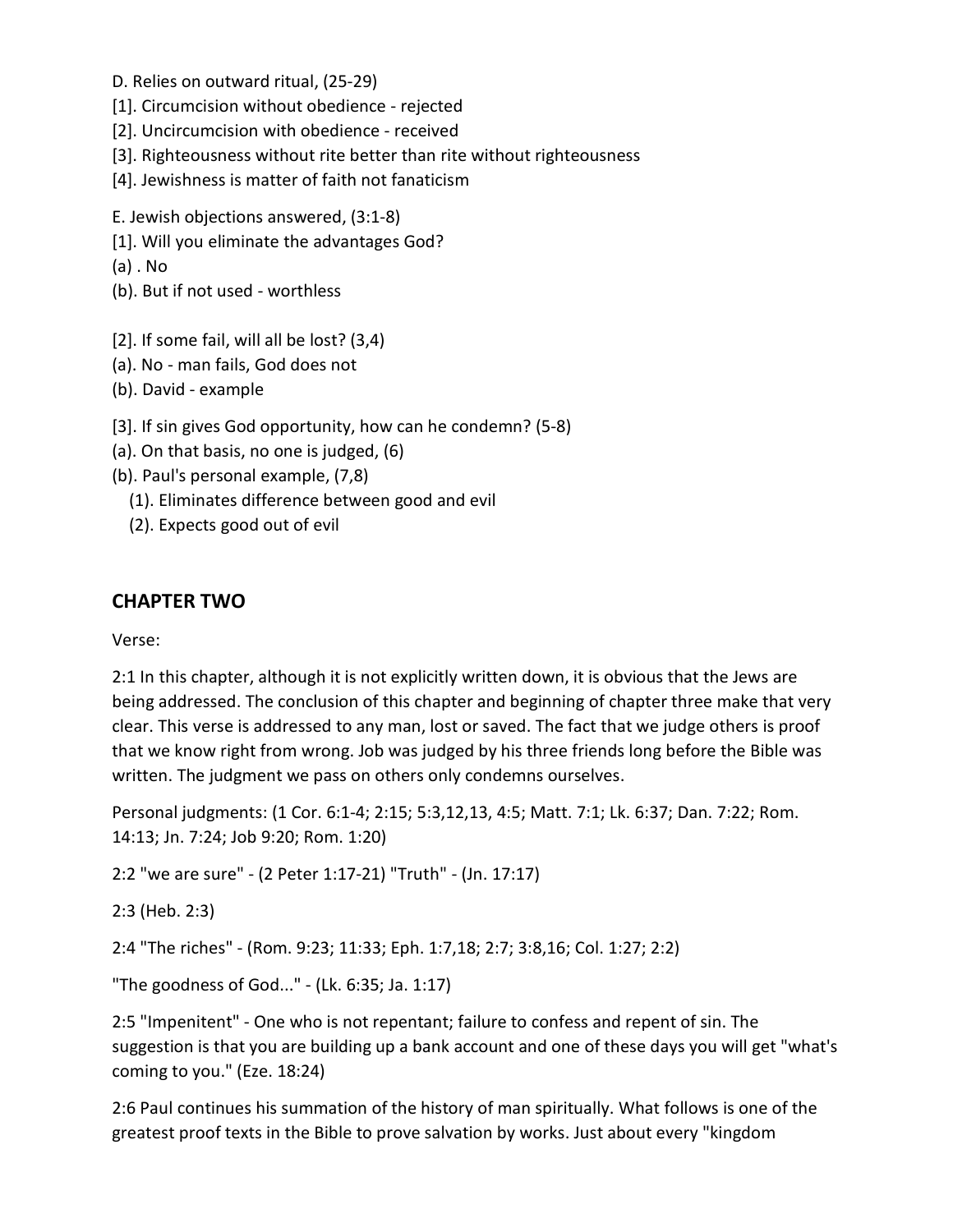builder" will sooner or later camp out on this text. Without understanding dispensational truth, this passage on Old Testament salvation becomes confusing.

[1]. There is a judgment of works (verse 6). (Rev. 20:12,13; 2:23; 22:12; Ps. 62:12; Eccl. 12:14). This judgment is to be distinguished from the believers judgment at the Judgment Seat of Christ; (2 Cor. 5:10; Rom. 14:10; 1 Cor. 3:11-16)

[2]. The Old Testament Gentile was not subject to the Jewish law, and the blood atonement of Christ was not complete. The word faith does not appear in a "salvation by faith" context in the Old Testament. Cornelius is an example of a man outside of Judaism who sought the truth of God.

[3]. Justification is by works! (See Ja. 2:24 and Rom. 4:1-5. Also, Gal. 2:16-21). There is an apparent contradiction when it comes to the issue of justification.

2:7 (See 1 Jn. 5:11)

2:8 "Obey the truth" - (Rom. 1:25,28,20; 1 Pet. 4:17)

2:9 (Rev. 11:18; 20:12; Jn. 5:29; Acts 24:15)

The Gentile here is under "conscience", if the Gentile will follow his conscience, it would lead him to righteousness and eternal life. Today it would lead him to Jesus Christ.

The Jew was under the Law in the Old Testament, if he would follow it, it would lead him to eternal life or to Christ (Gal. 3).

2:11 "No respect of persons with God" - with regards to an individual's salvation. (Deut. 10:17; Acts 10:34; 2 Chron. 19:7; Col. 3:25; Ja. 2:1; 2 Sam. 14:14; 1 Pet. 1:17; Eph. 6:9)

2:12 When Adam and Eve fell, they ate of the tree of the knowledge of good and evil. The emphasis is usually given to the evil nature that we inherited, and we forget that they also gained the knowledge of good. The Bible tells us that the law is written on every man's heart. (Gen. 2:17; 3:22)

In (Gen. 20:1-7), how is it that Abimelech knew that adultery was wrong? (Note Gen. 20:5): "the integrity of my heart." This man is a "heathen". There is no law and no gospel, yet he knows right from wrong, how can we account for this? (Look at Gen. 20:11), Abraham miscalculates the morality of the people.

2:13 (Verses 13,14 and 15) are a parenthesis between (12 and 16).

"The doers of the law" - (Ja. 1:22; 2:22)

"Justified" - (Ja. 2:24; Rom. 4:1-5; Gal. 2:16)

These three verses state that when the Gentile keeps the law, he places himself under the same condemnation as the Jew.

2:15 What is called "progress" or "broad-mindedness" in the 20th Century is really the result of man squelching his conscience to the point where he will enjoy and/or tolerate any sin without any qualms. This accounts for the sick minds of our age. "You've come a long way baby."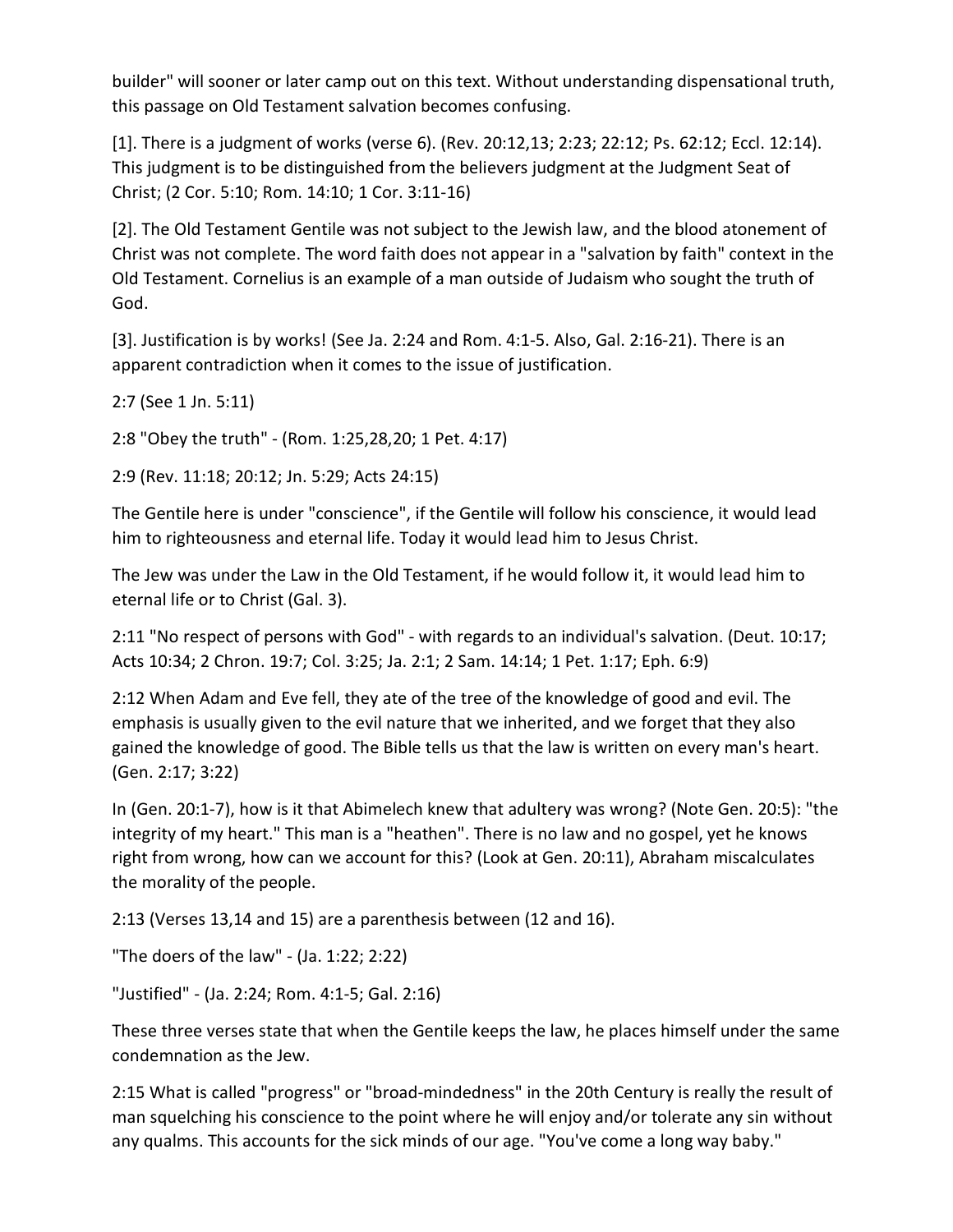Three things accuse a man: Law, conscience, thoughts.

"The mean while accusing or else excusing" - (2 Cor. 10:12)

Seven alibis for sin better known as the rudiments of the world:

- 1. "We always have done it."
- 2. "Everybody else does it."
- 3. "Depends on how you look at it.
- 4. "A little bit doesn't hurt."
- 5. "We know when to quit."
- 6. "You gotta get married."
- 7. "You gotta make a living."

These are the principles that should guide our lives:

- [1]. Is it right?
- [2]. Will it glorify God?
- [3]. Is it edifying?
- [4]. Can I ask God to bless it and thank him for it?
- [5]. Would I like the Lord to find me doing it when he returns?
- 2:16 (Rom. 2:2; 3:23; Acts 17:31; Jn. 5:22; 12:48)
- 2:17 Paul zeroes in on the Jews. This begins a section that ends at Chapter (3:8).
- 2:18 See outline.
- 2:19 "The blind" Gentiles
- 2:20 Romans 10:2; 11 Timothy 3:4,5
- 2:21 "Practice what you preach."
- 2:22 Idol worship is called "sacrilege." (Ex. 20:4-6)
- 2:23 "Breaking the law" any violation
- 2:24 (Isa. 52:5)

2:25 Circumcision is only profitable if the Jew keeps the Law. If the Law is broken, the external sign becomes worthless and void. Religion does not profit if the laws of the religion are not kept. If the law is kept by the uncircumcised, it becomes circumcision unto him. In other words it is not the outward appearance, but the inward appearance that is important.

2:27 The point of the verse is the Gentile who keeps the Law will stand in judgment of the Jew who does not. Matthew 12:41.

2:28 These two verses are used by almost every one of the cults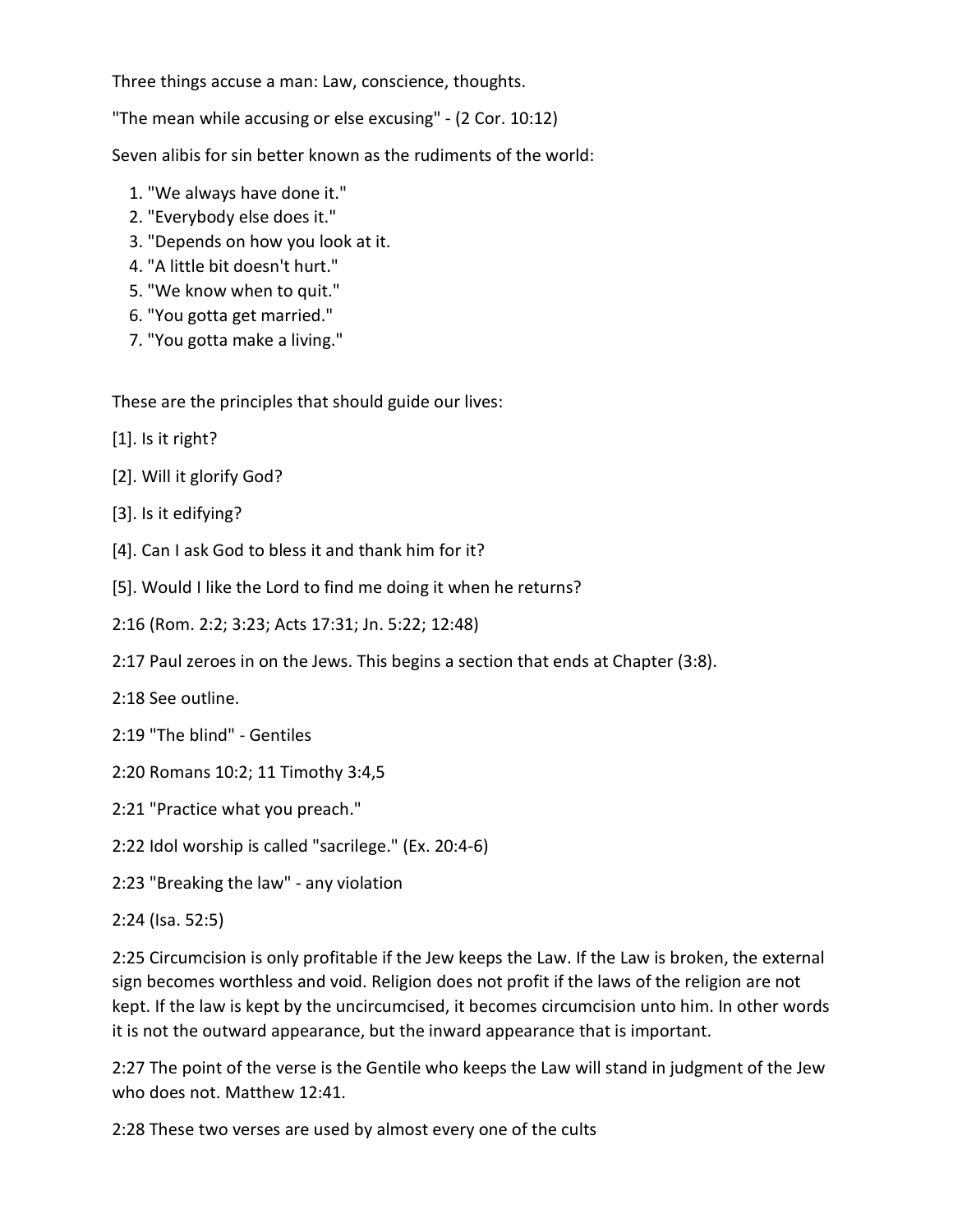2:29 and some major denominations to prove that the Old Testament promises to the Jew now are for the Christian and God has forsaken Israel.

(Read 3:1), There are spiritual Jews and there are physical Jews. Context! A spiritual Jew is a person who keeps the law, Jew or Gentile. A physical Jew is from the house of Israel. The issue: The spiritual seed of Abraham and the physical seed of Jacob.

In (3:1) the oracles of God weren't given to the spiritual Jews but the physical Jews. Further proof: (1 Cor. 10:32) names three types of people alive in the world: "Jew, Gentile, the Church." Spiritual Circumcision - (Col. 2:12; Phil. 3:3; Deut. 6:5; 10:16; 30:6)

"Whose praise is not of men, but of God." (Acts 5:29,44; Jn. 12:43; 1 Sam. 15:24)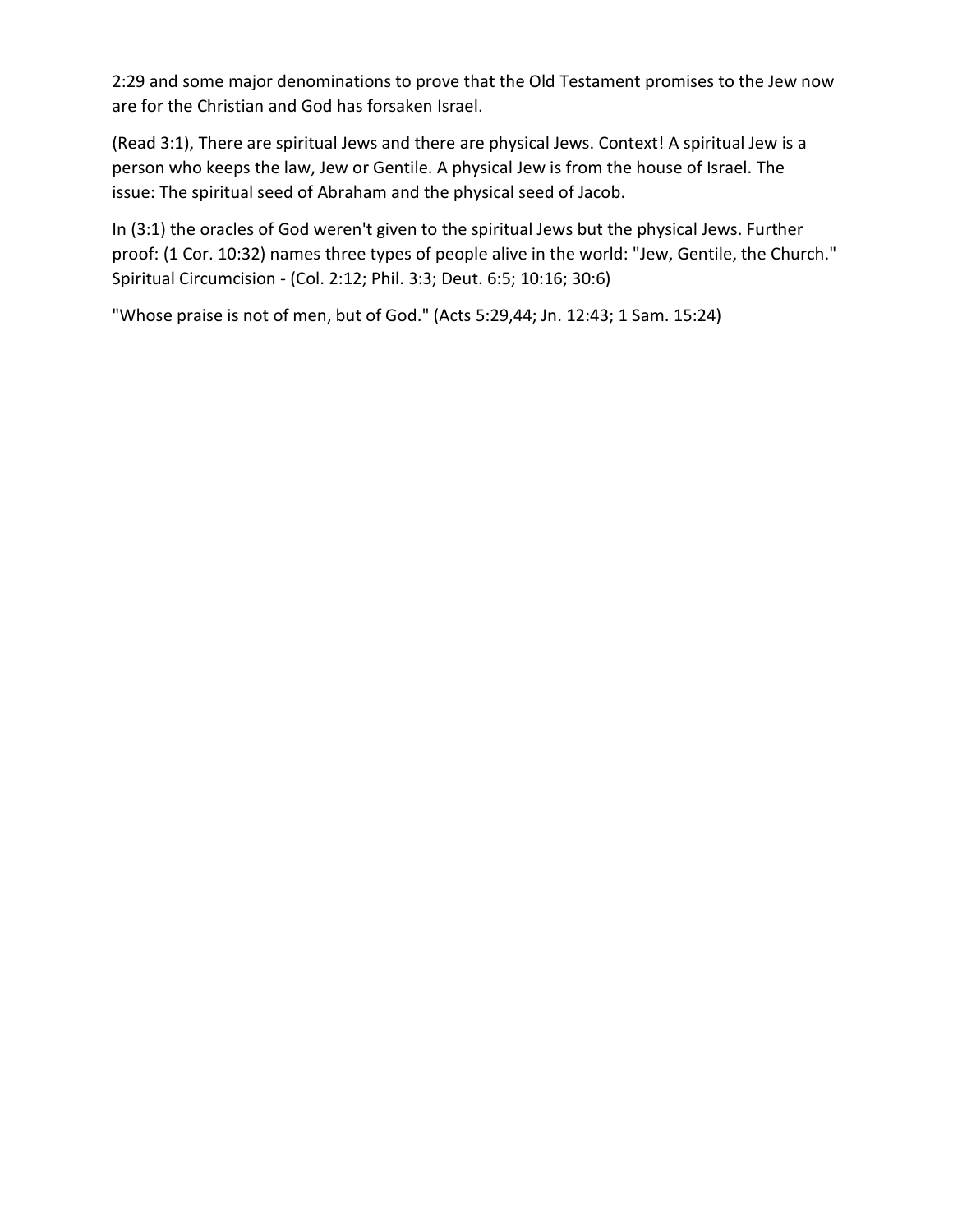#### **CHAPTER THREE OUTLINE**

- Outline: 3:9-31
- I. Man's Universal Condition (3:9-20)
- A. All are under sin (9)
- [1]. Gentiles:
	- (a). Defy God
	- (b). Self-righteous delude themselves
	- (c). The heathen violates his conscience
- [2]. Jew: Denies in deed what is taught in the word
- B. Confirmed by scripture (10-18)
- [1]. The character of men (10-12)
- [2]. The conduct of men (13-17)
	- (a). Their speech (13,14)
	- (b). Their deeds (15-17)
- C. The work of the law (19,20)
- [1]. Shuts men's mouths
- [2]. Holds all accountable
- [3]. Makes men knowledgeable of sin
- II. God's Gift of Righteousness (3:21-31)
- A. What is God's answer to man's failure? (21)
- [1]. The righteousness of God himself
- [2]. Given apart from the law
- [3]. Witnessed by the prophets
- B. How is it obtained? (22-24)
- [1]. Through faith in Jesus Christ (His person and work)
- [2]. For all who believe
- [3]. Without partiality
- [4]. Through God's works applied to us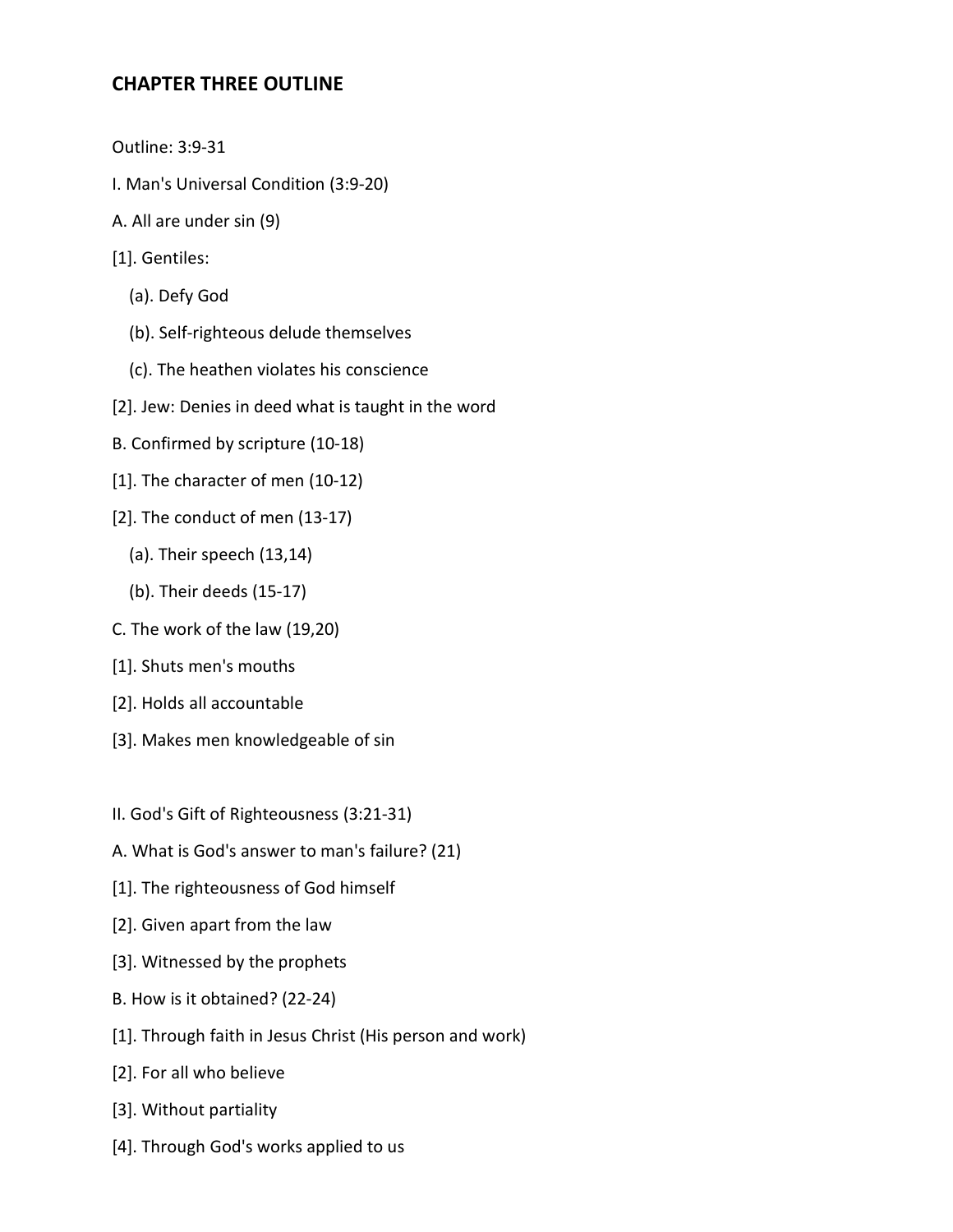- [5]. Through redemption
- C. How redemption works (25)
- [1]. A propitiatory blood sacrifice
- (a). Expiation satisfies justice
- (b). Propitiation releases love
- D. Why is redemption provided? (25,26)
- [1]. To vindicate God
	- (a). His justice is questioned because of His past forbearance
	- (b). Now his long delayed wrath falls on His Son Jesus
- [2]. To justify those that believe
- E. The results of the gift of righteousness (27-31)
- [1]. No one can boast
- [2]. No one is excluded
- [3]. The law is vindicated, upheld, established

Three main points are made in Chapter three. First of all the objections of the Jew are answered. The Jew has been given the primary place in history in God's minds eye, nationally speaking. The Jews were given the oracles of God, the law. The Jew was promised the land of Canaan; the Messiah was a Jew; the writers of the Word of God were Jewish, etc. The Jew asks was this all in vain?

Secondly, Paul declares the universal lost condition of mankind, Jew and Gentile. A number of Old Testament scriptures are quoted showing us the tremendous working knowledge of the scriptures that Paul the apostle had. In this second section Paul shows us that the law was not given to save, but it was given that men would have a written record from God so that man could not claim ignorance of sin and that every mouth may be stopped!

Lastly, Paul declares the remedy for the plight of mankind. The remedy is the works and righteousness of God. God has done the work, he wants you to trust in what he has done for you, rather than trusting in what you can do for Him." Therefore we conclude that a man is justified by faith without the deeds of the law.

In this chapter we have a great example of how indirect quotations are made of Old Testament scriptures, varying in words, yet infallible (verses 10-18).

# **CHAPTER THREE**

Verse:

3:2 "The oracles of God" - (1 Pet. 4:11; Heb. 5:12; Ps. 147:19,20)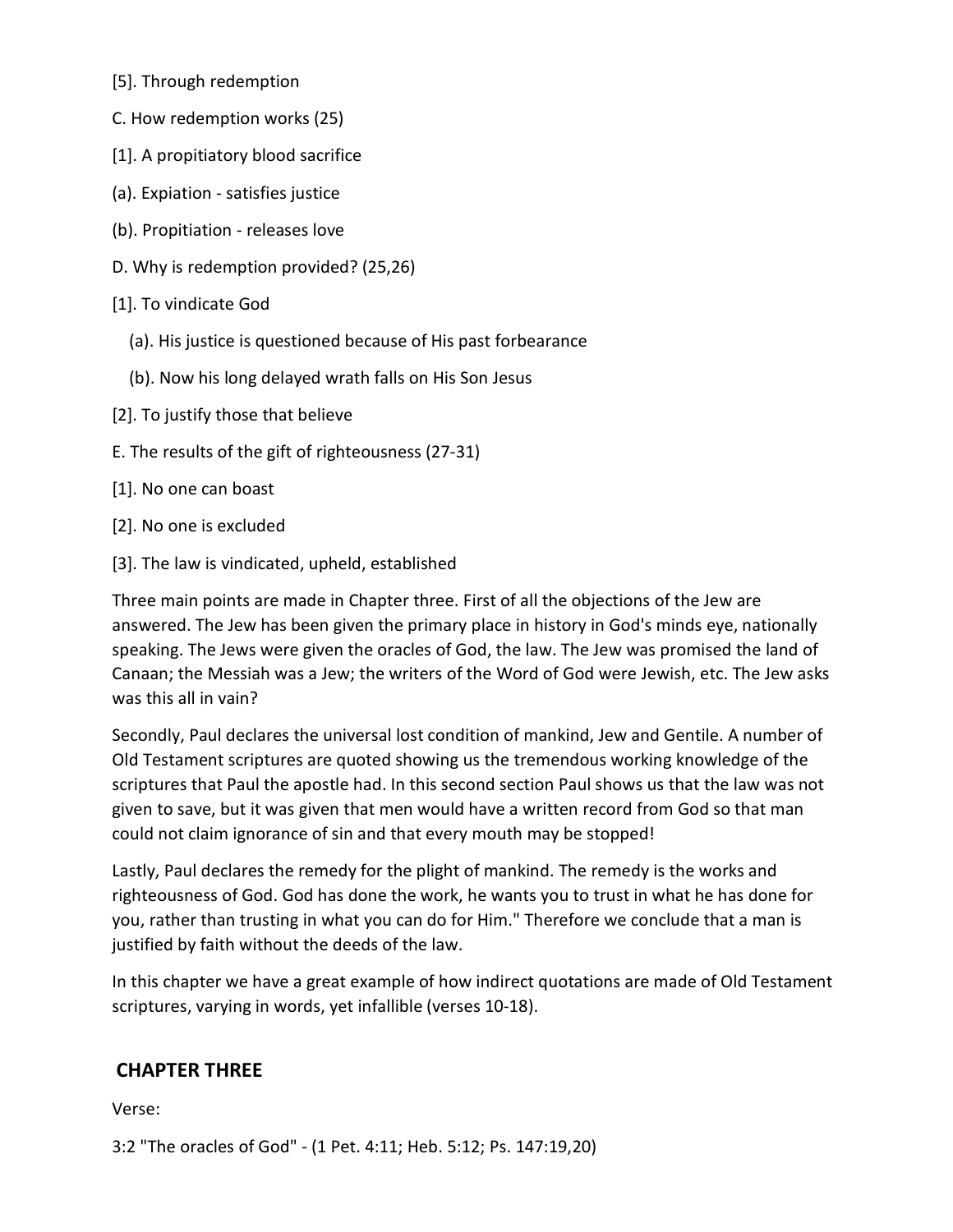3:4 "Let God be true" - (Tit. 1:2; 1 Jn. 1:10)

"As it is written"- (Ps. 51:4) is quoted freely by Paul and shows us that the scriptures may be applied this way.

"Thou mightest be justified" - (1 Tim. 3:16)

"When thou art judged" - the implication is that people are going to accuse and judge God at the Great White Throne Judgment and God will answer "as it is written". See the temptation of Christ in (Lk. 4 and Matt. 4) ...."that every mouth may be stopped (3:19)." (See also Matt. 22:12 ff)

3:5 If my badness, wickedness or unrighteousness demonstrates God's goodness, does God owe it to me to let me get away with it?

"I speak as a man" - (Gal. 3:15)

God's righteousness - (2 Cor. 5:21; Ps. 35:24)

3:7 We are not to glorify God by contrast, we are to glorify God by obedience, not disobedience.

3:8 (Rom. 6:12; Gal. 5:13)

3:9 "...we have before proved..." - (Chapters 1,2). The Jew has violated the Law, the Gentile has violated his conscience.

"They are all under sin" - (Rom. 5:10-12; Eph. 2:1-3).

3:11 (Ps. 10:4; see also Isa. 65:1; Jn. 6:44; Ps. 143:2)

3:12 (Pro. 14:12; Isa. 53:6; Jn. 14:6)

3:13 "Their throat..." - (Psalm 5:9)

"The poison of asps" - (Ps. 140:3)

3:14 "Whose mouth is full..." - (Ps. 10:7)

3:15 "Their feet are swift. (Isa. 59:7,8,16)

3:16 Acts 28:27

3:18 "There is no fear..." - (Ps. 36:1; See Ps. 2:11)

Between (verses 10 and 18) there are 14 separate indictments that man is charged with.

3:19 The purpose for the giving of the Old Testament law was not to secure the salvation of man. The law was given that man would have a knowledge of sin, to show to us the exceeding sinfulness of sin (Rom. 7:13; 5:20). It was given as a schoolmaster to bring us to Christ "after that faith is come" (Gal. 3:23-25). The law was given only to sinners (1 Tim. 1:9-11) that at the Great White Throne Judgment and the -"books are opened" (Rev. 20:12-15) that every mouth may be stopped! - No excuse (Rom. 2:1) and all the world may become guilty before God (text).

3:20 (Gal. 2:16; Rom. 3:28; 4:1-5)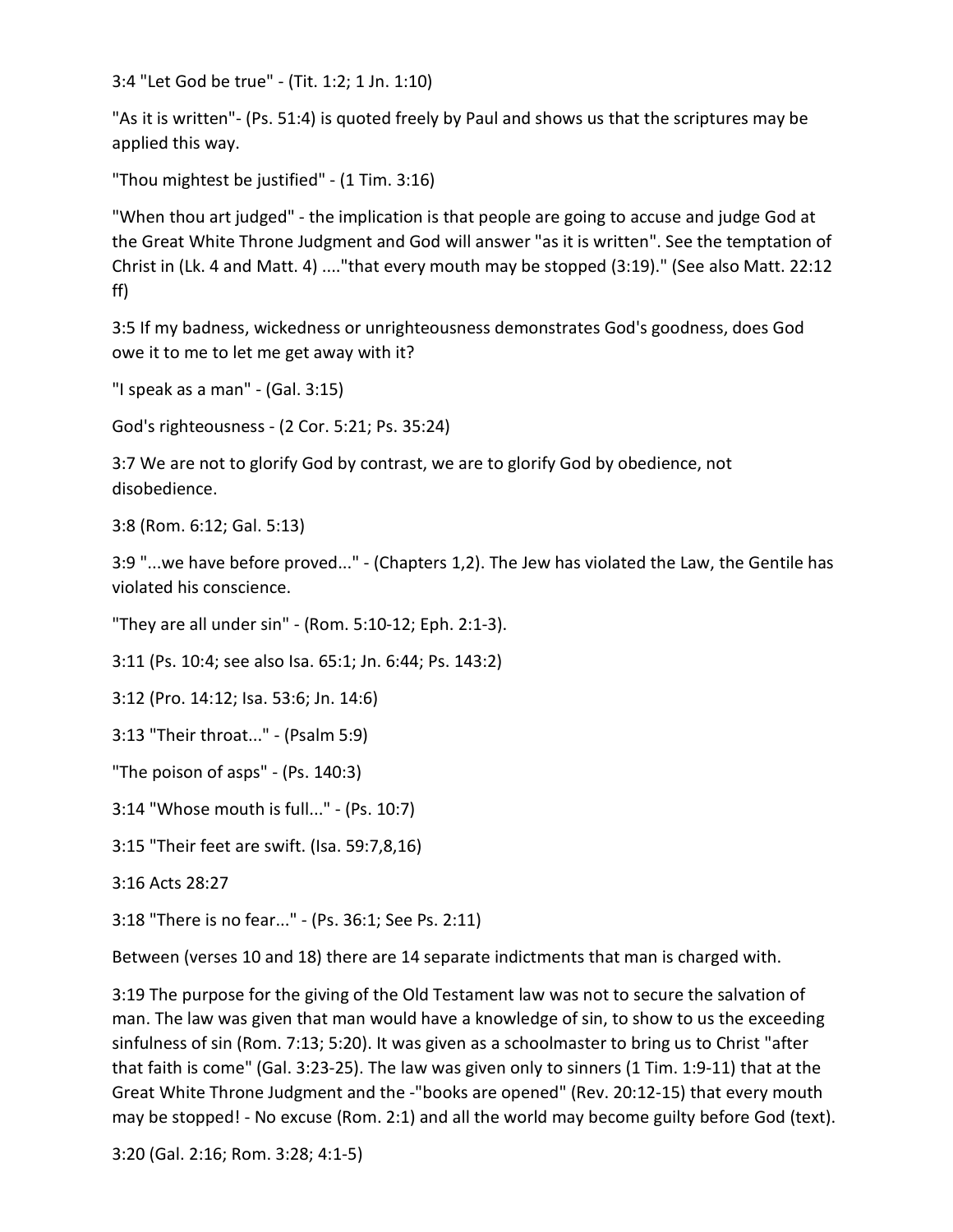(Heb. 7:19) says, "For the law made nothing perfect, but the bringing in of a better hope (Heb. 6:18; Tit. 2:13) did; by the which we draw nigh unto God."

3:21 "The righteousness of God" - (Rom. 1:16,17; (2 Cor. 5:21)

"Witnessed by the law" -(Jn. 5:46,47; Gen. - Deut., specifically Deut. 18:15,18).

"The prophets" - (Acts 26:22,23; Isa. 42:6; 49:6; 53:2-12; 61:1-3; Mic. 5:2)

3:22 "By faith" - (Gal. 3:26; Rom. 4:3,5; Acts 15:9; Eph. 2:8,9; Jn. 1:12; Rom. 4:16)

3:23 (Matt. 7:11; Eccl. 7:20; 1 Jn. 1:10; Gal. 3:22; Eph. 2:3; Eze. 18:4; Rom. 5:9,12; Rev. 21:8; Ja. 2:10; 1 Kings 8:46).

3:24 "Freely" - This is one of the places Eve got "confused" in (Gen. 2:16 and 3:2).

Justification - Definition, justify - To prove or show to be just; to vindicate; to maintain or defend as conformable to law, right, just, propriety or duty; to pronounce free from guilt or blame; to absolve, exonerate, clear.

Redemption - Definition, redeem - To regain possession of by payment of a stipulated price. To recover or regain, to ransom, liberate, rescue from captivity or bondage by paying a price or a ransom. Theologically - to rescue and deliver from the bondage of sin and the penalties of God's violated law; deliverance by the atonement of Christ from the bondage of sin; salvation.

Propitiation - Definition, propitiate - To appease and render favorable; to conciliate. Theologically - atonement or atoning sacrifice, specifically, that which, as Christ's death, appeases the divine justice and conciliates the divine favor. Synonym -Reconciliation, Expiation, Satisfaction, Atonement

Redemption - (Rom. 8:23; Eph. 1:7; Col. 1:14; Eph. 4:30; Heb. 9:12,15)

3:25 (Acts 17:31; Rom. 5:9)

Propitiation - (1 Jn. 2:2; 4:10)

Some interesting scriptures to analyze when considering Old Testament salvation:

| Job 1:1,8; 9:2 | Luke 10:25-28   |
|----------------|-----------------|
| Luke 2:25      | Mark 10:17-22   |
| 2 Peter 2:8    | Philippians 3:6 |
| Luke 1:6       | James 2:19-24   |

Remission is not redemption!

Remission - Definition, Act of remitting or forgiving, pardon (Ex 34:7). Pardon of transgression of divine law; forgiveness of sins, or release from the penalty of sins.

Remit - Definition - To give up or over; abandon; surrender; to set free; liberate, release as a prisoner.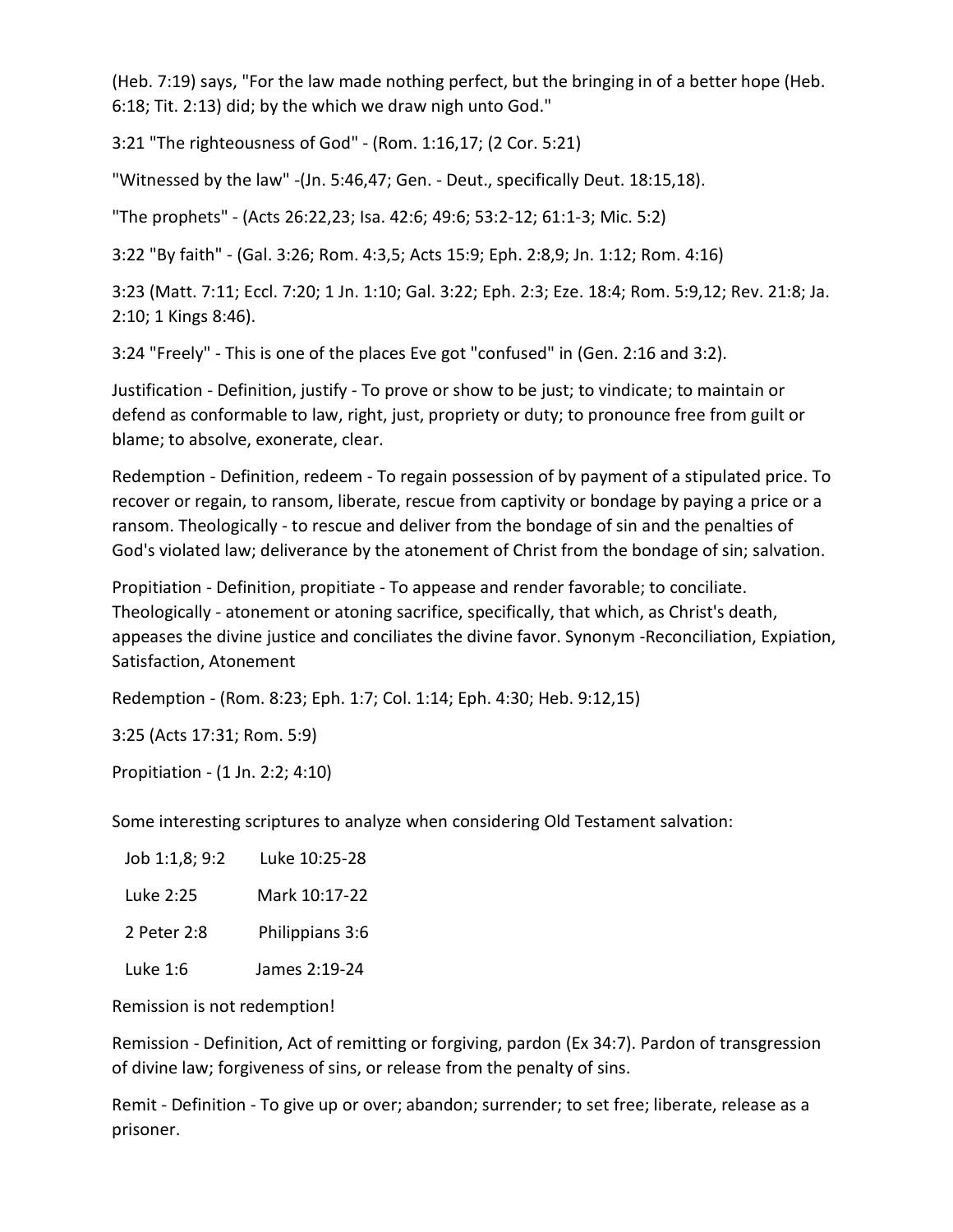Remission secures fellowship, justification and redemption secured the clearing of the debt. The Old Testament saint could be forgiven but could not be cleared or redeemed. He could not be justified or redeemed by the blood of bulls and goats, (Heb. 9:12-15,26; 10:1,4,11).

"For the remission of sins" is always a reference to sins that have already been forgiven (Rom. 3:25) "that are past." Remission was brought about by blood (Heb. 9:22) under the Old Testament law. Sins were remitted under the law by the shedding and sprinkling of blood. Sin was forgiven (remitted) by the blood of bulls and goats, but not taken away, blotted out, or cleared. (Hebrews 9:26; 10:1,4,11, Exodus 34:7)

In (Acts 2:38) "For the remission of sins", "for" means "because of". Eg..., Charles Manson went to jail for murder. Did he go to commit murder or did he go because he committed (past) murder? JESUS Christ died for our sins ... In order that we can sin??!

Sins were remitted from (Gen. 4:1-4 to Jn. 1:29) and forgiven on the basis of the blood of bulls and goats (Heb. 10:4) and God told Moses that when He gave him the law, (Ex. 34:7)! The words remission and redemption have been confused for so long (Heb. 9:15) that many well meaning Christians have applied (Heb. 9:22) "without the shedding of blood there is no remission", to the blood of Christ, when it is clearly OUT OF CONTEXT! In the death of Christ, the shedding of his blood, we have remission and redemption available. (See Matt. 26:28 and Heb. 10:16-19!!)

Let's say it one more time with gusto: In the Old Testament you have the shedding of the blood of bulls and goats and God is remitting sins all the way through the Old Testament, so when Christ cores to die on the cross, the blood he sheds is to redeem the transgressions under the first testament and this is for the redemption of the transgressions under the first testament, so Christ shed his blood because they have been remitted; forgiven but not taken away or cleared.

Putting it all together:

"Be it known unto you therefore, men and brethren, that through this man (Jesus) is preached unto you the forgiveness of sins: And by him all that believe are justified , from which ye could not be justified by the law of Moses." (Acts 13:38,39)

See (Col. 1:14), compare with the new translations, redemption becomes forgiveness, there is a definite, important doctrinal distinction.

3:27 "Law of faith" - (Rom. 7:22,23; 2 Cor. 4:16; Eph. 3:16; Rom. 7:4)

3:28 (Rom. 3:20; Gal. 2:16; Rom. 4:1-5; Acts 13:38,39).

3:30 "One God" - (Gal. 3:20)

3:31 Is the law void? No! You just can't keep it. It is established for the purposes commented upon in verses (19 & 20).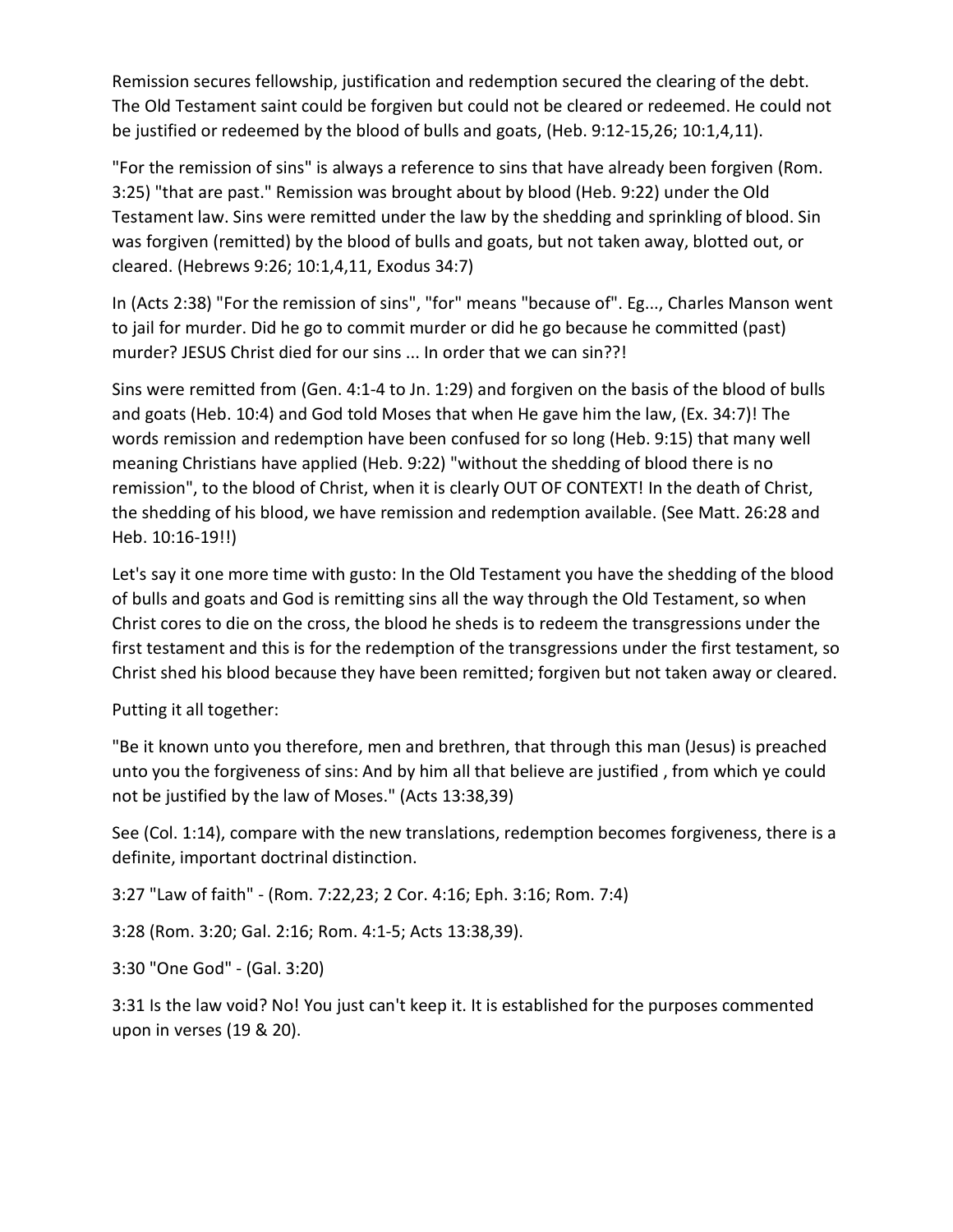#### **CHAPTER FOUR OUTLINE**

Abraham - A man made righteous by Faith

- I. The Father of Faith (1-12)
- A. How was Abraham made righteous? (1-8)
- [1]. One possibility performance (1,2)
	- (a). Boast before men
	- (b). Worthless before God
- [2]. What he did believed God (3)
- (a). Believed about coming seed
- (b). Counted unto him for righteousness
- [3]. An illustration (4,5)
- (a). Work earns payment
- (b). Abraham was given a gift-righteousness
- [4]. An illustration from scripture (6-8)
- (a). David was immoral and guilty
- (b). Yet given the gift of righteousness
- B. When was Abraham made righteous? (9-11)
- [1]. Before circumcision
	- (a). 14 years after declared righteous
	- (b). No value in ritual
- [2]. Circumcision's purpose
- (a). A sign to remind
- (b). A seal to guarantee
- C. Why was Abraham made righteous ? (11,12)
- [1]. To make him a father
	- (a). Of all uncircumcised who have righteousness by believing (11)
	- (b). Of all circumcised who are made righteous by faith (12)
- [2]. We are all children of Abraham by faith
- II. The Faith of our Father (13-25)
- A. What faith is not. Not trying to keep the-law (13-15)
- [1]. The promise to Abraham not associated with law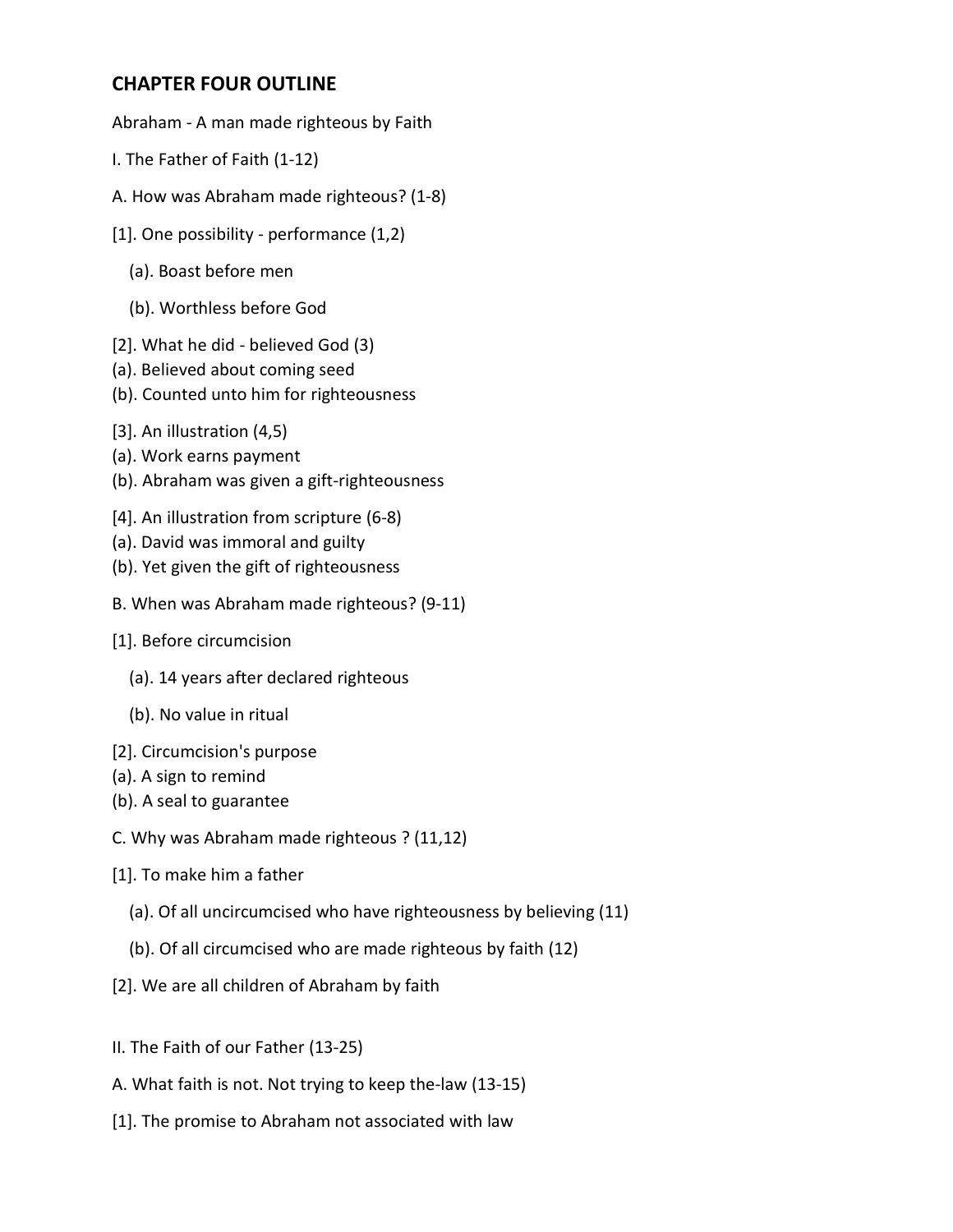[2]. To add a condition after a promise disannuls the promise

- [3]. Conditions of the law only produces wrath
- B. What faith does (16,17)
- [1]. Allows the promise to rest on grace
- [2]. Guarantees it to all Abraham's descendants
- C. How faith works (17-22)
- [1]. Relies on the character of its object
	- (a). A God who gives life to the dead
	- (b). A God who sees things that are not
- [2]. Faces all obstacles squarely
	- (a). Hopeless circumstances
		- (1). Abraham's dead body
		- (2). Sarah's closed womb
	- (b). Staggers not
- [3]. Acts in accord with invisible reality
	- (a) . Grew strong in faith
	- (b). Gave glory to God
- C. Grasped the promise
- D. Who faith benefits (23-25)
- [1]. Helped Abraham
- [2]. Helps us frees us from quilt and grants us worth

Many call Hebrews Chapter (11) "The Faith Hall of Fame", or the great faith chapter of the Bible. If there is another chapter in the Bible that challenges this second title, it is Romans Four. This chapter continues Paul's systematic presentation of the gospel of the grace of God.

Chapter One shows us the sinfulness of man and his "hopelessly" lost and decaying condition. Chapter Two introduces us to God's principles of judgment, judgment levied on sin. Chapter Three reveals to us man's accountability and responsibility for his sin, and introduces us to God's gift of righteousness. Chapter Four shows us the means by which we can have God's righteousness imputed, or credited to our account by faith!!

Chapter Four answers seven important questions:

- 1. How was Abraham made righteous?
- 2. When was Abraham made righteous?
- 3. Why was Abraham made righteous?
- 4. What faith is not.
- 5. What faith does.
- 6. How faith works.
- 7. Who benefits from faith.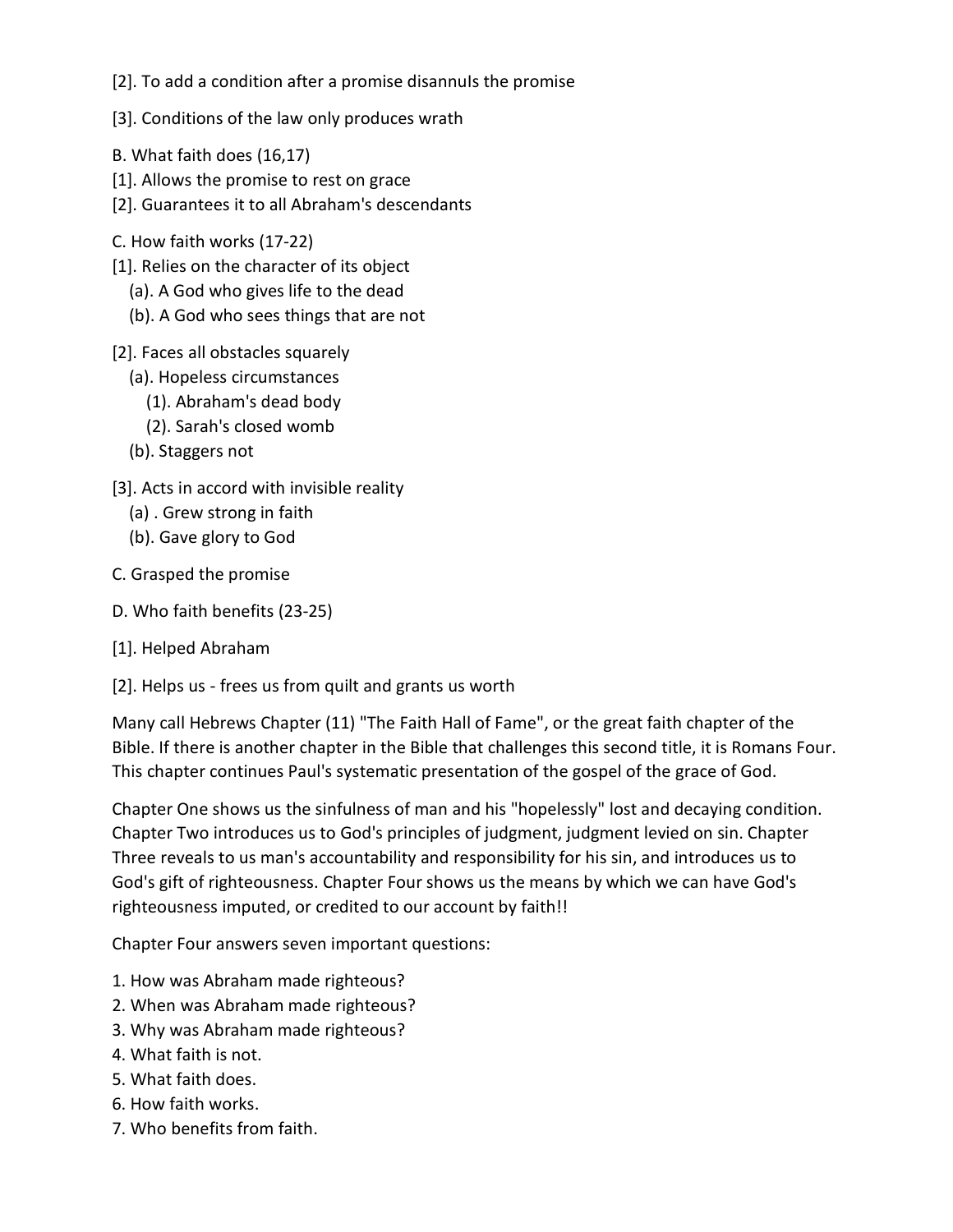#### **CHAPTER FOUR**

Verse:

4:1 We begin chapter four with one of the greatest problems (some say contradictions) in the New Testament. The conflict arises here where Abraham is said not to have been justified by his works here in Chapter four and the statement in (James 2) that he was justified by his works. The Scofield Reference note begins to head in the right direction as we see:

"Cf. (James 2:24). These are two aspects of one truth. Paul speaks of that which justifies man before God, viz.: faith alone, wholly apart from works; James of the proof before men, that he who professes to have justifying faith really has it. Paul speaks of what God sees - faith; James of what men see - works, as the visible evidence of faith. Paul draws his illustration from (Gen. 15:6; James from Gen. 22:1-19). James' key phrase is "ye see" (Ja. 2:24), for men cannot see faith except as manifested through works."

"Our father" - Abraham here is the father of the Jew. In (4:16) he is father of all nations. Abraham has two seeds, a physical seed and a spiritual seed.

4:2 "Justified" - (Rom. 3:28; 5:1,9)

See (Rom. 2:13). There is apparently a justification in attempting to keep the law that is not a justification before God. Someone would say "no one can keep the law". I agree, but what does (Lk. 1:6 and Phil. 3:6) mean? Is it merely an external justifying? Example: (Matt. 12:37)

(James 2:21) says Abraham was justified by his works; reference the offering of Isaac, (Gen. 22). (Ja. 2:23) says "the scripture was fulfilled which saith, Abraham believed God...", the quote is (Gen. 15:6). Abraham receives his imputed righteousness many years before he was justified. The Christian receives imputed righteousness and justification at the same time. We believe .... righteousness is imputed, Christ died on the cross, we are justified by his works. (Rom. 5:9; 4:25).

Job asked, "How then can a man be justified with God?" (Job 25:4)

The Psalmist said, "...for in thy sight shall no man living be justified. (Ps. 143:2)

Isaiah said, "In the Lord shall all the seed of Israel be justified, and shall glory." (Isa. 45:25, See Acts 13:39; Tit. 3:7)

4:3 (Gen. 15:6; Ja. 2:23; Gal. 3:6) - Abraham not only believed in God, he believed God.

4:4,5 (Rom. 3:30)

Imputation - definition theologically: The vicarious attribution of personal guilt or personal righteousness on account of the sin or righteousness of another.

Impute - definition, To set to the account of; responsible originator or possessor; to impart, give. Synonym - Attribute, reckon.

"Worketh not" - (Eph. 2:9; Rom. 3:20; Tit. 3:5; 2 Tim. 1:9)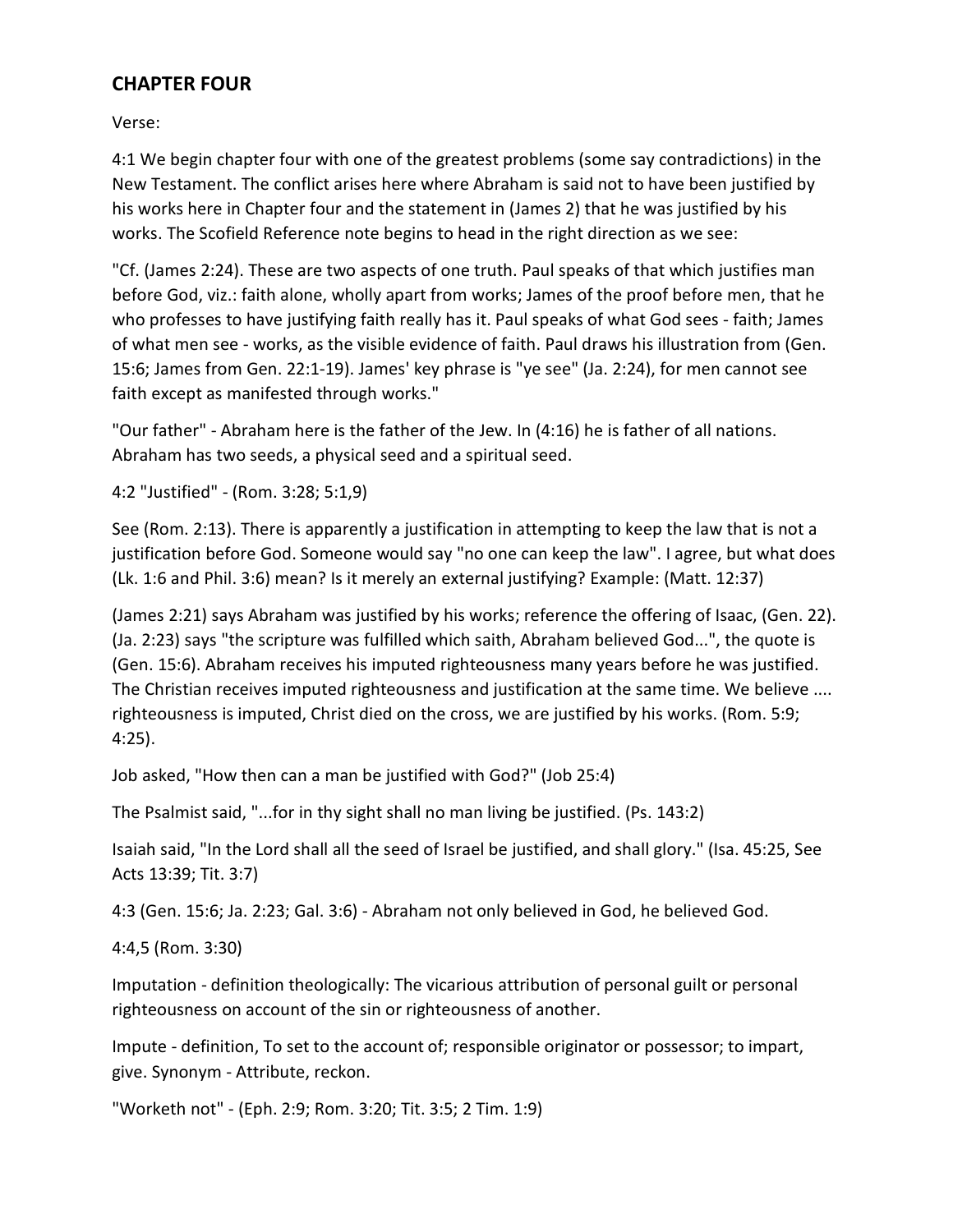4:7 (Ps 32:1,2) - Here are two classes of people, those whose sins are covered, those who do not have sin imputed to them.

4:8 This verse does not say that this man did not sin, it says God won't charge it to his account.

For Old Testament example see: (Mic. 6:5; Num. 23: 18-21). Then look back at (Num. 16,21, etc.! Ex. 4:22), it appears God gave Israel a national imputed righteousness.

4:9,10 Abraham receives his imputed righteousness in (Gen. 15:4-6) He is circumcised in ( Gen. 17:11).

4:11 Circumcision is said to be a "sign". (1 Cor. 1:22). "The Jew seeks for a sign." (Eze. 20:12). To study signs in the Word of God one must begin with the sign of circumcision and the signs given to Moses, (Ex. 4). Circumcision was a sign of something he already had.

"the father of all them that believe..." - (verse 16) "...that righteousness might be imputed..." - (verses 8 and 22)

Covenant theologians teach that water baptism replaces circumcision under the new covenant. Water Baptism is never said to be a sign or a seal. It is called a "figure" in (1 Pet. 3:21). If Baptism had taken the place of circumcision, then only eight day old male babies would be eligible. Why do we baptize women? Women were never circumcised!

4:13 "...heir of the world...", (Gen. 17:4 ff). Note (Gen. 17:8) says, "...I will give unto thee ... all the land of Canaan, for an everlasting possession." This speaks of eternity, beyond the 1,000 year reign of Christ. The Jew will inherit the earth. (2 Sam. 7:16). (Gen. 15:7,8)

The Bride of Christ (Church) - inherits New Jerusalem. The Gentile populates the New Heavens; the Jews inherit the New Earth. The original promise preceded circumcision and the giving of the law.

4:15 One of the most frequently asked questions by the new Christian is, "What happens to children when they die?"

Or, "What about the Mongoloid or mentally handicapped child, where do they go?"

"...where no law is, there is no transgression." (Rom. 5:13), says, "...but sin is not imputed when there is no law." Even though a child is born in the image of Adam, with a sin nature, flesh and blood, with the potential to sin, God will not impute (lay to their charge or account) sin to them. Paul said in (Rom. 7:9), "For I was alive without the law once: but when the commandment came, sin revived and I died." Apparently Paul was alive spiritually once, when the commandment or law came and he reached a place of accountability for it, sin was made alive and Paul died. spiritually, fellowship was severed with God (and relationship!)

Age of accountability biblically is when one comes to the knowledge of good and evil and transgresses God.

See Adam and Eve; (Gen. 3:5), "Knowing good and evil." They ate, "the eyes of them both were opened" - spiritual eyes, the first sign of this .... they knew that they were naked (See Deut. 1:39), "Moreover your little ones ... and your children ... had no knowledge between good and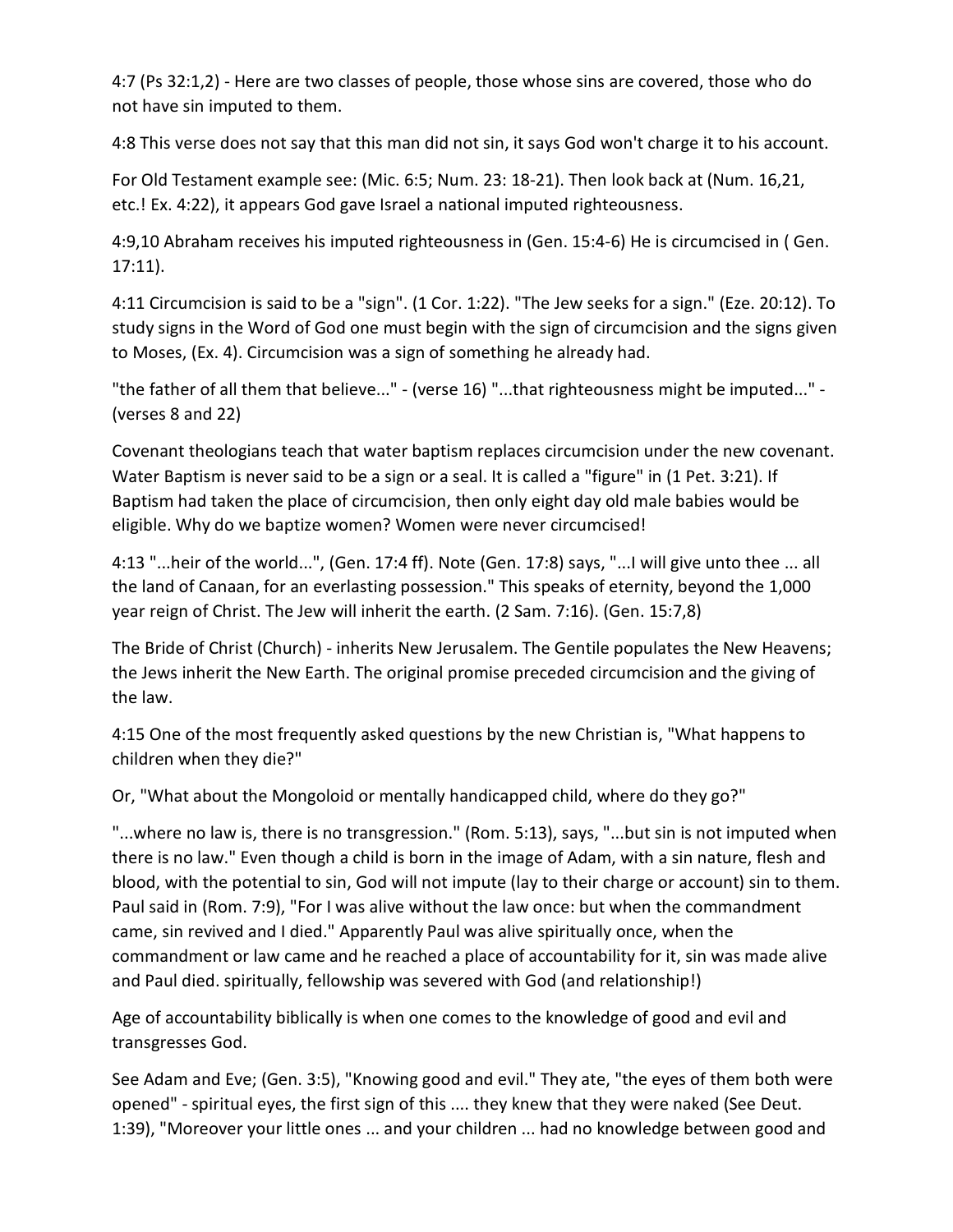evil ... God did not hold them accountable for the lack of faith of their parents ... how old were "the children"?

See (Num. 14:29,30). "... from twenty years old and upward..." The children were 19 and under in this passage. See also (2 Sam. 12:15-23)

If death is automatic because a baby is born into Adam's family, could not eternal life be automatic because Jesus died to free us from the penalty of sin? (Rom. 5:17,18)

4:17 "Father of many nations" - (Gen. 17:5; Rom. 4:12).

"Those things which be not as though they were" - the eyes of faith. (1 Cor. 1:28).

In these following verses are some tremendous characteristics of faith. The eyes of faith (verse 17). who against hope (verse 18) ... being not weak in faith (verse 19) ... He staggered not (verse 20)...strong in faith... fully persuaded (verse 21)..."

4:18 (Gen. 15:4-6)

4:19 (Gen. 17:17)

4:20 Physical impossibilities did not interfere with Abraham's faith. We believe that God can do anything, our faith falters because we just don't see howl

"Giving glory to God" - (Rom. 1:21)

4:21 "Fully persuaded" - (Phil. 1:6; 2 Tim. 1:12).

"He was able to perform" - (Heb. 11:19).

4:24 "Believe" - (Rom. 3:22; 10:9; Gal. 3:22; Phil. 1:29; 1 Tim. 1:16).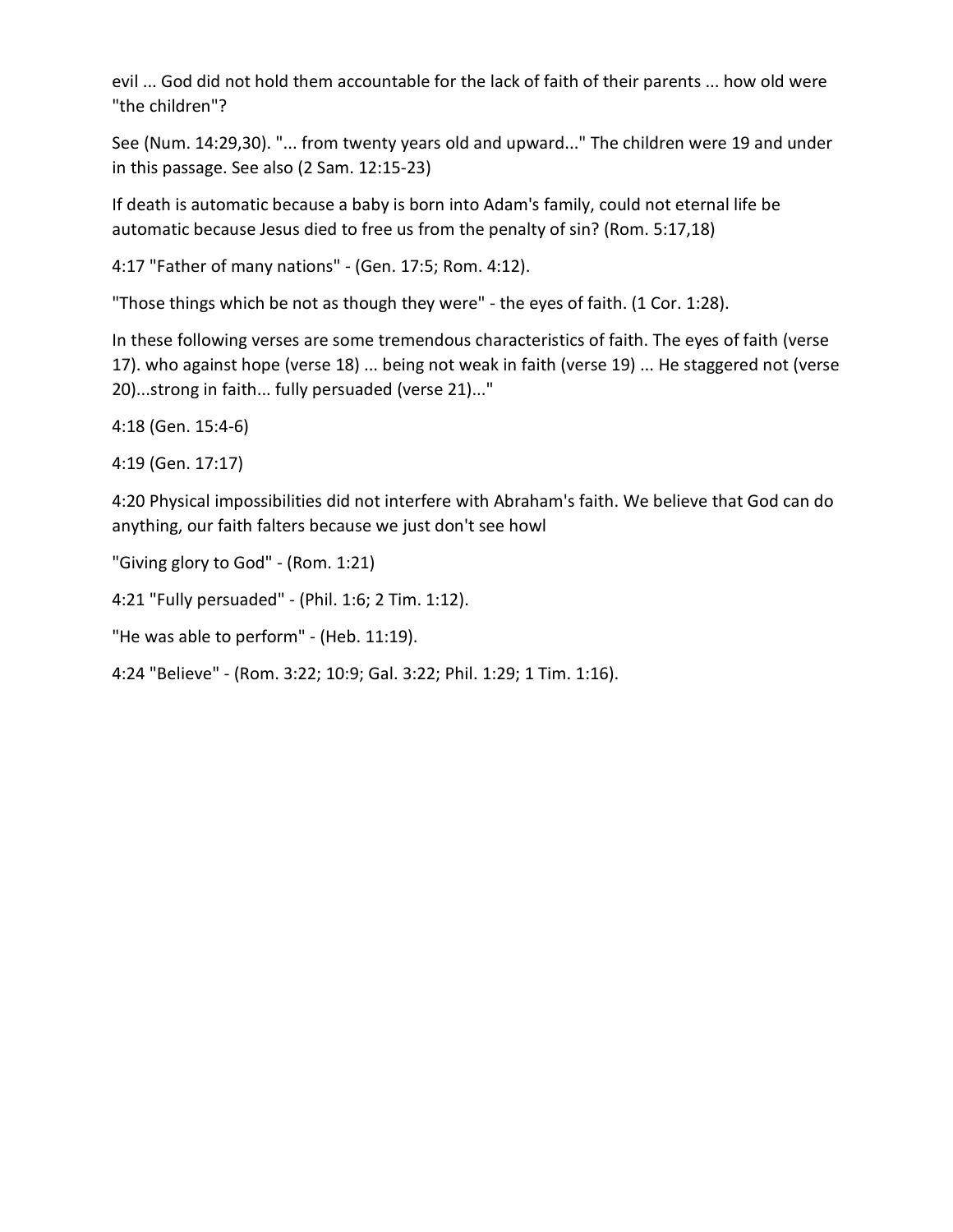#### **CHAPTER FIVE OUTLINE**

The results of righteousness - rejoicing

- I. Rejoicing in our spiritual position (1,2)
- A. Sense of complete assurance peace with God
- B. Provision for constant supply access by grace
- C. Confident anticipation to share the glory of God
- II. Rejoicing in our present sufferings (3-10)
- A. The Christian response to trouble
- B. The reasons why we rejoice (3,4)
- [1]. Knowing suffering (tribulation) produces
	- (a). Endurance (patience)
	- (b). Character (experience)
	- (c). Hope
	- (d). Boldness (maketh not ashamed)
- [2]. Comes because of the love of God (5-8)
	- (a). Without strength
	- (b). Sinners
	- (c). God loved us
	- (d). Much more now (9,10)
- III. Rejoicing in our mighty redeemer (11-21)
- A. Where we began "in Adam" (11-14)
- [1]. Sin and death came through one man
- [2]. Death proves the fact of sin (13,14)
	- (a). Before the law
	- (b). Even over those unaccountable

B. The greater parallel "in Christ" (15-19)

[1]. Adam's trespass brought a single experience of death to all in him. Christ brings the free gift of eternal life. Adam earned his death, but you cannot earn eternal life (15).

[2]. One trespass of Adam produced condemnation and quilt in all. Sin is paid for and wiped out by justification in Christ (16).

[3]. Because of Adam, death reigned over all men. Because of Jesus Christ, all who receive grace and righteousness reign in life now (17).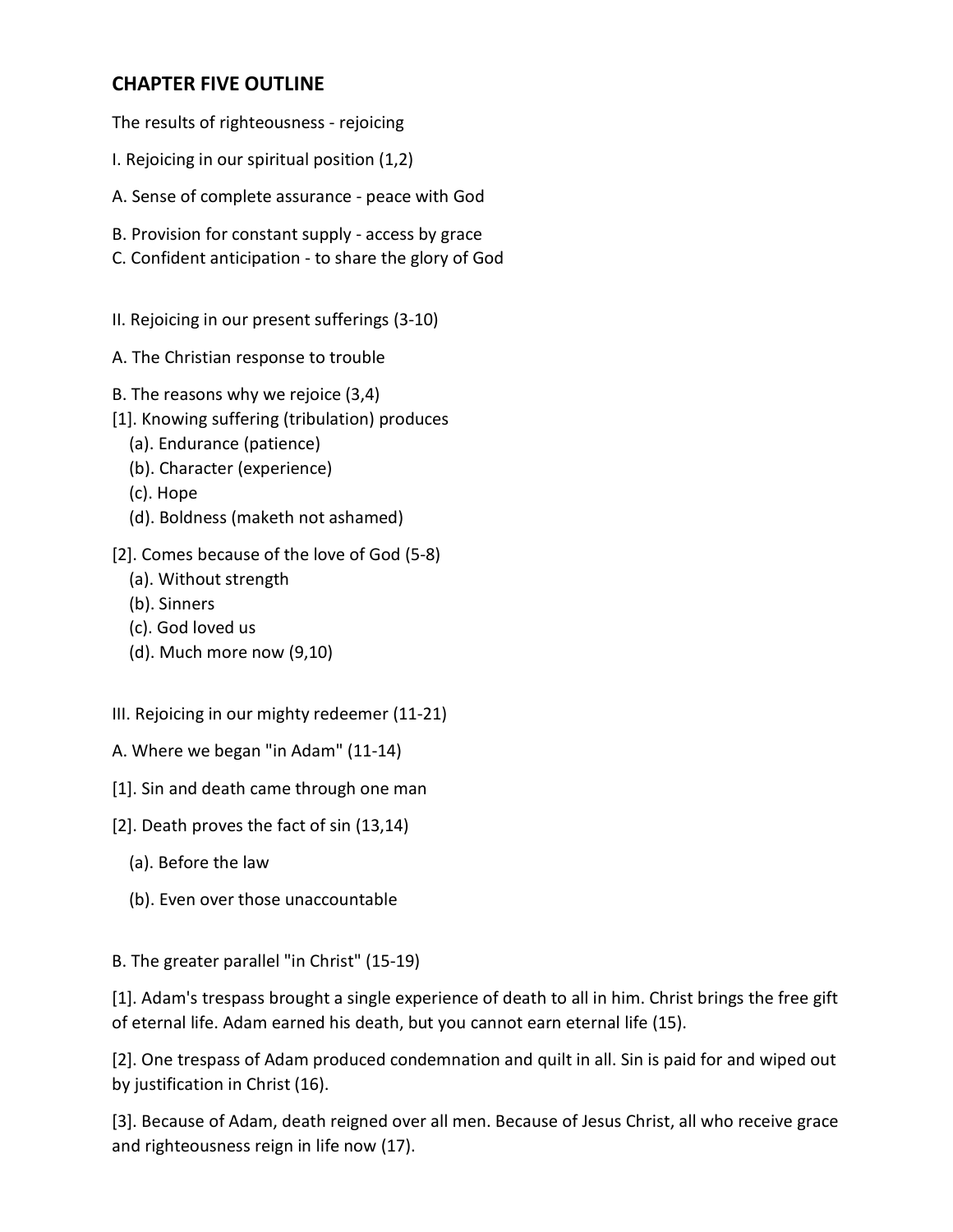[4]. Adam gave us a gift sin and condemnation, Adam earned it. Christ offers us a gift... he earned it (18).

[5]. Also sin is not an option for those in Adam - it is inevitable; to be righteous is not an option for those in Christ it is inevitable (19).

C. The parallel between law and grace (20,21)

[1]. Law did its work

- (a). The offense abounded
- (b). Made sin reign by death

[2]. Grace abounded

- (a). Reigned through the gift of righteousness
- (b). To produce eternal life through Jesus Christ

## **CHAPTER FIVE**

Verse:

5:1 "Being justified by faith" (Rom. 3:20,28)

5:2 "We have access" - (Eph. 2:18; Heb. 10:19; 4:16). Rejoice in hope of the glory of God." - (Tit. 2:13; Col. 1:23)

5:3 "Glory in tribulations" - (2 Cor. 12:9; 11:30) "Worketh patience" - (Ja. 1:3; 2 Pet. 1:6). God is never in a hurry. The older you get, the more you realize "to everything there is a time and a purpose" (Eccl. 3).

5:4 Experience is trouble. A person that is patient will gain experience in that he will see the problem or trouble through. When looking for a mechanic "with experience", you want someone who has successfully encountered the troubles a mechanic encounters: burnt hands, scraped knuckles, rust, dirt, frustrations, innovations, grease, oil and an aching back.

"Experience, hope..." - it has to get better! (It will!) ... That hope makes us not ashamed to be part of the cause of Christ. (Phil. 1:20). Because of the love of God.

"Love of God" - (Eph. 3:19)

5:6 "Without strength" - Without Christ, without hope; without God, (Eph. 2:12), without understanding, (Rom. 1:30); without excuse, (Rom. 1:20)

5:7 "...for a righteous man" - referring to a man's external appearance; "good man" -inwardly (humanly speaking)

5:8 The comparison is made, who would die for a righteous mail? ....how 'bout a good man? ... Christ died for his enemies! (Rom. 5:10; Col. 1:21).

5:9 We are justified by faith (verse 1) in the blood (verse 9). "Justified by his blood" - (Rom. 4:25; Eph. 1:7; Col. 1:14; 1 Pet. 1:18,19; Heb. 9:12).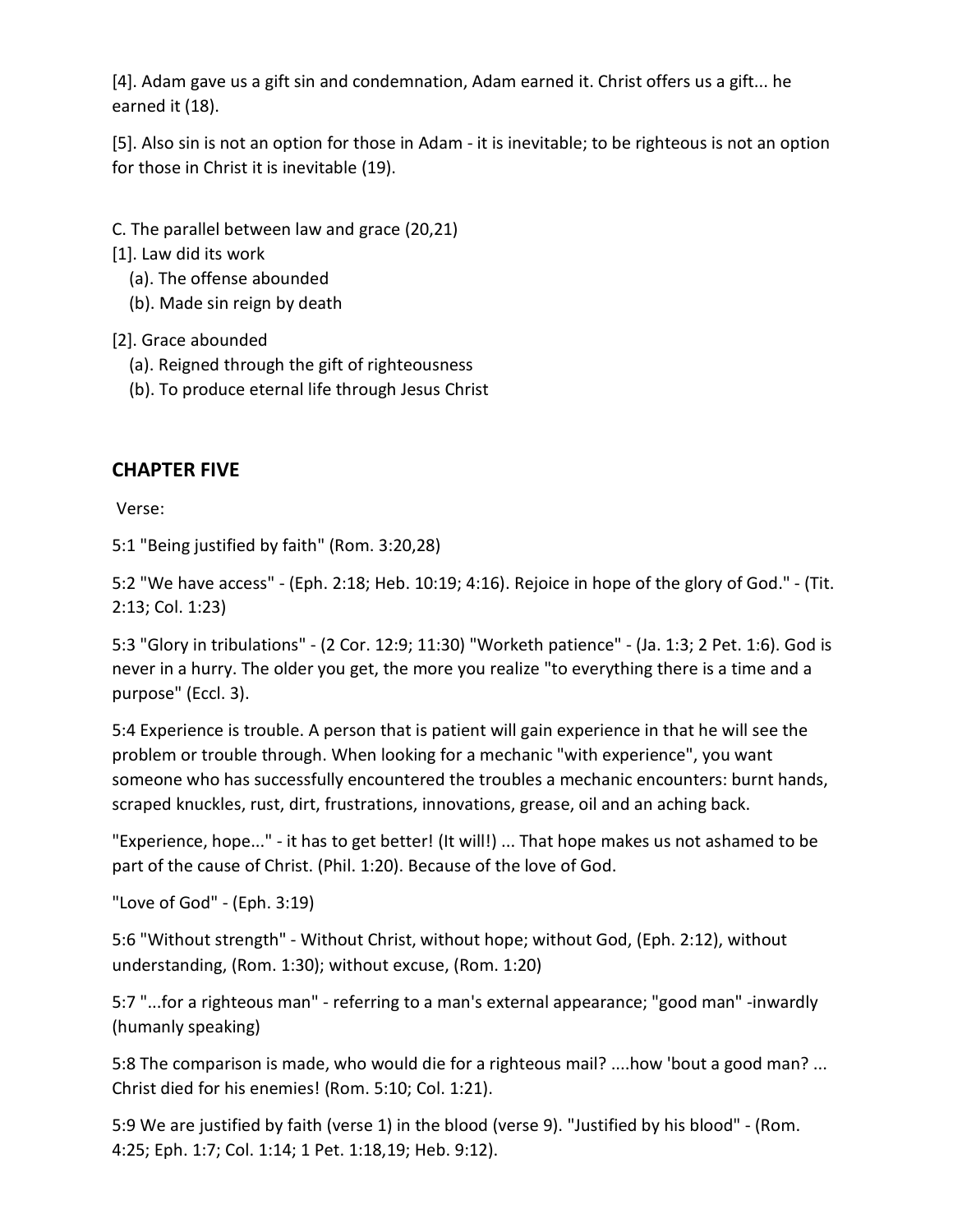"We shall be saved" - There are three aspects of salvation and sanctification. We were saved (sanctified) (Heb. 10:14). Verse (11) says we have, past tense, received the atonement. This salvation delivers us from the penalty and punishment due sin. (Jn. 17:17; 15:3; 1 Tim. 4: 5). There is a daily salvation or sanctification as we are delivered from the power of sin in our daily lives. (Rom. 7:23-8:8 - Present tense. There is ultimate sanctification (Rom. 5:9) or salvation, (1 Thess. 5:23), where we shall be delivered from the presence of sin. Salvation and justification are not the same thing.

"Wrath" - 2nd Coming of Christ in Judgment, the wrath of God in Hell.

5:10 "We were enemies" - (Col. 1:21, 2 Cor. 5:17-20)

Reconciliation - definition, restoration to harmony or friendship.

Reconcile - definition, to cause to be friendly again. To cause to be no longer at variance. Synonym - Reunite, pacify, appease

"Saved by his life" - The fact that Christ is alive secures our salvation. When Jesus dies we are in trouble. (See 1 Cor. 15:16-19)

5:11 "We have received the atonement." - Past tense, eternal security, (1 Jn. 5:13; 1 Cor. 1:18)

"Atonement" - means to be atonement.

5:12 "By one man" - (Gen. 3:6)

"Death by sin" - (Gen. 2:17)

"All have sinned" - (Rom. 3:10,23 and notes)

5:13 See notes on Chapter (4:15 and 7:8,9). Note that verses (13-17) are in a parenthesis. See (2:13-15).

Where there is no knowledge of sin,

[1]. no law written on a man's heart (2:15) or

[2]. no written law in the tables of stone (2:12), even though a man is born in Adam, if he honestly has no knowledge of good and evil, he is not accountable for his sin, (Rom. 4:8).

This accounts for babies, mentally handicapped people, mongoloids, etc., and also if there were a "heathen" who was honestly innocent. God is not looking to condemn but to save. (Lk. 19:10; 2 Pet. 3:9). "Sin is not imputed where there is no law."

5:14 "Nevertheless" imputation or not, death still reigned and does even for those who aren't accountable ...babies, etc. Adam is a figure (I Peter 3:21), a type or picture, of him who is to come. (Lk. 3:38; 1 Cor. 15:45).

5:15 "But not as .... is the free gift." There is an inequality presented. Adam earned us, by his works, our death, yet Christ offers to us our free gift, we don't have to earn it. Christ earned for us eternal life.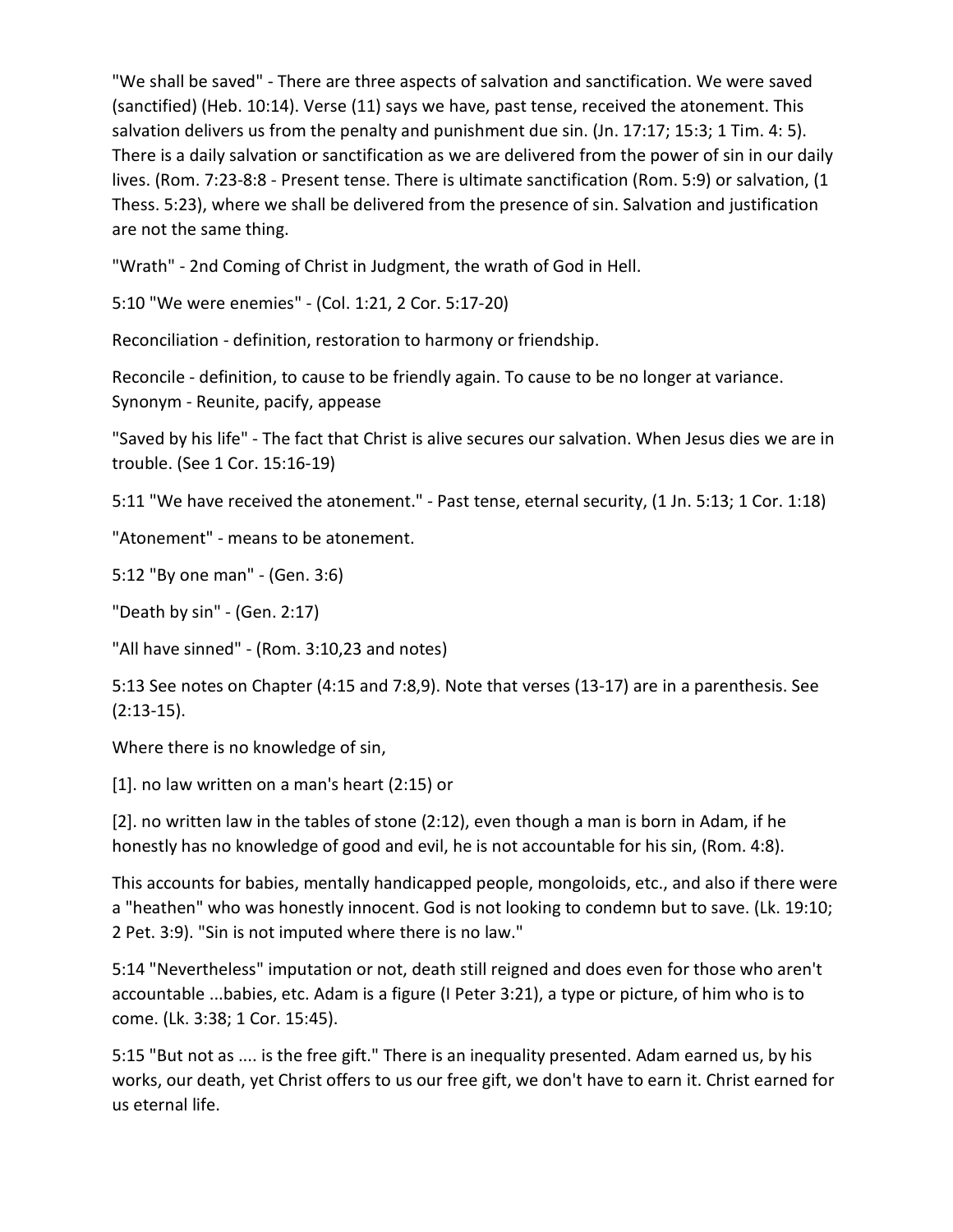1. •Note that the "many" that "be dead" are the "many" that the grace abounds to. There is no "limited atonement" in this verse.

5:16 The inequality of verse (15) goes into verse (16). Adam committed one sin, but Christ's payment covers many offenses, the "many" of verse (16). This can be looked at another way. All of Adam's successors followed in the paths of sin, so naturally you would conclude that all of Christ's seed would follow in his righteousness... yet they don't! Note "free gift" - (verse 15,16,18).

5:17 "They which receive" - (Jn. 1:11,12) "Gift of righteousness" - (Rom. 4:5)

5:18 If one were to blame God for the mess man finds himself in, God has shoulders wide enough to carry the responsibility, for in fact he personally has taken upon himself to undo the wrong he allowed to transpire. He paid the price for redemption.

5:19 "Many" - verse 15

"The obedience of one" - (Phil. 2:8; Heb. 5:8,9). Salvation is by works, his works! We are to trust in what he did for us.(Rom. 5:8, Heb. 9:12).

5:20 "The law entered that" - (Rom. 3:19, Gal. 3:24; Heb. 7:19; Gal. 2:16)

"Grace did ... abound" - (1 Tim. 1:13,14)

5:21 Some day we will have Christ's actual physical nature as well as his spiritual nature.

"Life" - (5:10,17,18)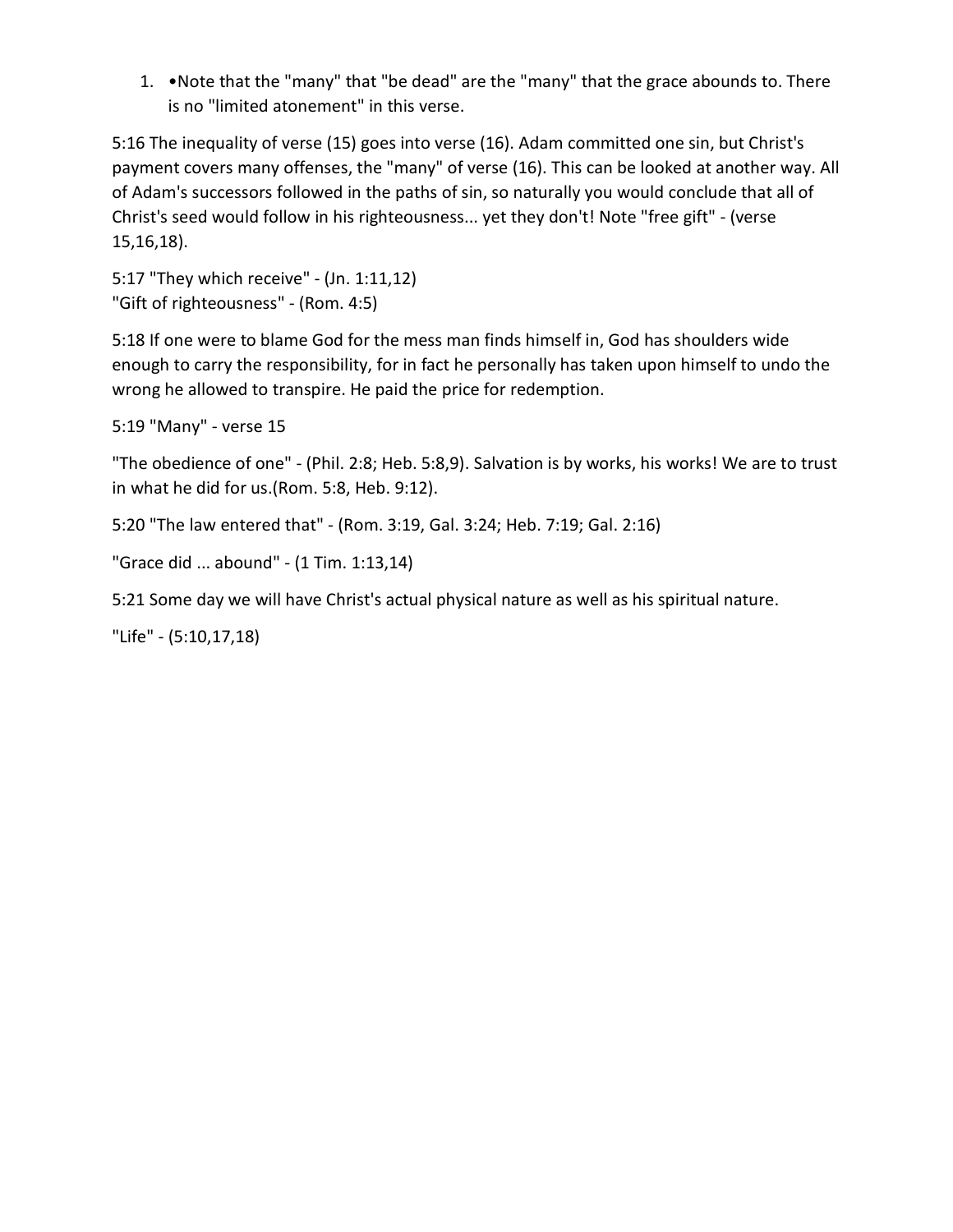## **CHAPTER SIX OUTLINE**

Outline of The Chapter:

Christ's provision for victory over sin in the Christian's life.

- I. Are we to go on sinning? (1-14)
- A. No! God forbid. (1,2)
- [1]. We died to sin.
- [2]. How can we now live in it?
- B. We are now in Christ. (3,4)
- [1]. Baptized into Christ
- [2]. His death, burial and resurrection
- C. In Christ: (5)
- [1]. His death accomplished our death
- [2]. His resurrection made us alive
- D. The effect of death and burial (6,7)
- [1]. The old man was crucified that the life of sin might be ended.
- [2]. The body of sin is rendered controllable
	- (a). That we might not serve sin and,
	- (b). Be free from sin
- E. The effect of the resurrection (8-10)
- [1]. Resurrection power takes us beyond death
- [2]. Death has no more dominion
- [3]. He died once we likewise
- [4]. He liveth we liveth unto God
- F. What should we do? (11-13)
- [1]. Reckon, account, or consider yourself dead
- [2]. Alive unto God
- [3]. Let not sin reign, nor obey sin's lust
- [4]. Return your body to God for His use
- G. You have victory over sin
- [1]. The law provides no way back
- [2]. Grace provides instantaneous recovery

II. How about just a "little" sin? (15-23)

- A. No! God forbid. (15)
- B. Because sin makes you a slave (16-19)
- [1]. Man is meant to be a slave to someone or something
- [2]. It does not have to be sin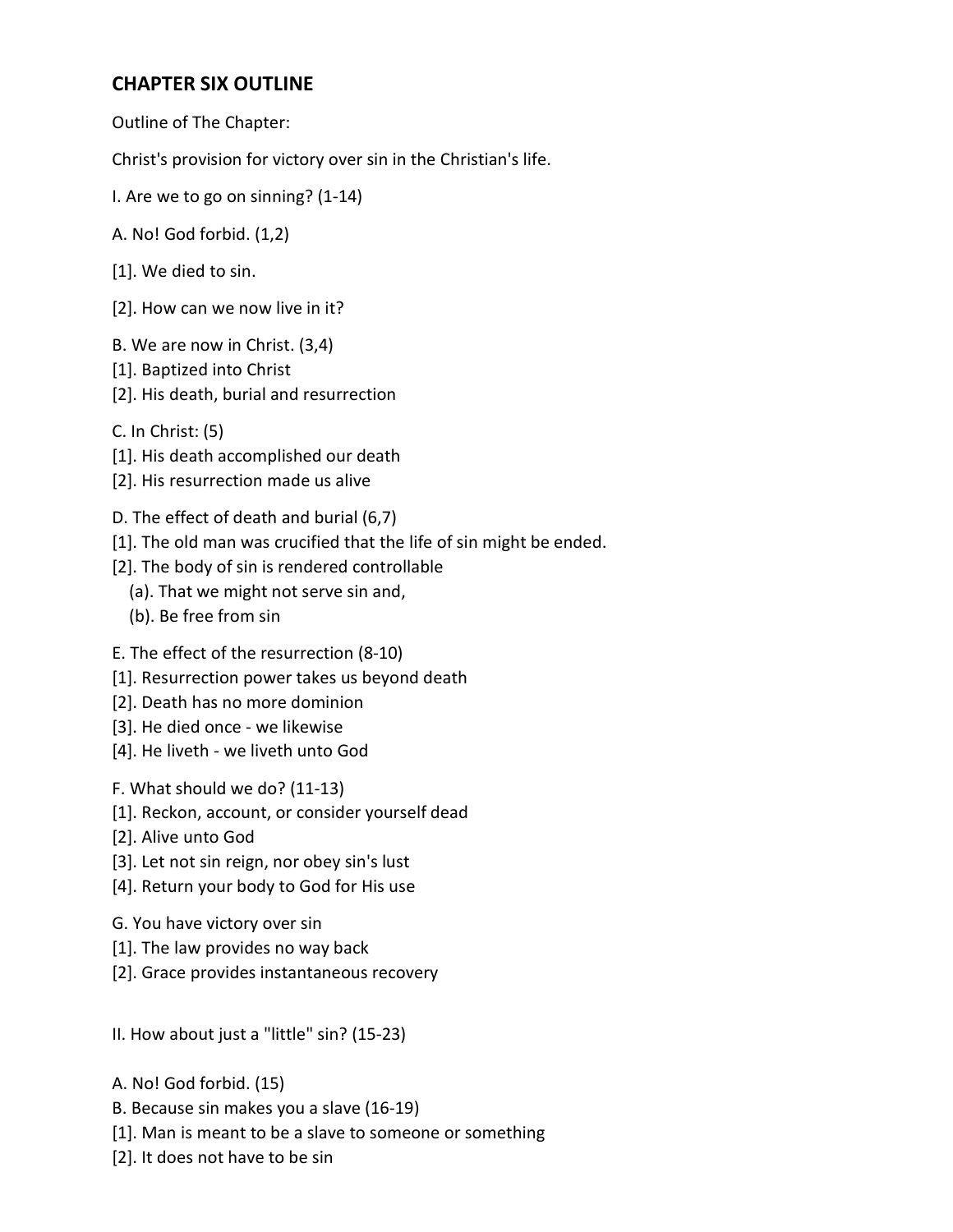[3]. Lost, you committed one sin after another, saved you ought to yield your members to righteousness unto holiness.

- C. Because sin brings shame (20,21)
- [1]. Past experience proves it ... what fruit?
- [2]. What value is there in shame?
- D. Because sin brings forth death (21-23)
- [1]. Choose death or
- [2]. Choose life

#### **CHAPTER SIX**

The first five chapters of Romans have dealt very specifically with the subject How can a man be justified in the sight of God? (Job 25:4). In chapters six and seven Paul interrupts his argument temporarily to deal with two very practical and commonly asked questions. In chapter six Paul deals with the question, "What about the sins of believers?" In chapter seven he takes up the matter of the 10 Commandments and their demands upon us. Then in chapter eight, Paul picks up his argument again and begins to carry on with the description of the tremendous results of being in Christ, rather than being in Adam.

Verse:

6:1 "Shall we continue in sin? (Gal. 5:13,16, Rom. 6:11,12; 1 Cor. 10:13)

"'That grace may abound" - (Jn. 7:37,38; 10:10; 2 Cor. 2:14; Rom. 8:37)

6:2 "Dead to sin" - (Rom. 6:11; 7:4,6; Gal. 2:19; Col. 2:20)

6:3 Baptized into Jesus Christ" - (Gal. 3:27; 1 Cor. 12:13)

"Baptized into his death" - (Gal. 2:20)

There is no water baptism in the chapter. Baptism is not a synonym for water. Some people see water every time baptism is mentioned, and they see baptism every time water is mentioned. There are seven baptisms in the Bible. See (Matt. 3:10-13) for three of them. Baptize means to immerse, but not necessarily by water! (Matt. 3:11).

6:4 "Baptism into death" - (Col. 2:12; Matt. 20:22,23)

"Christ was raised even so we also" - (Phil. 3:10)

"Newness of life" - (2 Cor. 5:17; Col. 3:9,10)

We are crucified with Christ (Rom. 6:6; Gal. 2:20) We are buried with Christ (verse 4) and we are risen with Christ (verse 4,5,13).

6:6 "The old man" - (Rom. 7:24; Col. 3:9; Gal. 5:24, 2:20)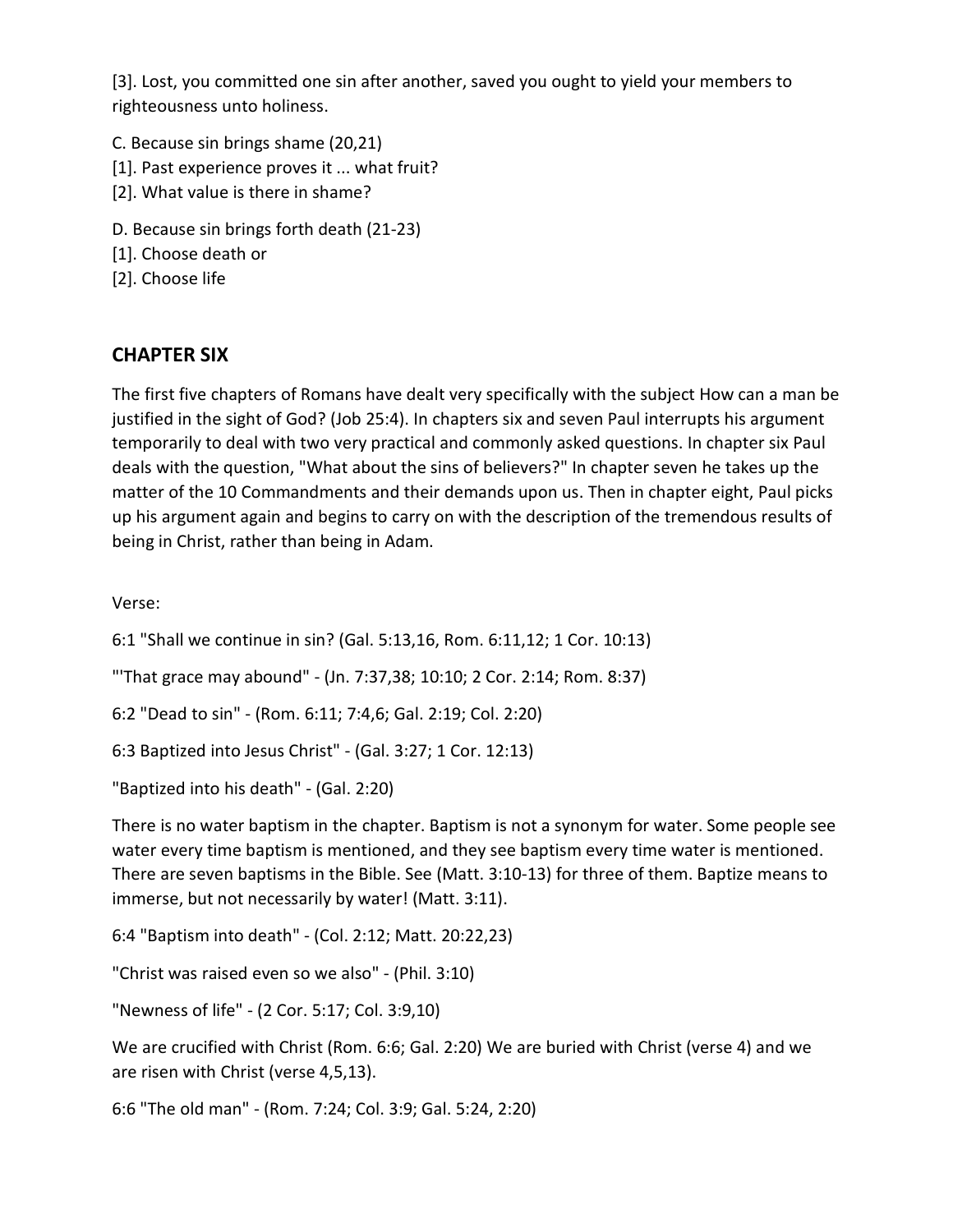"The new man" - (1 Cor. 15:47; Col. 3:10; 2 Cor. 4:4,5; Heb. 1:2,3; Rom. 13:14; Gal. 6:15; 2 Cor. 5:17; 2 Cor. 4:11; 1 Pet. 4:2)

"We should not serve sin" - (Jn. 8:34)

6:7 "Freed" - (Jn. 8:32; Rom. 6:18)

6:9 "Death has no more dominion" - (1 Cor. 15:54,55,56; Hos. 13:14; Isa. 25:8); Isaiah Chapter 25's whole context is the abolition of death.

6:10 "He died unto sin once" - (Heb. 9:26; 10:12; 2:9)

6:11 Verse 9,10 serve as examples to the believer in Christ"... death hath no more dominion ... he liveth unto God ... Likewise..."

"we are to do likewise by reckoning or considering ourselves dead.

See (2 Cor. 4:11-18; Lk. 9:23; 1 Cor. 15:31) This is what is commonly called the "victorious Christian life." You must "reckon" (verse 11), you must "yield yourselves unto God" (verse 13). It takes guts, discipline and character to live the victorious Christian life ... by the grace of God!

6:12 (Rom. 3:8; Gal. 5:13) The flesh is never satisfied, it is insatiable. The flesh works this way: fornication leads to sexual deviation which leads to sexual perversion... masochism ... sadism ... murder ...murder by torture ... mass murder and suicide. (Rom. 13:14)! The flesh is dead but it keeps on insisting that is is alive. Sin is in you, don't let it ruin your life!

6:13 (Phil. 3:10)

6:14 (Rom. 7:6; 6:9)

6:15 (Gal. 5:13; 5:16; Rom. 6:11,12)

6:16 Note the personification of sin and obedience, "to whom ye yield...sin ... obedience." (Jn. 8:34)

6:17 "Obeyed from the heart" - (Rom. 10:9,10; 1 Sam. 16:7; Eph. 6:6; 2 Tim. 2:22; 1 Tim. 1:5)

6:18 "Free from sin" - (Jn. 8:32-36; Rom. 6:22)

6:19 Paul says, "When you were lost you committed one trespass after another..."iniquity unto iniquity", now as a Christian be a zealot for the righteousness of God as you were zealous for the unrighteousness of sin.

6:20 A lost man is free from righteousness

6:21 "Death" - (Jam. 1:14,15; Rom. 1:32; 8:6,13; Pro. 14:12)

6:22 "Being made free from sin" - (Verse 18; Jn. 8:32,36)

6:23 (Heb. 2:9; Ps. 31:10; 1 Tim. 4:14; Ps. 33:19; Eph. 2:8; Rom. 5:21; 1 Cor. 15:22; Pro. 17:8)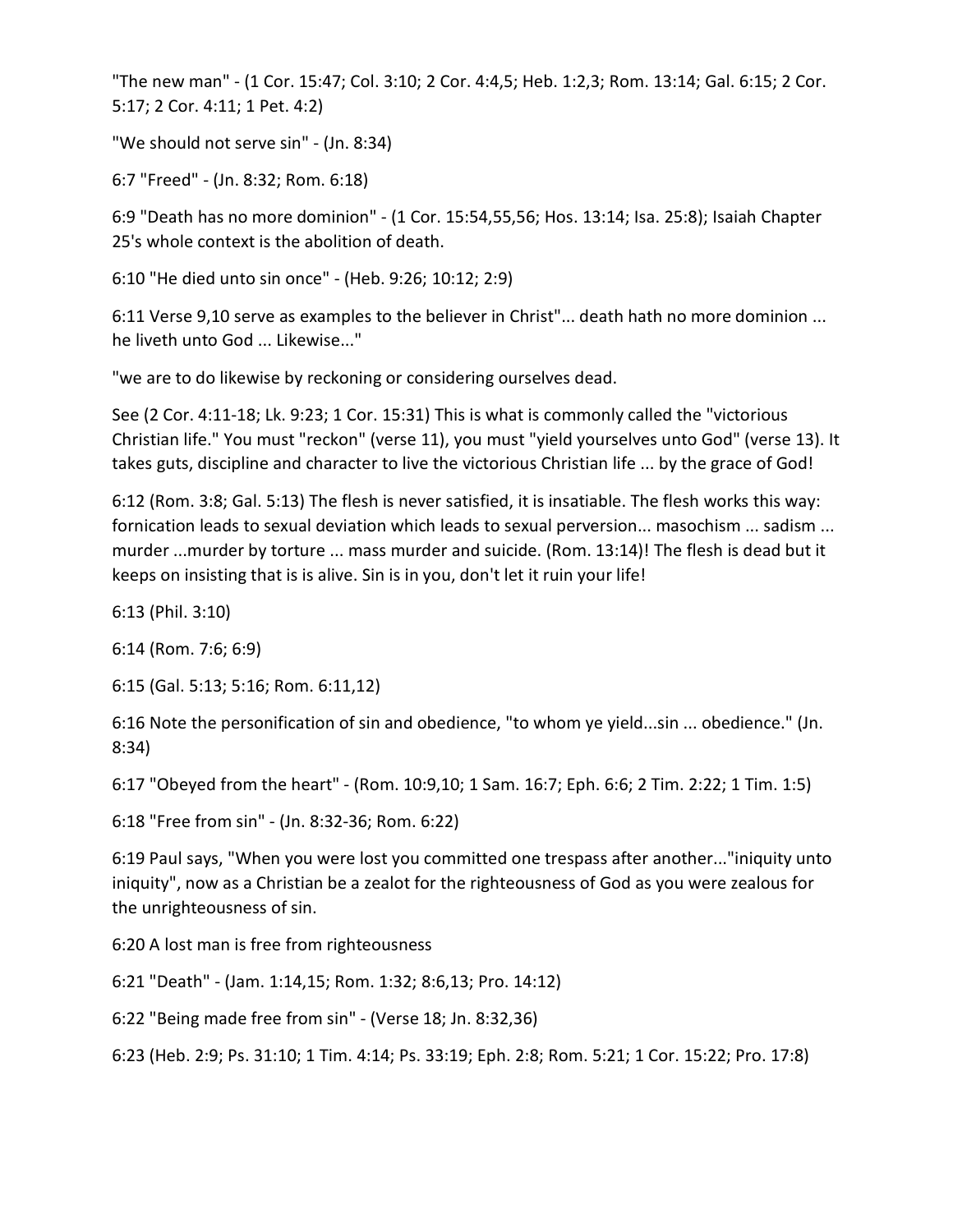#### **CHAPTER SEVEN OUTLINE**

Outline Of The Chapter:

- I. How we now relate to the law (7:1-6)
- A. An illustration from marriage (1-3)
- [1]. The point: the law is for the living, not the dead
- [2]. The factors: a woman, first and second husbands; the law
- [3]. The argument:
	- (a). The law demands a woman remain with her husband, or else she is an adulteress
	- (b). When her husband dies, she is then free from the law of her husband
- B. The analogy to life (4-6)
- [1]. You (the woman) are free from the law
	- (a). "The Body of Christ" is Christ made sin for us
	- (b). When he died, the woman was discharged from the responsibility of the law
- [2]. You (the woman) are free to marry another
	- (a). Christ raised from the dead
	- (b). So we can bare fruit unto God
- [3]. The contrasting conditions
	- (a). With husband Number one (the flesh) fruit unto death
	- (b). With husband Number two (the Spirit), fruit unto God
- II. How the law revives sin and kills us explained (7-13)
- A. Paul's experience before a Christian (7-11)
- [1]. Law helped him discover his sin
- [2]. When confronted with law, sin was revived
- [3]. At one point in his life sin was not imputed
	- (a). Unaccountable, he was not under the law
	- (b). The knowledge of good and evil came through the commandment

 (c). What was once misunderstood, emotions and feelings, was now sin, it slew him, spiritually. (Eph. 2:1)

B. Is the law, then, evil?

- [1]. No, it is sin that brings death
- [2]. The law reveals sin as exceeding sinful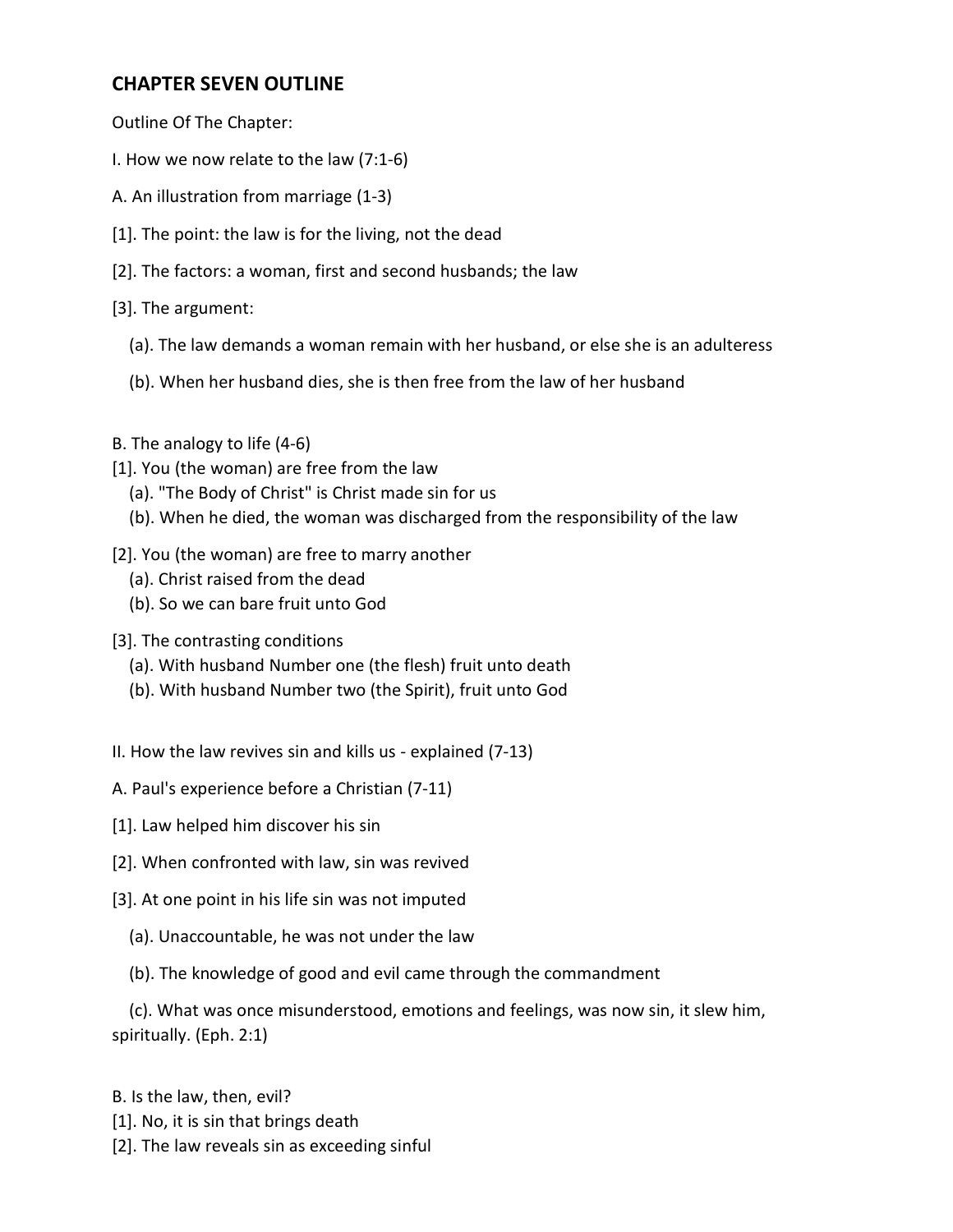- III. Paul's observations of the "normal Christian life" (7:14-8:1)
- A. Paul's personal testimony
- [1]. Carnal sold under sin (14)
- [2]. Paul finds two problems (16-23)
	- (a). Problem stated (15)
	- (b). "If then I do that which I would not,"
		- (1). Something in me agrees that the law is good
		- (2). But something else (sin) makes me do evil

 (3). My will is right, but sin is stronger and overwhelms me(4). I conclude that it is sin that dwells in me

- (c). "For the good that I would, I do not"
	- (1). When I want to do good, evil is present
	- (2). The law of sin brings me into captivity in this flesh, I'm a prisoner
	- (3). Self-condemnation and cry for deliverance

[3]. The answer (7:25-8:1)

- (a). The law cannot help, but Christ can and will!
- (b). Despite my struggle I am not condemned as long as I walk after the spirit.

## **CHAPTER SEVEN**

Chapter seven of Romans discusses a most important topic, will I ever have any sin problems as a Christian? Theoretically, after being saved a man does not have to sin, for if we live Godly, in the strength of Christ (I can do all things through Christ), we do not have to sin; if we then did sin, it would not be our fault! Of course, even if you never did sin, this does not mean that you wouldn't have any problems avoiding it.

There are those who claim a "second blessing" or a state of sanctification where a Christian is beyond and above the reaches of sin. Although it is theoretically possible to come to a place where you live every moment of the day "in the Spirit", there is no "second blessing" mentioned in the scriptures. As one of the late 19th Century evangelists said, "I feel sorry for anyone who has had only two blessings."

Now the practical teaching on this (and doctrinal) according to Romans Chapter Seven is that when you get saved the battle just begins. Many immature Christians think that because of their actions and thoughts, they could not have been saved. In counseling with Christians, I have run into this problem very often. Probably the greatest Christian that ever lived, the apostle Paul, fought a daily battle with sin.

Although this "in the Spirit" perfect Christian living is possible in Christ, I have never met him. Paul himself had some problems along this line as we can see in his statement in verse 15.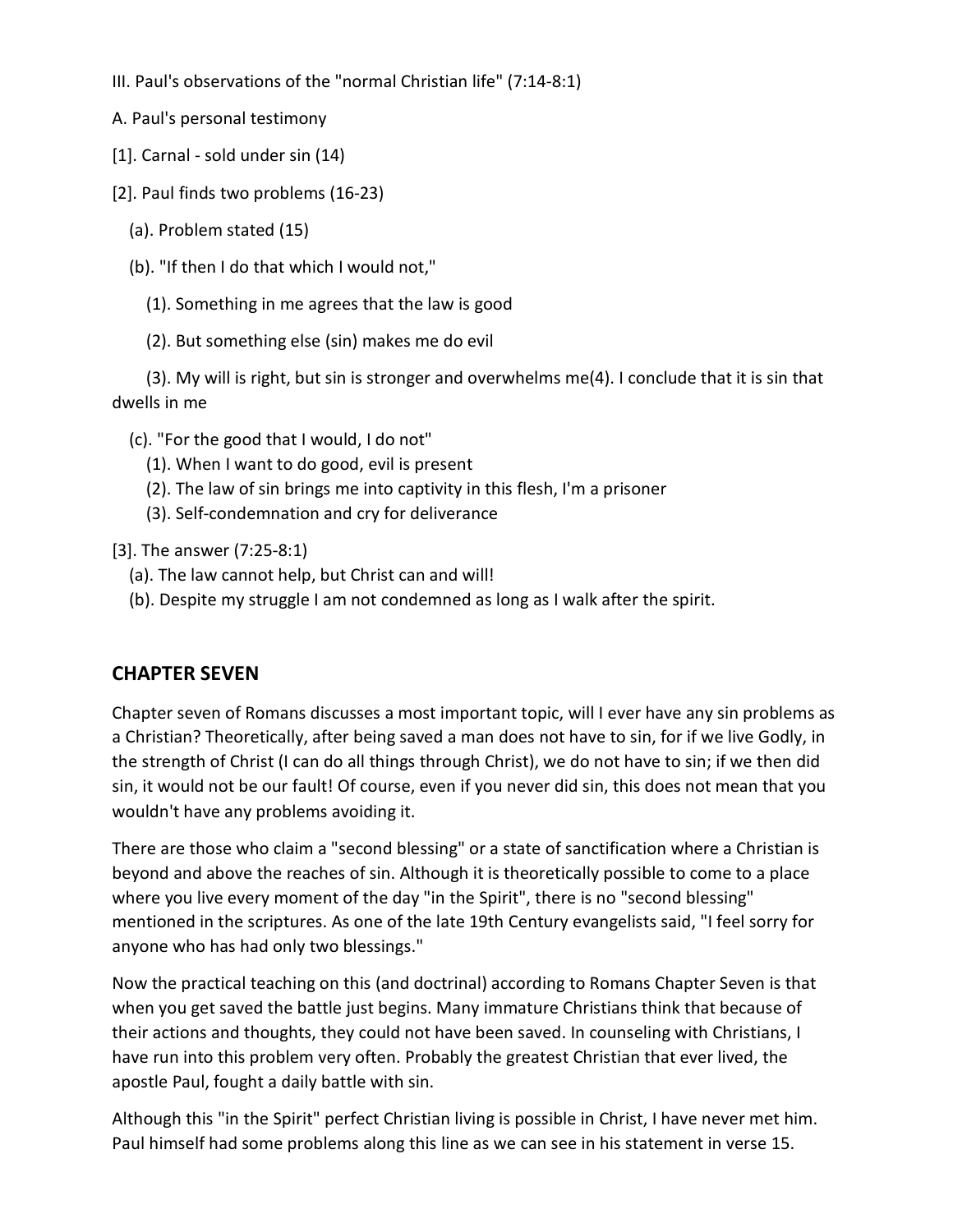What lies before us in Chapter Seven is a discussion of the very real battle we as Christians must fight daily against sin.

Verse:

7:1-2 Paul uses marriage as an example of the relationship between Christ and the believer. Ephesians five follows a similar line of thought.

- 1. •The law has no more claim over a man when he is dead. A spouse is released from the marriage contract when the mate dies.
- 2. •(1 Corinthians 7:10,11,15,16)

7:4 "Dead to the law" - (Rom. 6:2; Gal. 5:18; Rom. 3:28; Eph. 2:15; Col. 2:14; Rom. 6:14; Lk. 16:16)

"The body of Christ" - (Rom. 12:5; 1 Cor. 12:13; Eph. 5:30; Col. 1:24; Eph. 4:4). This is the only scripture (7:4) that specifically says "body of Christ" in the whole New Testament. (See Rom. 8:10)

"Fruit unto God'' - (Gal. 5:22,23; Jn. 15:2,8,16)

7:5 "we were in the flesh" - (Rom. 8:9 see notes)

"The motions of sins" - Affections and lusts. (Gal. 5:24)

"Fruit unto death" - (Rom. 6:21)

7:6 "Delivered from the law" - (Rom. 6:14; 7:4)

"In newness of spirit, and not in oldness of the letter" (Rom. 2:27-29 see notes)

7:7 The law is a mirror, it can only show you the dirt on your face, it can't wipe it off. (Gal. 3:24) says the law was a schoolmaster to bring us unto Christ.

"I had not known sin...." - (Rom. 3:19,20; 4:15; Gal. 2:16; Rom. 5:13)

"Thou shalt not covet" - (Ex. 20:17), the Tenth Commandment

7:8 With no laws there can be no violations .... anarchy

"Concupiscence" - sexual lust; morbid carnal passion

7:9 (1 Cor. 15:56) "...the strength of sin is the law..." (Rom. 4:15; 5:13). This passage has been discussed earlier under these two passages.

"For I (Paul) was alive (spiritually to God) without the law (outside of the law, unaccountable as a child) once; but when the commandment came (he understood the difference between good and evil, he became accountable), sin revived (lived) and I died." (Died in trespasses and sins, out of relationship and fellowship with God, (Eph. 2:1). See comments on (7:11).

7:10 "Ordained to life" - (Rom. 10:5; 2 Cor. 3:7-11)

7:11 "Slew me" - (Eph. 2:1,5; Jn. 6:63; Col. 2:13)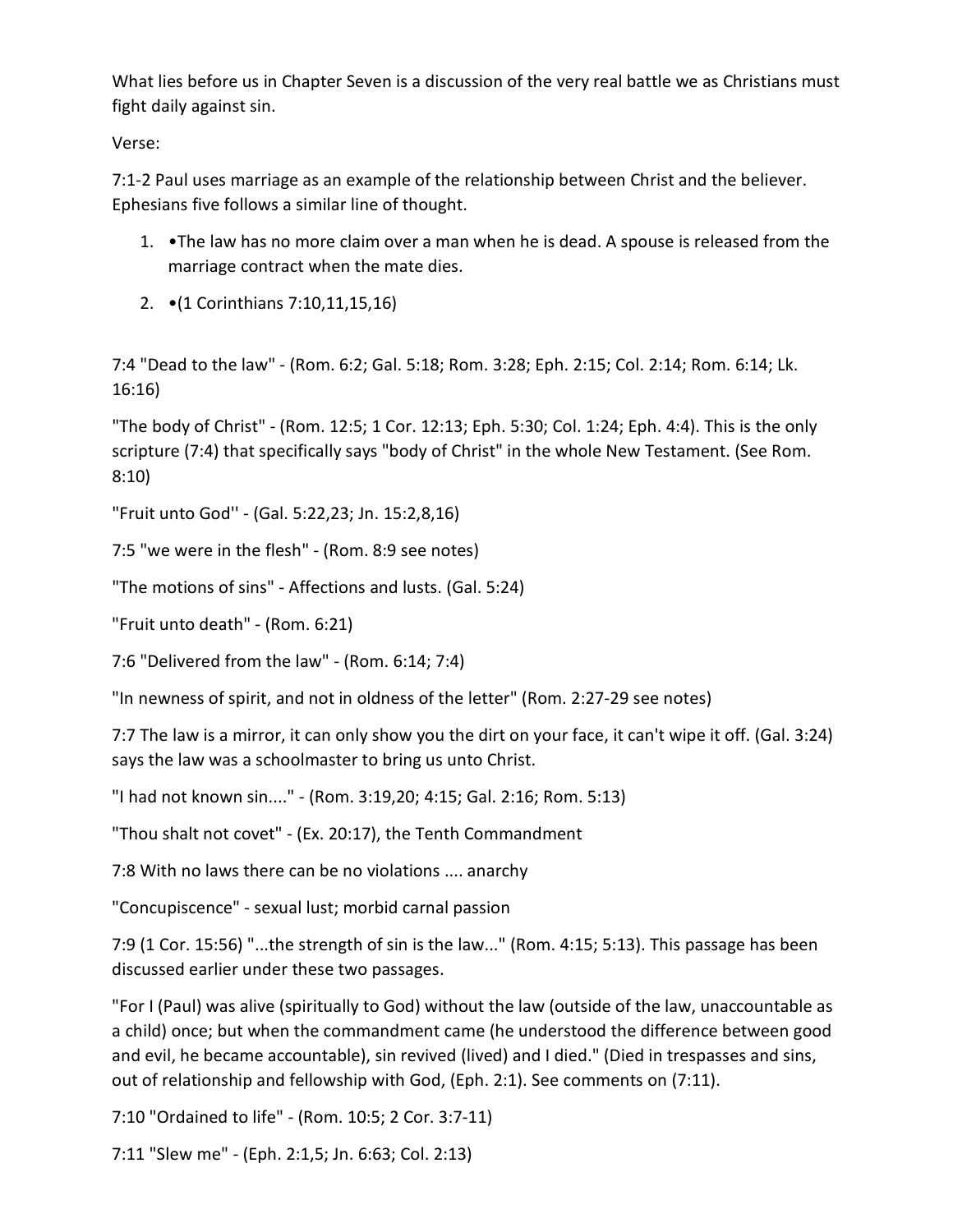7:12 (2 Cor. 3:7-11)

7:13 Here in verse (13) we find another one of the purposes of the law "...that sin ... might become exceeding sinful." (See also Gal. 3:24; Rom. 3:19,20; 5:20)

The law is not completely done away with; it is only done away with for the person who trusts Christ as his or her own personal Saviour.

7:14 Spiritual is the opposite of carnal, (1 Cor. 3:1)

7:15 The following verses get to the heart of the Christian's daily battle with sin. Probably the greatest Christian that ever lived admits he is yet imperfect.

7:16 No man ever lives up to his own standards, much less God's.

The Christian leads three lives:

[1]. The flesh is dead to the law by the body of Christ (7:4). From God's point of view your flesh is dead and buried.

[2]. The old man dies a slow agonizing death. (Rom. 6:6; Gal. 2:20; 5:24)

[3]. The new man is risen with Christ, (Rom. 6:4). The new man is Christ in you. The old man is the "old" you in you.

We are:

[1]. Dead to the Mosaic law.

[2]. Plagued by the Law of Sin and Death (Rom. 7:23).

[3]. And can have victory and serve God, living in and following after the Spirit (Rom. 7:25).

These three correspond with the three above.

Here we see the true schizophrenic. Considering the flesh is dead, the battle goes on between Dr. Jekyl (the new man) and Mr. Hyde (the old man).

7:17 "But sin that dwelleth in me" - The old man and his ways. In this verse "no more I", the "I" is the real Paul, the new man.

7:18 (Matt. 26:41) "...the spirit is willing... the flesh is weak."

7:20 (Rom. 7:17; Col. 2:11-13)

7:21 "A law" - specifically when I would do good, evil is present... that's a law!

7:22 (Eph. 3:16; 2 Cor. 4:16; 1 Pet. 3:4). It is not possible to decrease until God is increased in us. Why? ... evil is present with me.

7:23 (1 Pet. 2:11; Rom. 12:1; Gal. 5:16,17. The Christian is dead to the Mosaic law. The battle ensues between the law of sin and death and the law of my mind or the law of God (verse 25).

7:24 (Rom. 6:6; 8:23; 2 Cor. 12:1 and following). (1 Cor. 15)

7:25 Paul's conclusion ... (Romans 6:11,16)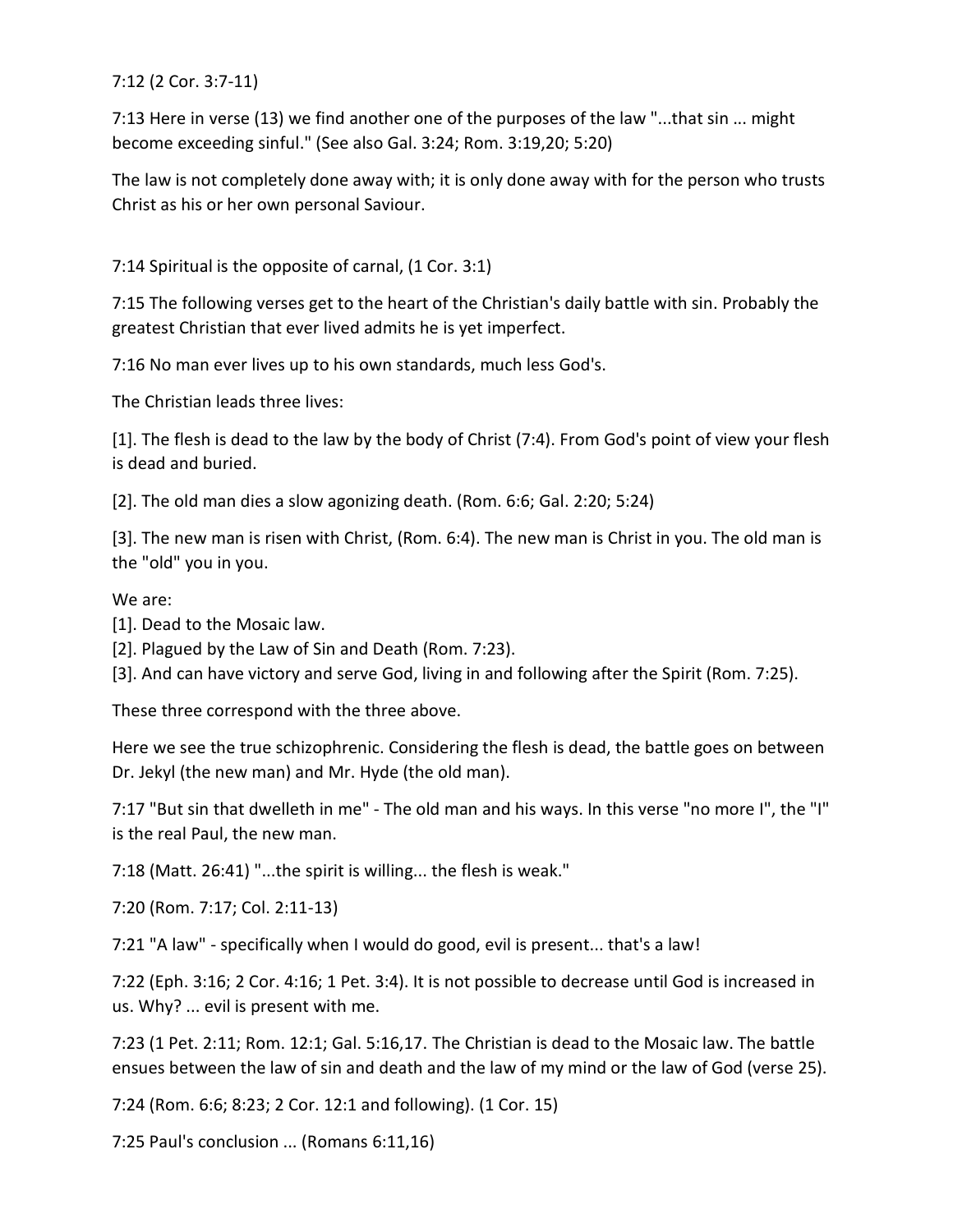### **CHAPTER EIGHT OUTLINE**

Outline Of The Chapter: Newness of Life I. Victory - Walking after the spirit (1-4)

A. No condemnation to those who walk after the spirit

B. There is condemnation to those who walk after the flesh... Christians who walk after the flesh.

- C. The law is powerless to help
- D. The Son came to enable us
- [1]. In the flesh, but not sinful flesh
- [2]. Dealt with sin through his death
- [3]. He imparted the righteousness the law required

E. The law is fulfilled by Christ in us.

- II. The two choices described (5-13)
- A. Two focuses of concern
- [1]. Things of the spirit
- [2]. Things of the flesh
- B. Two inescapable results
- [1]. Death
- [2]. Life and peace
- C. Two reasons
- [1]. Flesh is enmity with God
- [2]. The spirit is pleasing and acceptable
- III. The two kinds of men (8,9)
- A. In the flesh the lost
- B. In the spirit the saved
- IV. Two abiding facts about the Christian (10,11)
- A. Your body is dead but you are alive (10)
- B. Your dead body can be used to serve God (11)
- V. One obligation (12,13)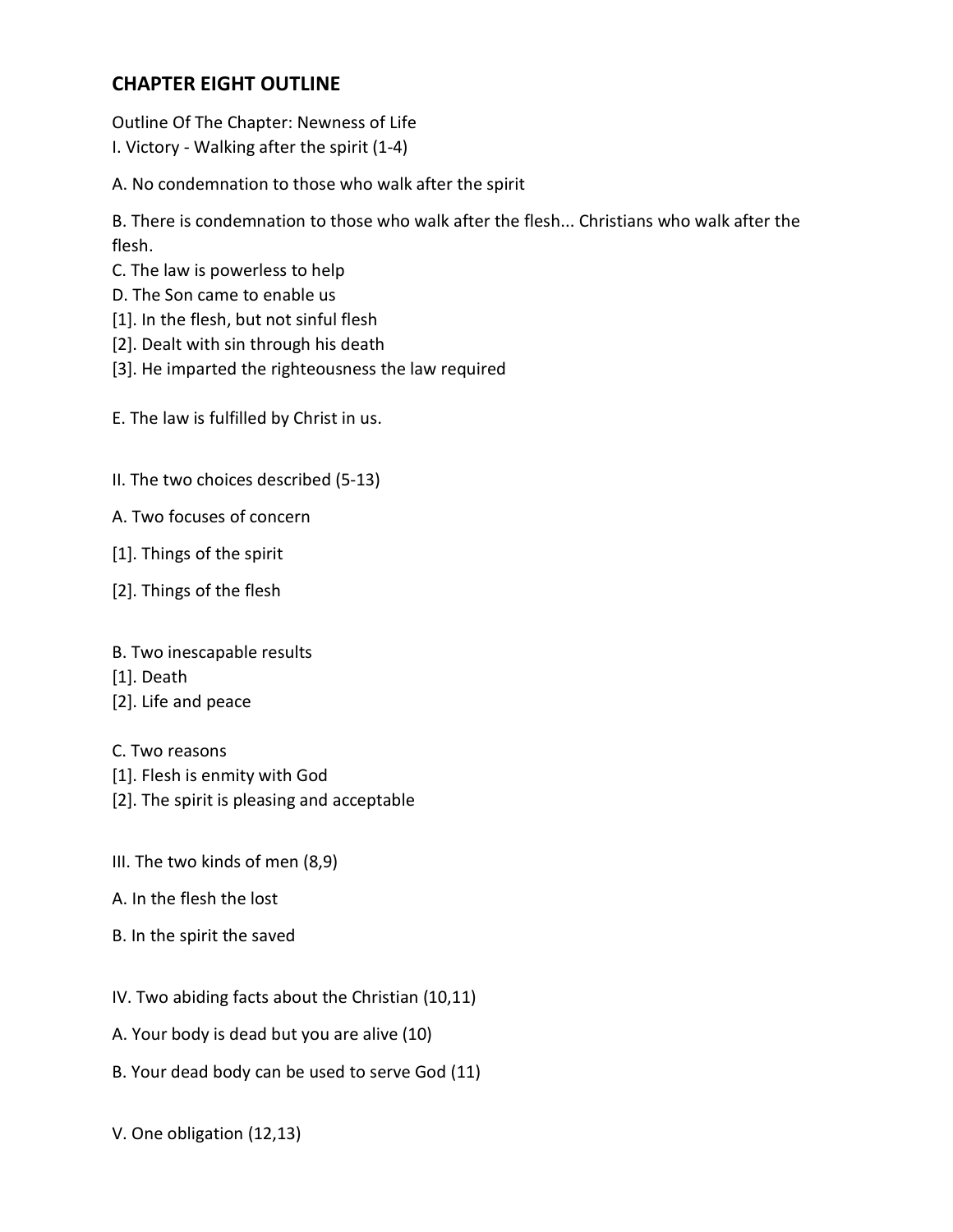- A. We have no obligation to the flesh
- B. Our obligation ... live through the spirit
- VI. The sons of God (14-17)
- A. How can you know you are a son?
- [1]. Because you are led by the spirit
	- (a). Became a son by adoption
	- (b). You're not a slave, but a son
- [2]. Because we cry "Abba" Father (16)
	- (a). Comes from the Spirit's witness within
	- (b). Expresses itself in the cry of a child
- B. Sonship involves heirship (17)
- [1]. Heirs of God eternal irrevocable promises
- [2]. Joint-heirs with Christ dependent upon our service (millennial rewards)
	- 1. •Incomparable Glory Ahead
- I. The glory vastly exceeds the suffering
- A. In intensity
- B. In locality
- II. Nature testifies to the coming glory (19-22)
- A. Nature is waiting
- B. Since it fell with man, it will also be restored with man
- C. It groans in hope
- III. Our present experience confirms this (23-25)
- A. Believers groan
- B. We groan in hope (24,25)
- [1]. Salvation includes the body
- [2]. We wait therefore with patience
	- 1. •The Place of Prayer
- I. What shall we ask God for? (26,27)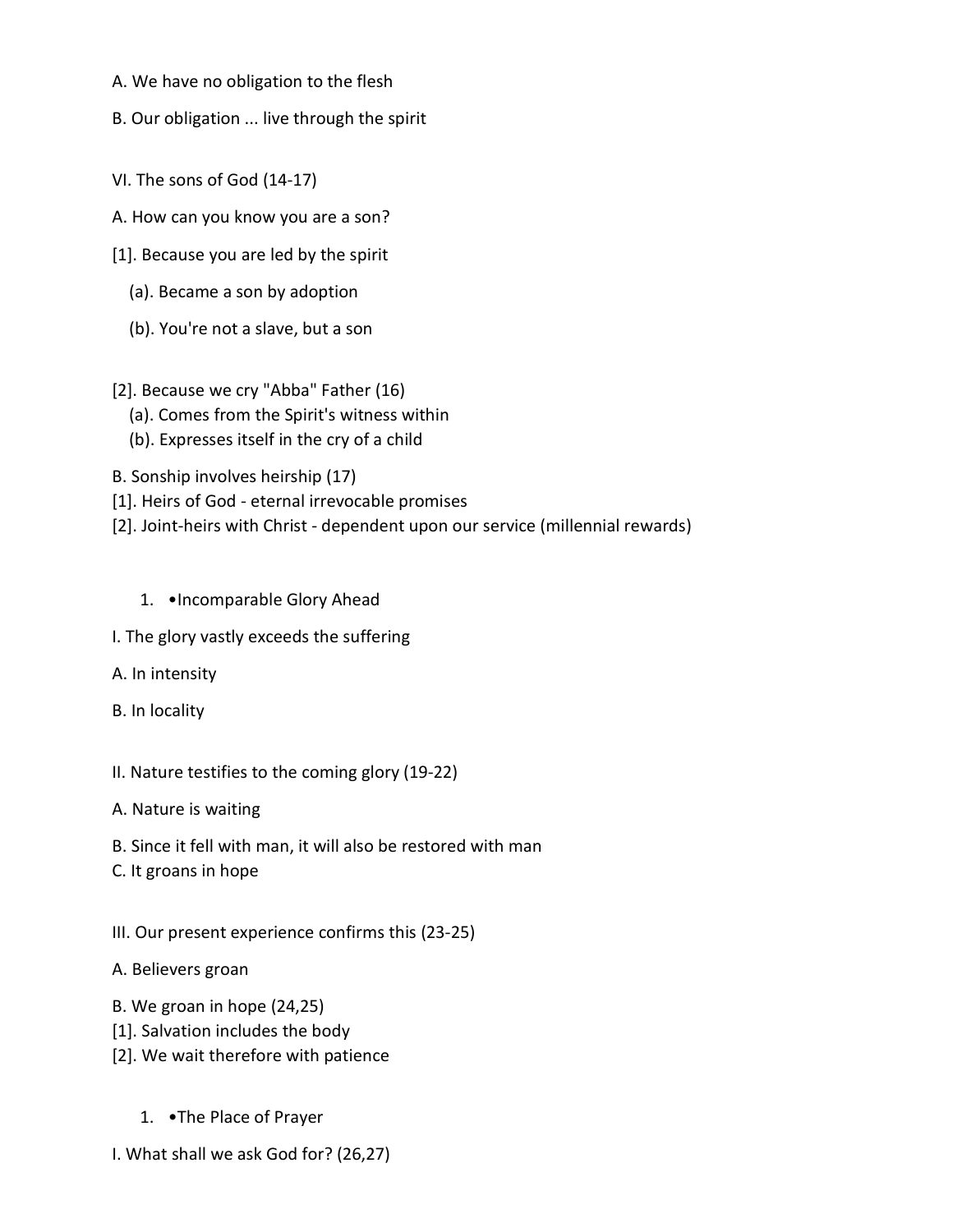A. We lack wisdom to know

B. We lack the words to ask

C. Spirit intercedes for us

II. The Father's answer to the Spirit's prayer (25)

1. •God's Great Purpose and Our Proper Response (29-39)

I. The purpose of God - conformed to the image of His Son (29,30)

A. Foreknowledge

- B. Predestination
- C. Calling
- D. Justification
- E. Glorification
- II. What then shall we say?
- A. If God be for us .... ?
- [1]. Removes fear of opposition
- [2]. Removes fear of lack
- B. Who shall lay anything to the charge of God's elect? (33,34)
- [1]. Because we are justified there can be no accusation
- [2]. Because of Christ's righteousness there is no condemnation
- C. Who shall separate us? (35-39)
- [1]. Circumstances of life?
- [2]. Powers within and beyond our lives?

#### **CHAPTER EIGHT**

Romans Chapter Eight is one of the greatest chapters in the whole Bible. Some of the most well-known verses in the word of God are in this chapter... (verses 1,18,28,29,38,39). The subject of the chapter is generally the death of the Christian with relationship to the future life.

Before beginning the chapter, it is important that certain phrases ought to be understood.

"In the flesh" - (Rom. 7:5; 8:8,9) - refers to a man who is lost.

"After the flesh" - (Rom. 8:1,4,5,12,13) - speaks of a Christian who serves the flesh.

"In the spirit" - can have two meanings, (Gal. 5:24). In the spirit can refer to your positional relationship to God, (Rom. 8:97) or it can refer to your walk in Christ, (Gal. 5:16).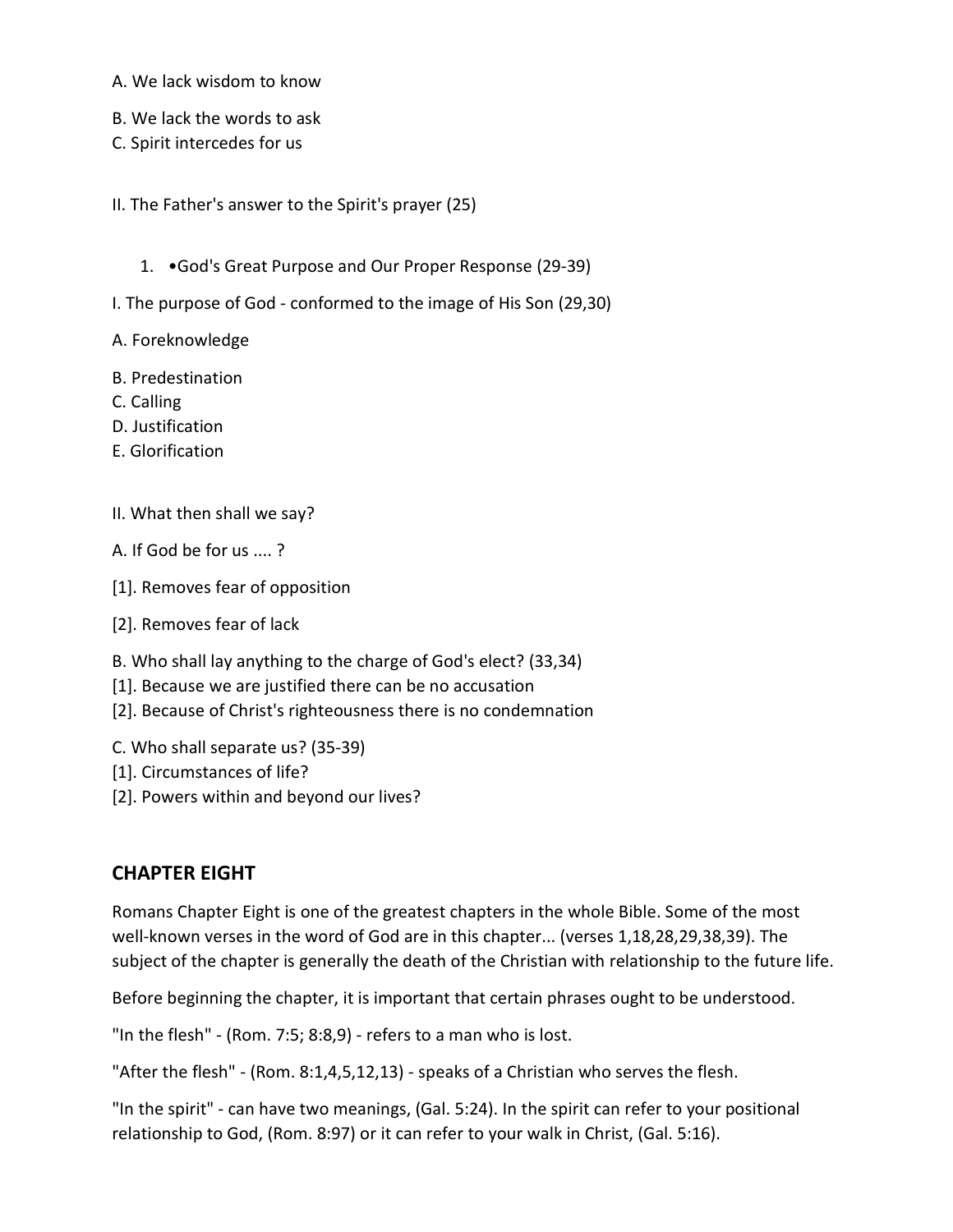"After the spirit" - (Rom. 8:1) is the same as "in the spirit", (Gal. 5:16) with regards to our walk, and is the opposite of "after the flesh", (Rom. 8:1).

### Verse:

8:1 The Scofield Reference Bible tells us that the last 10 words of verse one are interpolated. It seems that man is bent on changing the text of the AV 1611. Why is it that when a man does not understand a scripture, he must change it to fit his preconceived theology? The verse states that there is no condemnation or judgment, to the man who walks after the spirit. Why would someone want to give you the idea that there are no judgments leveled on a carnal Christian? ( Cor. 11:27-32)

Condemnation or damnation can be temporary or eternal. Note eternal condemnation in (Mk. 16:16; Jn. 5:24; 1 Cor. 11:32). Note temporal condemnation in (Rom. 14:22,23; 1 Cor. 11:29) context

Review the three laws working in us found in notes on Chapter Seven.

Romans Eight sums up, to this point, the doctrines of salvation. (Rom. 8:1) is a brief summary of Romans Chapter Five. (Rom. 8:2) is a summary of Chapter Six; (Rom. 8:3) of Chapter Seven and (8:4) is a summary of Chapter Eight.

As you read the chapter pay close attention to the terms "in the flesh", "after the flesh", as already noted. 'The misunderstanding of these terms caused the Scofield Board of Editors to reject the last 10 words of verse one, for the verse seemed to contradict their theology concerning eternal security. They also apparently had' confined condemnation to eternal condemnation.

"After the flesh" - (Romans 8:13; 14:23)

8:2 "Made me free" - (Jn. 8:32; 2 Cor. 3:11-14; Isa. 25:8; Hos. 13:14; Jn. 5:24; 1 Jn. 3:14)

8:3 "In the likeness of sinful flesh" - (Heb. 4:15; 2 Cor. 5:21; Heb. 9:28; Gal. 3:13)

8:4 "In us", not "by us" - (2 Cor. 5:21; Gal. 2:20)

"After the spirit" - verse one

8:5 (Romans 8:13)

8:6 "Carnally minded" - (Col. 2:18), fleshly mind

Carnal - fleshly, sensual, worldly, temporal. The English words carnival, carnivorous, carnage, are taken from its roots.

Verse six is discussing physical life and death, see (Rom. 8:13; 6:23)

8:7 "Enmity against God" - (Ja. 4:4; Gen. 3:15) - Enmity - unfriendly disposition, ill will, hostility.

8:8 "In the flesh - (Rom. 8:9; 7:5; Isa. 64:6 - Enoch - Heb. 11:5,6)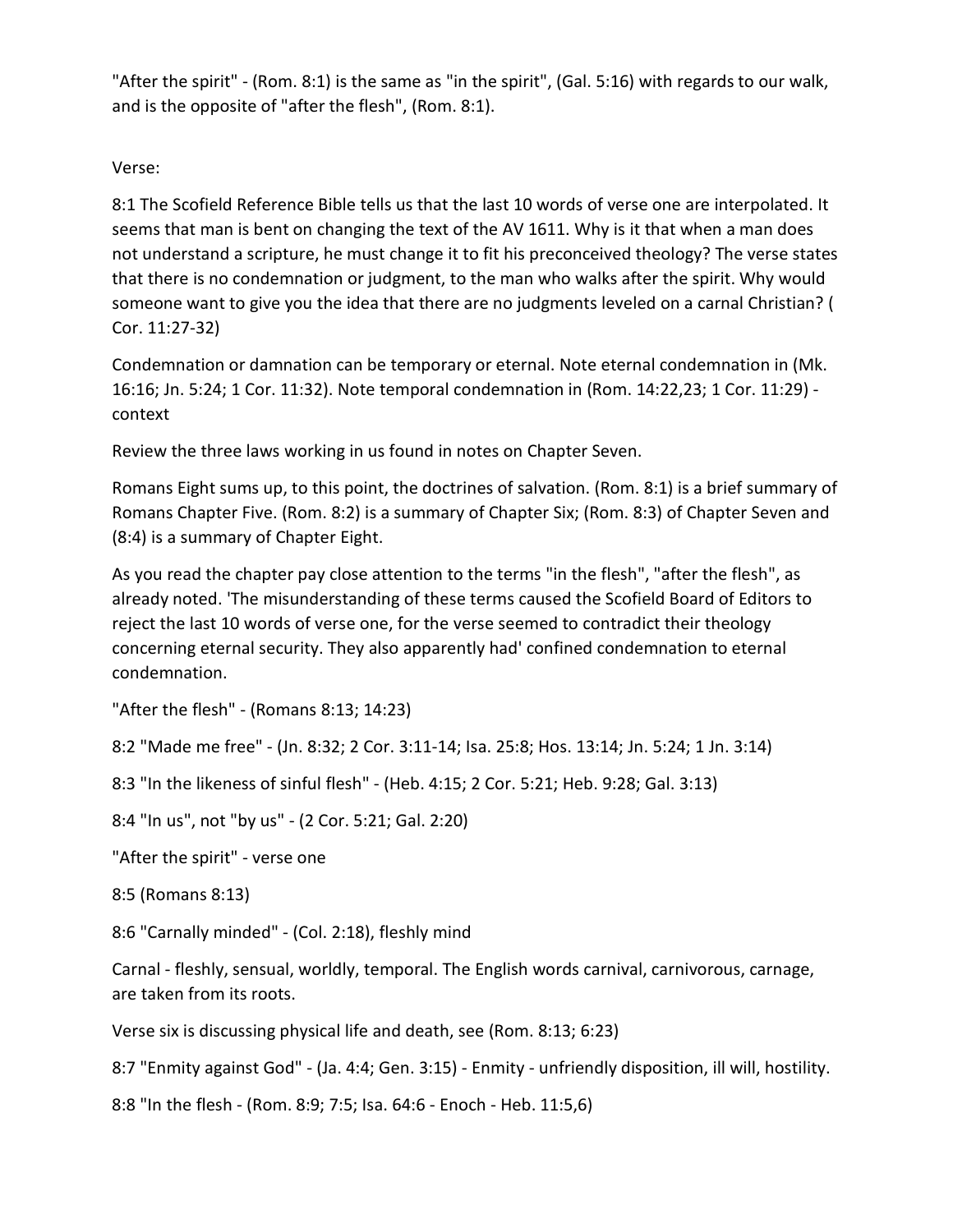8:9 Verse nine clarifies this matter perfectly with no qualifications (as verse one has) 11 ... ye Is are not in the flesh ... if the Spirit of God dwells in YOU.

"In the Spirit" - positionally, not with regards to walk, (Gal. 3:2,3; 5:16,24; 1 Cor. 15:45; 2 Cor. 3:17; Eph. 3:17)

8:10 If Christ isn't in you, you are a live body (no spiritual circumcision), but if Christ is in you, you are a dead body and "Ye are complete in him... In whom also ye are circumcised with the circumcision made without hands, in putting off the body of sins of the flesh..." (Col. 2:10,11; Rom. 6:2-12,18; Phil. 3:3). "The only good body is a dead body."

8:11 "Shall quicken your mortal bodies" - (1 Cor. 15:45, 53-55; Eph. 1:18-21; 2 Cor. 12:1-5)

8:12 "Debtors" - (Rom. 1:14)

"After the flesh" - (Verses 4,5,13)

8:13 "Ye shall die" - (Rom. 6:23; 8:6; 1 Cor. 11:30)

"mortify the deeds of the body - (Col. 3:5; Eph. 4:22; Rom. 6:11,16; Gal. 5:24

"mortify" - Put to death

8:14 If you are led by the spirit, you are a child of God. (Gal. 5:18) says, if ye be led of the spirit, ye are not under the law." The contra positive of that statement, would be, "if I am not under the law, then I am led by the Spirit," the contra positive always being true. We know that we are dead to the law, and therefore not under it because of the Body of Christ. (Rom. 7:4; 6:2,14; Eph. 2:15)

"Sons of God" - (Gal. 3:26; Jn. 1:11,12; Rom. 8:16,17)

8:15 "it ...again to fear is - (2 Tim. 1:7; 1 Jn. 4:18)

"...adoption..." - (Rom. 8:23; 9:4; Gal. 4:5; Eph. 1:5). You can dissolve a marriage legally but not an adoption.

"...Abba, Father..." - (Gal. 4)

8:16 "... itself ..." - the word is often criticized as an unfortunate error" in the KJV. The truth of the matter is, according to the rules of grammar, the Greek word for spirit" "pneuma", is neuter, demanding that the impersonal pronoun "itself" be used.

Some say that we are robbing the Spirit of his personality. other "unfortunate renderings" please see ( Jn. 1:1; Gen. 35:1; Lk. 1:35; Jn. 6:50).

One of the greatest forms of assurance we have as a Christians is the personal indwelling witness of the Spirit of God. Notice the witness of the Holy Ghost in (Heb. 10:15) is a he. See also (1 Jn. 3:24; 5:6)

8:17 Two positions are presented, we are:

[1]. heirs of God and

[2]. joint heirs with Christ. There are some inheritances that are conditional only on salvation,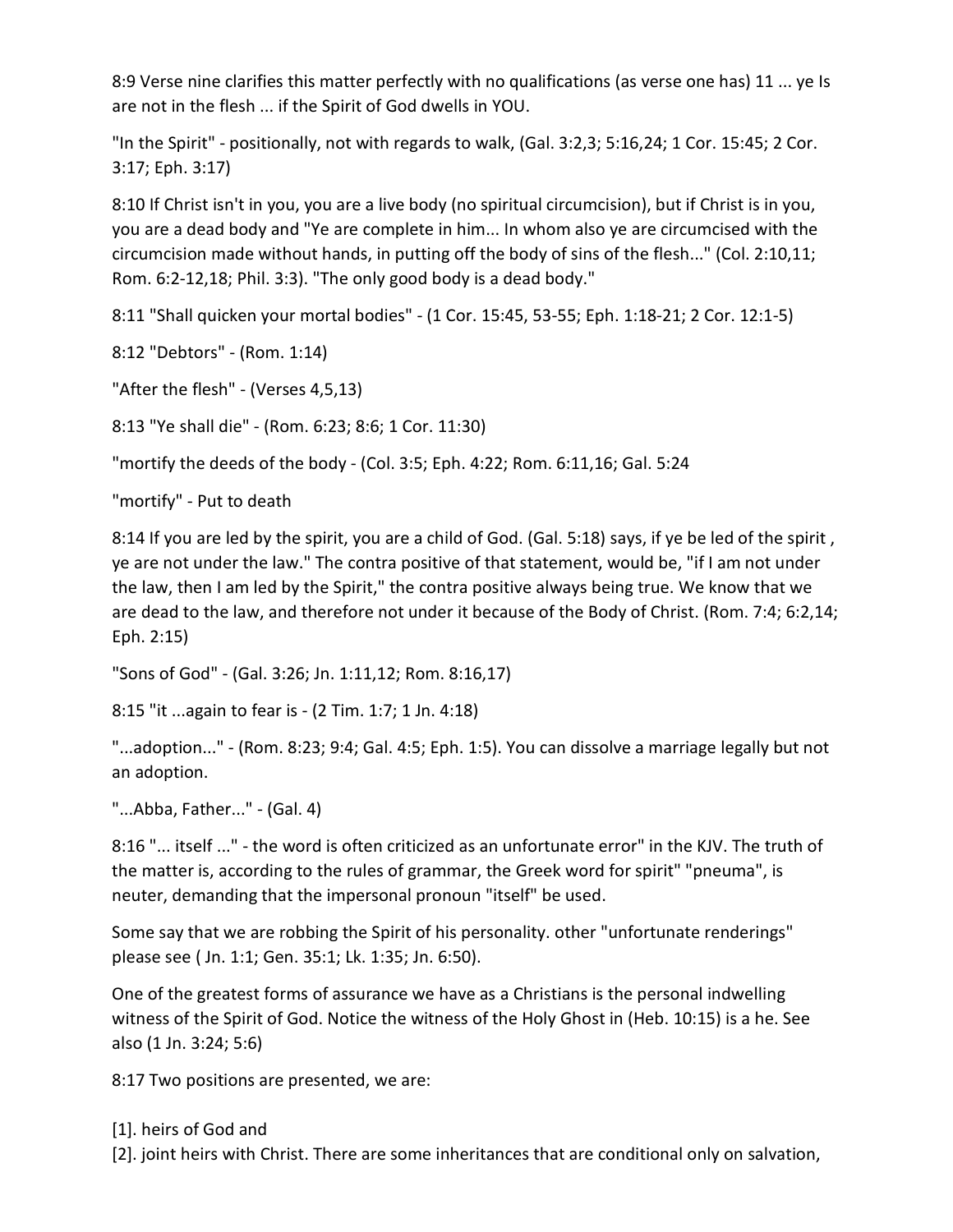and as children we are heirs of our Father, God. There are some inheritances that are conditional (1 Cor. 3:11-16) and as joint-heirs with Christ, we must suffer to secure these inheritances. Unconditional - (1 Pet. 1:4); Conditional - (2 Tim. 2:10-13; 1 Cor. 4:8; Col. 3:24; 1 Tim. 1:8,12; 2:12; 3:12; 2 Tim. 2:12; 2 Cor. 11:20,21; Phil. 1:29; 2 Cor. 1:7); the distinction between these two can be found in (1 Cor. 6:9-11). See also (Gal. 6:7-9; 1 Pet. 2:21)

```
8:18 Hebrews 11:24-26; 11 Corinthians 4:17
```
"The glory" - glorified (verse 17,30; 1 Jn. 3:2; Pro. 14:24; 15:6; 2 Cor. 1:5-14; Gal. 6:7; Phil. 3:8; 1 Pet. 1:7)

8:19 "Creature" - man and animal

"Manifestation" - (Rom. 8:29; 1 Jn. 3:1,2)

8:20 "The creature was made subject to vanity, not willingly" - you didn't choose the body you live in and the plants and animals certainly did not choose to live under the curse they are subject to.

The "same" are now Subjected to "the hope".

8:21,22 (Isa. 11; Ps. 67:5,6; 1 Cor. 15:42,50)

8:23 (Verse 15; Rom. 9:4)

"The firstfruits" - (1 Cor. 15:20,23)

"The adoption" - see notes on (verse 15)

"The redemption of our body" - (Rom. 7:24; 1 Cor. 15:51-55)

"To wit" - This

8:24 (2 Cor. 5:2; Col. 1:27; Heb. 11:30; 1 Jn. 3:3; 1 Thess. 1:10; Heb. 11:1-3)

8:26 There are many times when we as Christians are not sure to what end we should pray. A person hangs between life and death, how do we pray? God will supply all our need, sometimes we don't even know what we need! God does.

"The Spirit itself" - impersonal pronoun, see (verse 16).

"Intercession" - (Rom. 8:34; :Jn. 14:6; 1 Tim. 2:5)

8:27 "According to the will of God" - (Acts 18:21; 21:14; Rom. 12:2; 15:32; 1 Cor. 4:19; Col. 4:12)

8:28 (Gen. 50:20; Phil. 3:14; Eph. 4:1; Ja. 1:19; Ezra 8:22; Jud. 14:4; 2 Cor. 12:9; Isa. 55:8,9; Eph. 1:11)

Some of the "things" of this verse are found in verse 25.

"And it came ... to pass." Everything comes upon us only to pass by us.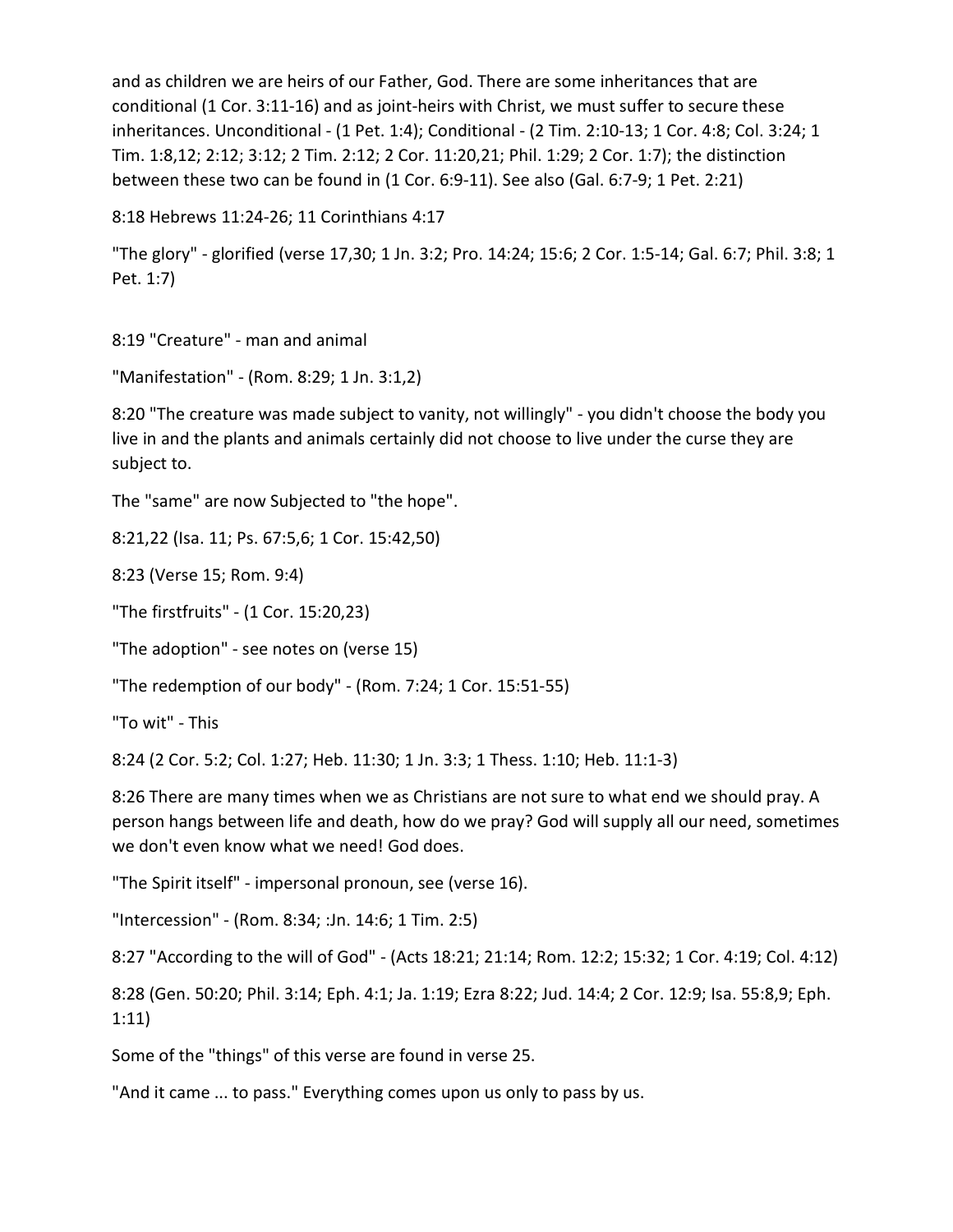8:29 Here in verse 29 is God's purpose for us concerning I our conduct. We are to be conformed to the image of God's son. This is God's will for our life ... that we might be like Jesus!!! This is our unavoidable eternal destiny. (Phil. 3:21)

"Foreknow" - (Ex. 3:19; Acts 2:23; 1 Pet. 1:2; Rom. 11:2)

"Predestinate" - (Eph. 1:5,11). The scriptures do not teach that we are or anyone is predestinated to go to Heaven or Hell. The only three scriptures that touch on the subject teach that we are predestined to three things:

[1]. To be conformed to the image, Jesus Christ, (text)

[2]. To the adoption of children (Eph. 1:5)

[3]. To fulfill God's purpose..."that we should be to the praise of his glory'' (Eph. 1:12).

"Conformed" - (Rom. 12:1,2; 1 Pet. 1:14)

"Image" - (2 Cor. 4:4; Heb. 1:3; Col.; 1 Cor. 15:49)

"The firstborn" - (Colossians 1:15,18)

8:30 "Called" - (verse 28), "called according to his purpose." (Rom. 11:29; Eph. 4:4; Phil. 3:14; 2 Thess. 1:11; 2 Tim. 1:9; 2 Pet. 1:10.; Acts 16:10; Eph. 4:1 - vocation. Rom. 1:1,6,7; 1 Cor. 1:1,24,26; 2 Thess. 2:14)

"justified" - (Rom. 5:1; 3:20,28; 4:2) (See notes on justification at these scriptural addresses)

"Glorified" - (Phil. 3:21; Rom. 8:29; 8:18; 1 Jn. 3:1,2)

8:31 "...who can be against us?" - the world, the flesh and the Devil. (Acts 5:29; 1 Sam. 15:24)

"For us all" - (1 Tim. 2:4-6)

8:33 God's elect:

[1]. Israel - (Isa. 45:4; Matt. 24:31)

[2]. Jesus - (1 Pet. 2:6; Isa. 42:1)

[3]. The Church - (Col. 3:12; Tit. 1:1; 1 Thess. 1:4)

Election is always found in a temporal setting and is always conditioned on foreknowledge (1 Pet. 1:2). It is never unconditional. (Eph. 1:4,5) We are chosen in, Christ ... not to get into Christ.

8:34 (Isa. 50:9)

"Maketh intercession for us" - (1 Tim. 2:5; Rom. 8:26; Heb. 7:25; Isa. 53:12)

8:35 (Verses 35-39) are some of the greatest verses in the Bible on Eternal Security. Here are some reasons we are secure in Christ:

[1]. Election - anyone in Christ is as sure as home.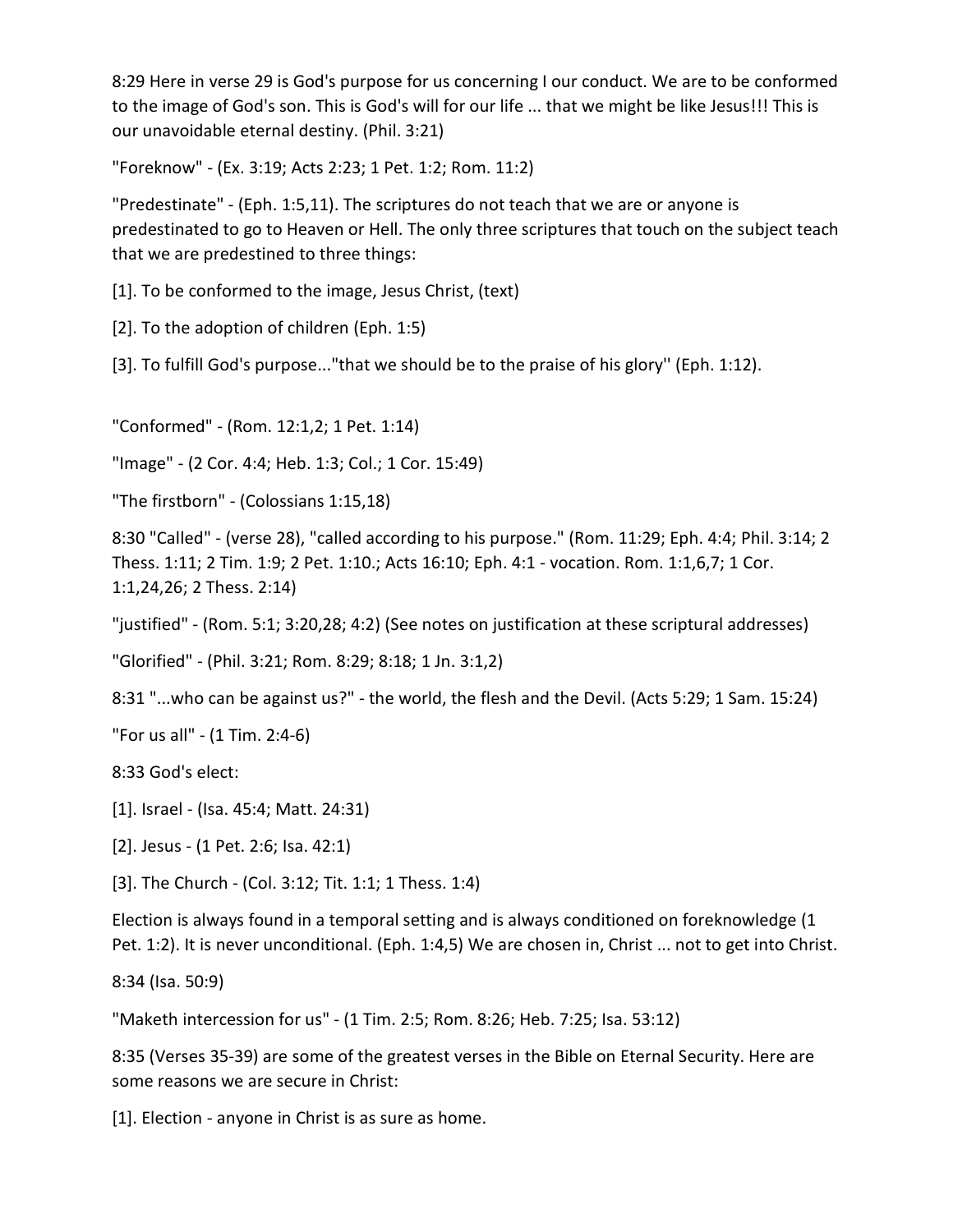[2]. The union of the believer with Christ, if you went to Hell "part" of Christ would have to go too.

[3]. Eternal life is an irrevocable free gift.

[4]. The intercession of Christ - He's praying for you.

[5]. You are kept by the power of God.

[6]. Your security is based on the righteousness of Christ. It is his salvation.

[7]. God's eternal purpose is to gather all things in Christ. God's purpose is to show the glory of Christ in us for all eternity ... WOW!!! "Who shall separate us from the love of Christ."

8:36 Quote from (Ps. 44:22), note in the Psalm the tribulation context for the Jew ... Paul applies it to the Christian.

8:37 "More than conquerors through him" - (2 Cor. 4:7)

8:38-39 "Nor things to come" - anything in our future. (Phil. 1:6)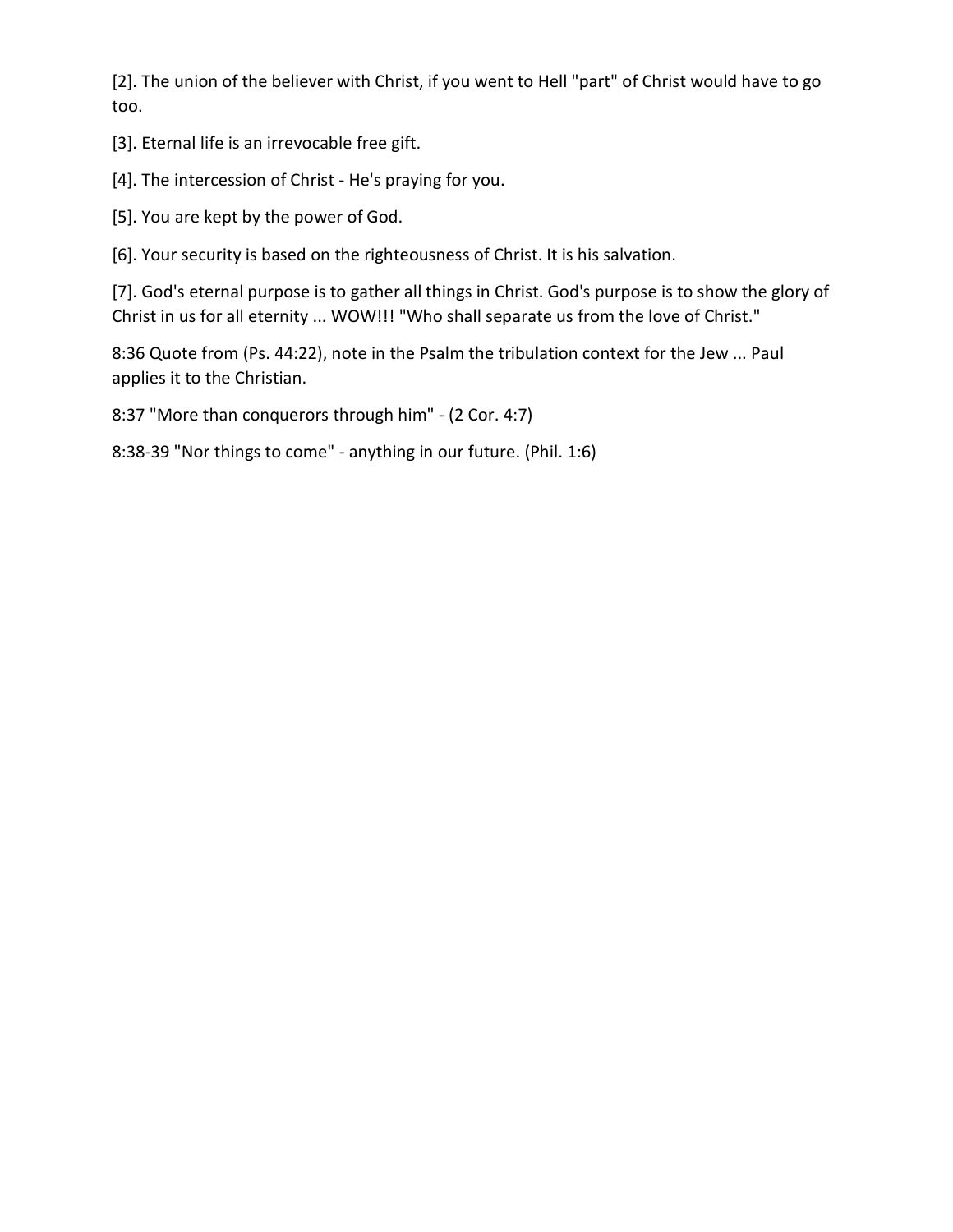# **CHAPTER NINE OUTLINE**

- Outline of the Chapter:
- I. Paul's Great Sorrow (9:1-3)
- A. Hurt is real
- [1]. Conscience supports it
- [2]. The Holy Spirit confirms it
- B. Hurt is deep and lasting
- [1]. Continual
- [2]. Sacrificial
- II. Israel's Great Failure (9:4,5)
- A. Their past advantages
- [1]. Adoption
- [2]. Glory
- [3]. Covenants
- [4]. Law
- [5]. Service of God
- [6]. Promises
- [7]. The patriarchs
- B. The present opportunity, the Messiah
- III. God's Great Faithfulness (9:6-18)
- A. The principles of election
- [1]. Not based on natural advantages
	- (a). Not all descendants of Jacob (Israel)
	- (b). Not all descendants of Abraham
- [2]. Always based on a promise
	- (a). Ishmael excluded son of the flesh
	- (b). Isaac chosen came by promise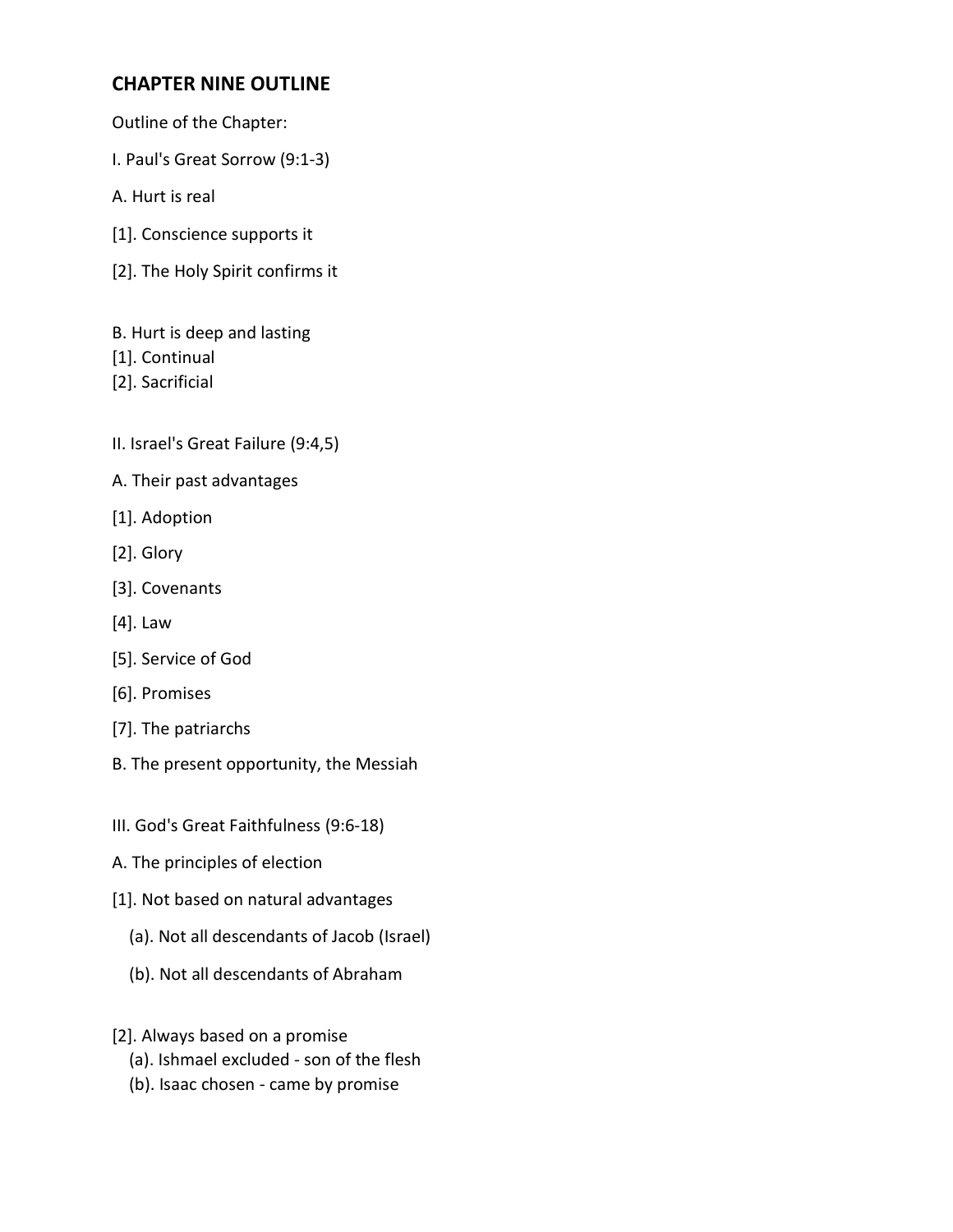- [3]. Never based on human accomplishment
	- (a). Jacob & Esau had the same father, neither could exercise his will in the womb.
	- (b). Neither babe had the opportunity to work
- B. Election is God exercising his prerogatives
- [1]. Declared to Moses
- [2]. Demonstrated in Pharaoh
- [3]. Described by Paul

IV. Man's Objections Answered (9:19-29)

A. Objection stated: God makes us sin and then condemns us for it.

- B. Objection answered:
- [1]. Who are we to question God?
- [2]. Consider God's motives
	- (a). His attributes are shown through his dealings with men in blessing or wrath.
	- (b). The Gentiles are also chosen, Hosea and Isaiah predicted it.

Conclusion:

[1]. Ignorant and sinful Gentiles made righteous through faith.

[2]. Zealous and privileged Jews failed in their work.

[3]. God's elect are those who have not stumbled at the stumblingstone but have accepted him.

Chapter Nine is one of the foundation stones of the Hyper Calvinistic system of theology. Along with (Eph. 1:4,5) and other scattered Scriptures, a whole intellectual system of "Sovereign Grace" is formed, teaching that God in eternity ordained and predestined the elect to be saved.

Let us note these things before we begin the verse by verse commentary:

[1]. The subject matter of Romans 9 is a comparison of Gospel privileges for Israel and the Gentiles, not salvation.

[2]. Esau and Pharaoh (v 13, 17) are likened unbelieving Israel.

[3]. Unbelieving Israel deliberately rejected Christ in the face of signs (Acts 2:22,23). You will observe that individual responsibility is so great in the verse that mentions foreknowledge (2:23) that the action is justly called murder (Acts 3:15; 7:52) and deserves capital punishment.

[4]. The word "predestination" does not occur in Romans 9.

[5]. Election refers to a temporal act never in an eternal setting. (Isa. 42:1; 45:4; 65:9,22; Mt. 24:22,24,31; Rom. 8:33; Col. 3:12; 1 Tim. 5:21; 2 Tim. 2:10; Tit. 1:1)

At the end of the verse by verse commentary, a whole section will be given to the discussion of the Five Point Calvinistic System represented by the letters T U L I P.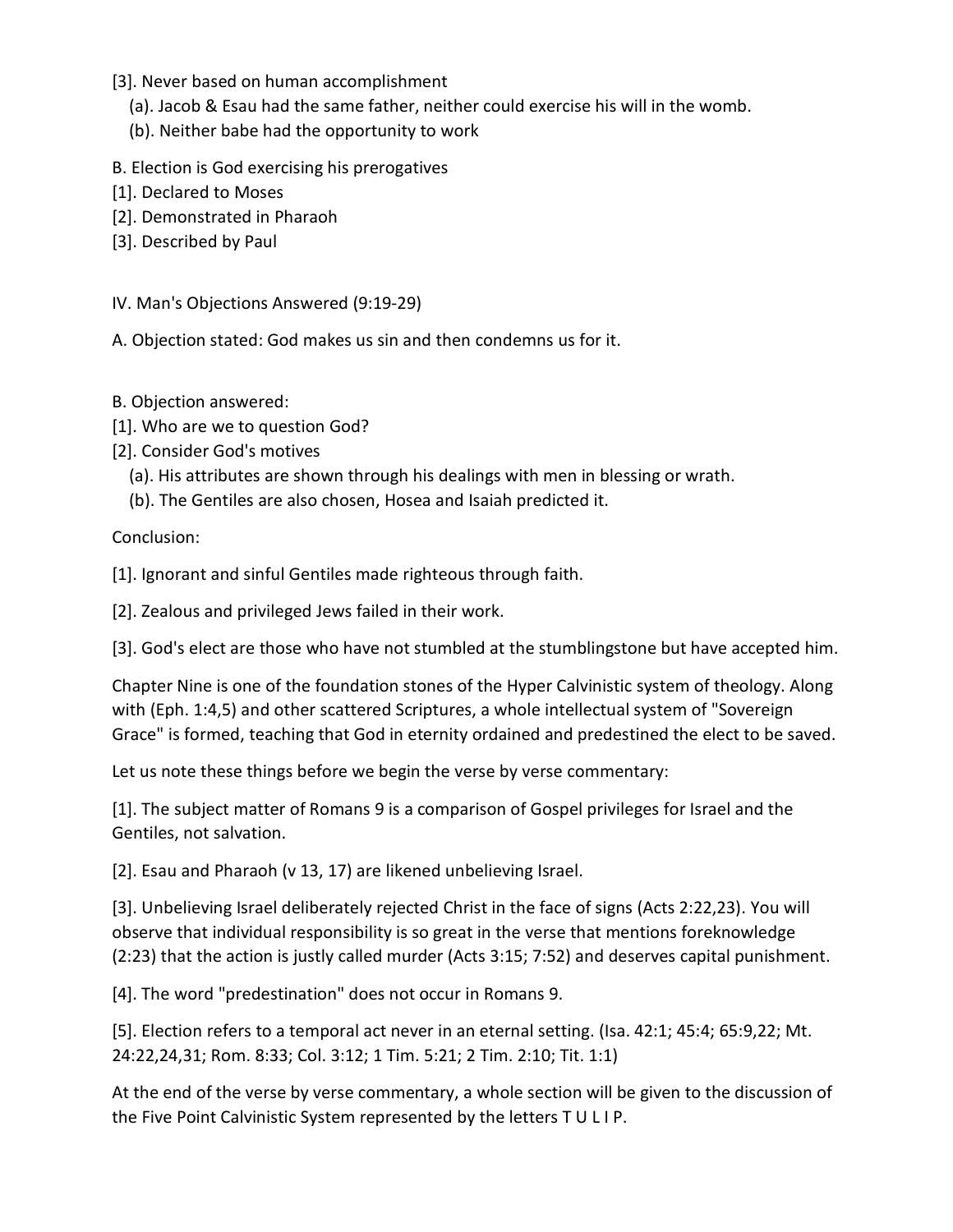### **CHAPTER NINE**

Verse:

9:1 "Conscience" -

- [1]. convicted conscience, (Jn. 8:9)
- [2]. purged, (Heb. 9:14)
- [3]. good, (Acts 23:1)
- [4]. pure, (1 Tim. 3:9)
- [5]. weak, (1 Cor. 8:12)
- [6]. evil, (Heb. 10:22)
- [7]. seared, (1 Tim. 4:2)

A saved man not only has the conviction of his moral conscience but he carries the conviction of the Holy Spirit.

9:2 The Christian's life is an apparent host of contradictions, (2 Cor. 6:7-10; 2 Cor. 4:8-10).

9:3 Note: "I could wish...."

"accursed" - Moses, (Ex. 32:32; Gal. 3:13), Jesus

"my kinsman" - (Ex. 4:22; Isa. 45:4)

9:4 Note distinction between Israelites according to the flesh and verse 6, Rom. 2:28,29; Rom. 11:26.

"the adoption" - national adoption of Israel, (Ex. 4:22; Isa. 45:4).

"the glory" - (1 Sam. 4:21)

"the service of God" - Levitical priesthood

"the promises" - (Heb. 6:12; 11:13)

9:5 "concerning the flesh" - (Jn. 1:14; Gal. 4:4; 1 Tim. 3:16; Matt. 1:23-25; 1 Jn. 5:20). It will be worth your while to see the "New" Bibles' treatment of this verse.

9:6 (Rom. 2:28,29). There are physical Jews, according to the flesh (9:3) and there are spiritual Jews (Gal. 6:16; 1 Pet. 2:10).

9:7 Abraham has two seeds, a physical seed through human reproduction and a spiritual seed by the righteousness imputed by faith, (Rom. 4:1-5).

"In Isaac" - (Gen. 21:12; Heb. 11:18; Gal. 3:29) Isaac was the child of promise (Gen. 18:10), rather than the child of the flesh, Ishmael.

9:8 (Rom. 8:9; 9:26; Gal. 3:26, 29; Jn. 1:12)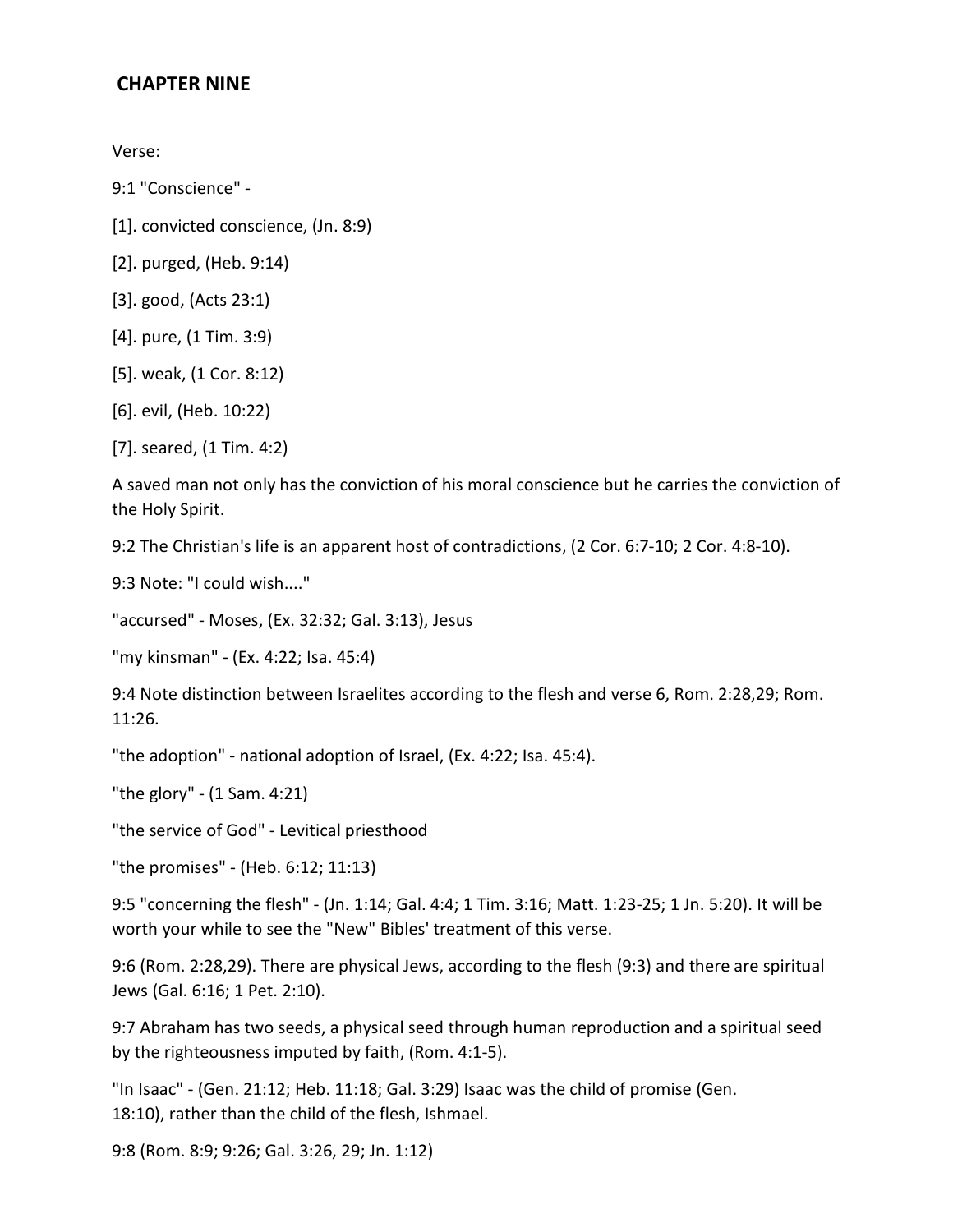"the children of promise" - (Jn. 8:33-44; Rom. 4:16; Gal. 4:28)

9:9 Quoted from (Gen. 18:10)

9:10 "Rebecca...conceived" - (Gen. 25:21)

9:11 Note that verse eleven is in parenthesis. Read ten then twelve also to maintain continuity of thought.

Election is always found in a temporal setting. Notice salvation is not the topic of discussion and also note that the "decrees of God" in (verses 12 and 13), happen in time. Verse 12 was said when she conceived ... (verse 10, and 13) is a quote from (Mal. 1:2,3) again in time. No eternal election is found in the passage.

9:12 (Gen. 25:23)

9:13 (Mal. 1:2,3) This is said many years after both Jacob and Esau are dead and buried.

9:15,16 This is the second most used passage by the Calvinist in the Bible. The Calvinist reads it this way:

"For he saith unto Moses, I will put into heaven those whom I've predestinated to go to heaven and I will elect to heaven those who the blood pays for, so it is not the sinner by an act of the will that receives Jesus Christ, nor the man that works, but by the sovereignty of God that elects people without the exercise of their own free will."

Note carefully the context, (vs. 11, 12, 13) Old Testament. No one in the Old Testament is "in Christ". The subject is mercy and compassion, not salvation. A man cannot force God, by his will or works to have mercy on him. The practical application would be: if you are going to receive mercy, you. will receive it on God's terms not your own, you can't will it or work it any other way.

Look at (Rom. 11:30,31,32) where the context is New Testament salvation, not Old Testament dealings with Pharaoh.

Verse 15 is quoted from (Ex. 33:19 not Ex. 9:16!) (Jn. 1:13; Phil. 2:13)

9:17 Pharaoh was raised up to show God's power, not his mercy.

"the scripture saith" - there was not scripture in (Ex. 9. See Gal. 3:8). The scripture is equated with the voice of God, Moses and Aaron.

9:18 God does not harden Pharaoh's heart until Pharaoh has already rejected what God said. (See Ex 3:19) -foreknowledge, the Lord had not done anything to Pharaoh at this time, "I am sure". (Ex. 5:1,2) there is no hardening as of yet; now see (Ex 7:13; 8:15; 9:12; 10:1; 11:10; 14:8), the Lord hardens his heart.

(See 1 Tim. 4:10 Jas. 2:13; Matt. 9:13; Matt. 25:31-40; Pr. 21:13,23)

9:19 Why doth he yet find fault with Pharaoh? Someone would say, his "sovereignty" compelled me! For who hath resisted... ?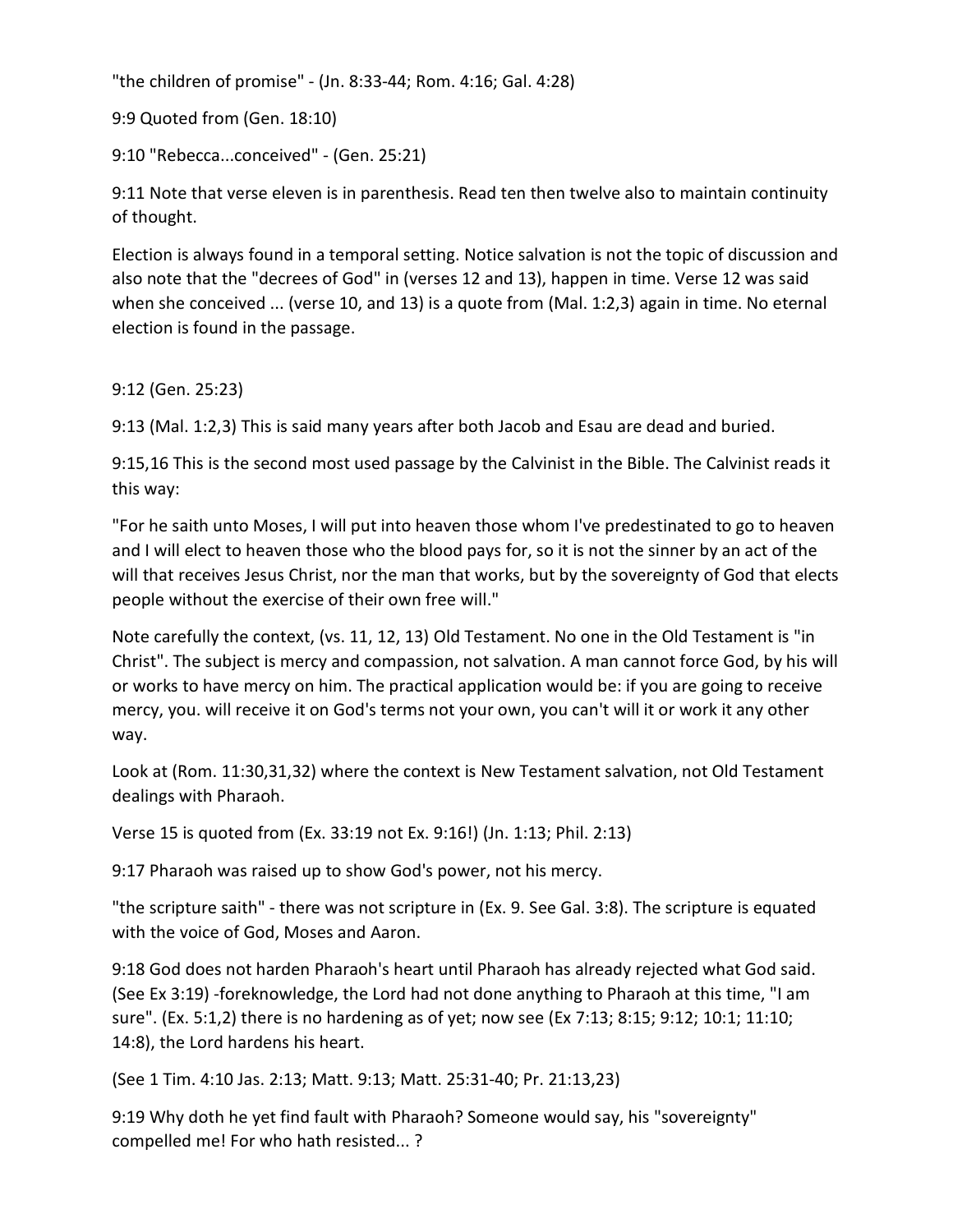We do every time we sin.

9:20 (Isa. 45:9; 29:16; 64:8; Jer. 18:1-6)

9:21 (Jer. 18:3 and following; Jer. 19:10,11). Note there are saved vessels of dishonor in II Tim. 2:20,21.

9:22 God uses man to exhibit his attributes. Animals cannot experience love, obedience, eternity, justice, integrity, honesty, etc. God has chosen to show these to and in man.

(Verses 22-24) shows us what God intends to do with his attributes. The "fitting" and "hardening" is never said to precede the person's choice based on his won free will.

9:23 "the riches of his glory" - (Eph. 1:18; 2:7; 3:8, 16; Col. 1:27; Phil. 4:19)

"afore prepared" - (Rom. 8:29; 1 Jn. 3:1,2)

9:24 "called" - see notes on calling (Rom. 8:30)

9:25 Osee=Hosea, (Hos. 2:23. 1 Pet. 2:10)

9:26 (Hos. 1:10!)

9:27 Esaias=Isaiah, (Isa. 10:22,23)

"a remnant shall be saved" - (1 Kgs. 19:10-18; Rom. 11:3-5,26; Rom. 9:6; Jn. 1:11,12)

9:28 (Isa. 28:22)

9:29 (Isa. 1:9) Lord of Sabaoth=Lord of Hosts

9:30 See (Rom. 10:2,3)

"righteousness which is of faith" - (Rom. 1:17; 4:5)

9:31 Jews will go to Hell for seeking righteousness in a set of laws just like anyone else. (Lk. 2:34)

9:32 (Rom. 3:19,20; 4:1-5)

9:33 "As it is written" - (Isa. 8:14; 28:16) See also: (1 Pet. 2:6-8; Ps. 118:22)

"shall not be ashamed" - (Rom. 1:16; 10:11; 1 Cor. 1:23)

Calvinism or Hyper-Calvinism

The catch word for the beliefs of the Hyper-Calvinists is the word T U L I P.

The basic beliefs of the Calvinist are outlined herein:

T = Total Depravity

 $U =$  Unconditional Election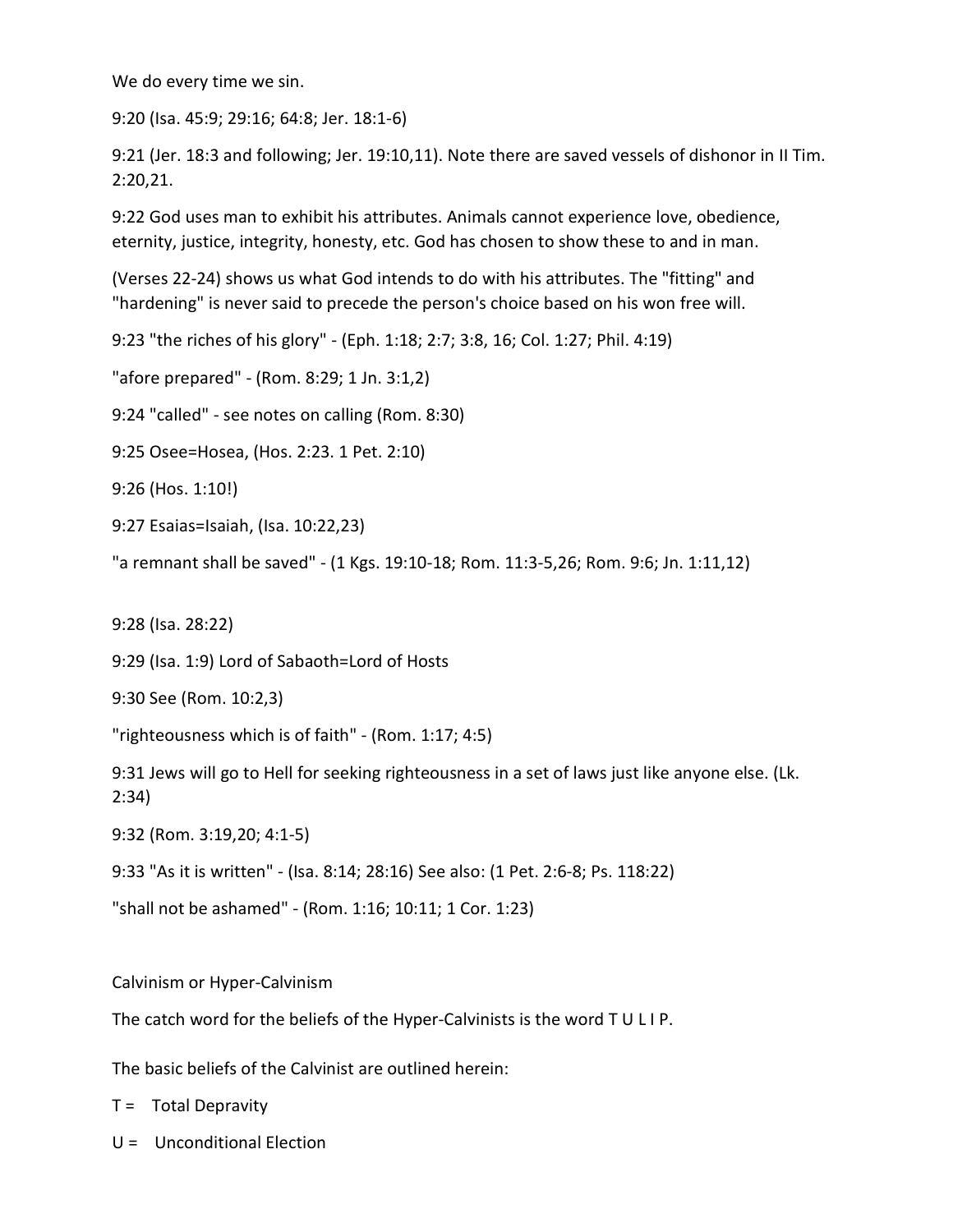- $L =$  Limited Atonement
- I = Irresistible Grace
- P = Perseverance of the Saints

Names associated with these beliefs are:

Particular Baptists, Hard Shell Baptists, Primitive Baptists, Puritans

Men associated with these beliefs are:

Kuyper, Dabney, Hodge, Berkhov, Pink

1. **•**An hyper-calvinist is one who over-emphasizes the doctrines taught by John Calvin. (1509-1564). Calvin himself was a baby sprinkler, a-millennial and burned those who opposed him. He is sometimes called the Protestant Pope. Calvin was a Frenchman who's name in French is Jean Cauvain.

The catchwords for the students of Calvin are: Sovereign Grace or Sovereignty of God.

- 2. •I. Total Depravity
	- 1. ◦Associated names today:
- 3. •L. R. Shelton, Caldwell, Ballinger, Bullinger, C. H. Spurgeon only Baptist with large church who claimed to be a Calvinist.

He didn't preach heavy Calvinistic doctrine, he preached like an Arminian.

1. **◦**Since a sinner is dead in trespasses and sin he cannot receive Christ of his own will. - Strange he can reject Christ but not accept, and be accountable for his rejection.

- An unsaved man cannot accept Jesus Christ as Saviour of his own free will, but God has to will for him, and save him and let him know about it later.

- proof texts: (Phil. 2:13) - aimed at Christian in service not unsaved, look at context (vs. 12 Rom 1,9:16) = context in (Rom. 9) Salvation in nowhere.

- Free will is a Bible expression, Total Depravity is a philosophical speculation. Freewill

(Ezra 7:13,15,16) - freely choose right thing in their total depravity. (Ex. 35:5,21,29)

(Rom. 3) depravity of mind, feet, hands, etc. The will never said to be depraved. The will is part of soul. The soul lives - Adam a living soul.

True man can't earn salvation, man can't do any good to merit it but that's because he's outside of Christ.

- 4. •II. Unconditional Election
	- 1. ◦(Eph. 1:4,5) Calvinistic basis if you were chosen in Christ before the foundation of the world then your salvation was eternal and you were saved before (Gen. 1)!

Election: New Testament refs. (Rom. 9:11; 11:5, 7, 28; 1 Thess. 1:4; 2 Pet. 1:10) Calvinistic reading of (Eph. 1:4,5) - That when you were in Christ before the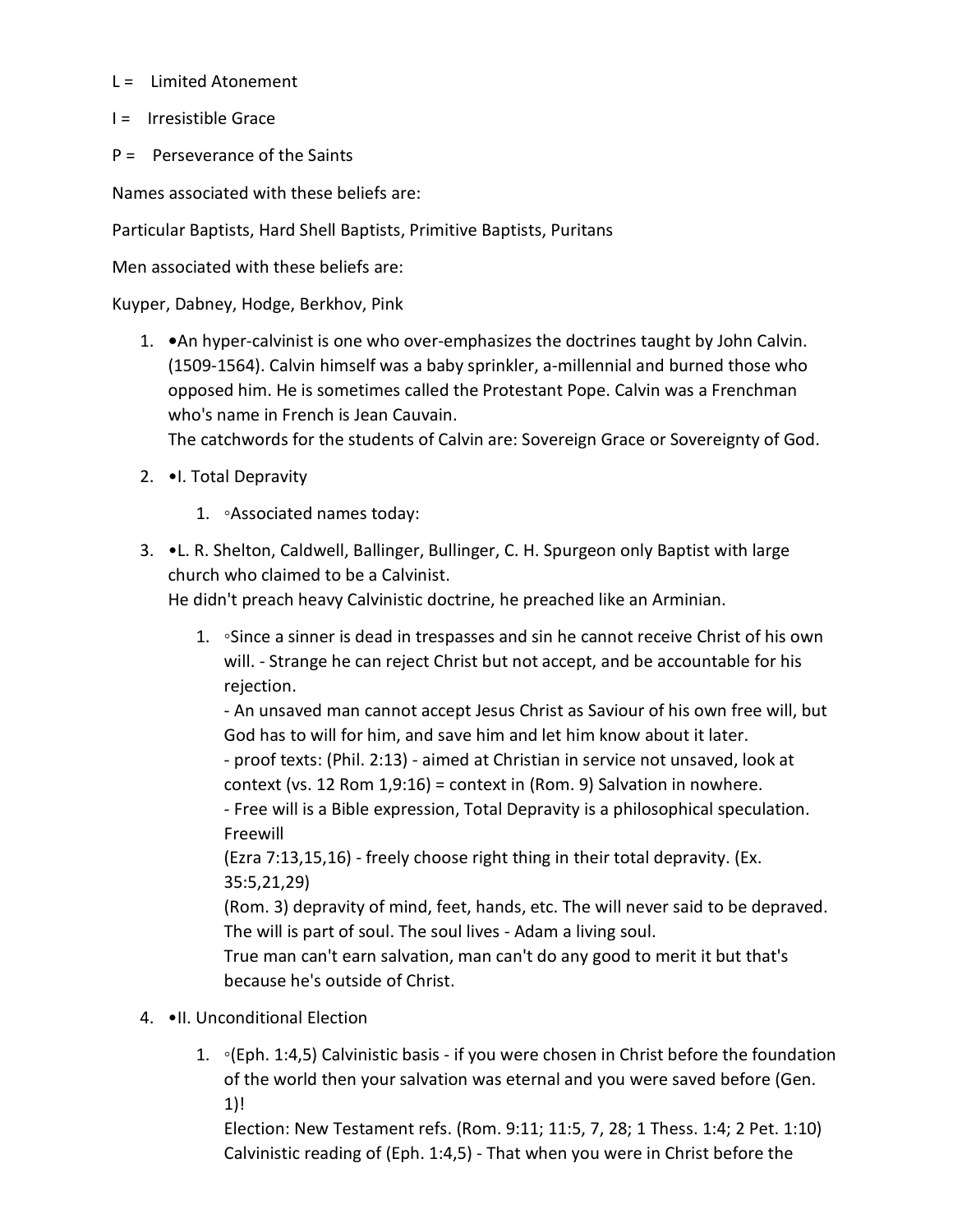foundation of the world God chose you. Bible - before the foundation of the world God chose you in Christ. God does not choose any man until he is in Christ. When were you in Christ? Salvation. - Election is based on foreknowledge, not unconditional. Election is based on the condition that you get into Jesus Christ. You were put in Christ when the Holy Spirit put you into him. (1 Cor. 12:13) - In Christ, In Adam, In Christ - out again? (1 Pet. 1:1,2) - election based on foreknowledge (Rom. 8:29) - predestination based on foreknowledge (Lk. 10:42) - (Acts 1:24; 13:17) Problem: Moses, Abraham, Isaac, Joshua were never in Christ, aren't in Christ, were not chosen in Christ but are called the elect in (Matt. 24:31). See: (Isa. 42:1; 45:4;

5. **•**III. Limited Atonement - definition: Jesus Christ shed His blood for those that are elect. None shed for the non-elect. Calvin thought that if a person for which the blood had been shed went to Hell this overthrew the sovereignty of God, so it was impossible to reject if the blood was shed. Jesus died for the sins of the elect in the world: These verses are used to prove limited atonement. (Jn. 10:11; Eph. 5:25) When you show the Calvinist (Jn. 3:16) "world" - not really the world - Gentile elect gathered out of the world, not unsaved Gentiles, this is their interpretation. In other words:

65:9,22)

Before (Gen. 1:1) God chose the elect, having God accept Christ for you against your totally depraved will, and had Jesus shed just enough blood for those elected. Note: (1 Tim. 2:4,6) - context unsaved leaders. (1 Tim. 4:10, 2 Peter 2:1) the blood of Jesus bought false teachers & false prophets for which outer darkness is reserved. (2 Peter 3:8, 9) retort: all that should come to repentance are the elect - After all the elect couldn't go to Hell if they wanted to. What is the purpose of (2 Peter 3: 8,9)?

- 1. ◦- The Calvinistic system appeals to the philosopher, intellectual theologian, educated. - The Charismatic movement appeals to the sensual, soulish, emotional.
	- Limited Atonement is a subtle denial of the deity of Christ.
- 6. •The life of the flesh is in the blood. Jesus had eternal life -all powerful, no limitations, God's blood was shed.
- 7. **•**IV. Irresistible Grace definition: the grace of God comes upon the elect and plants the new seed and quickens him against his will and once this happens he repents and believes.
	- 1. ◦- Basis: Calvin thought that only the elect could repent. God grants repentance only to the elect. Not enough grace to accept, but enough enough to resist. - only the elect can repent? (Matt. 11:21) - they didn't, they weren't elect but could have repented - are the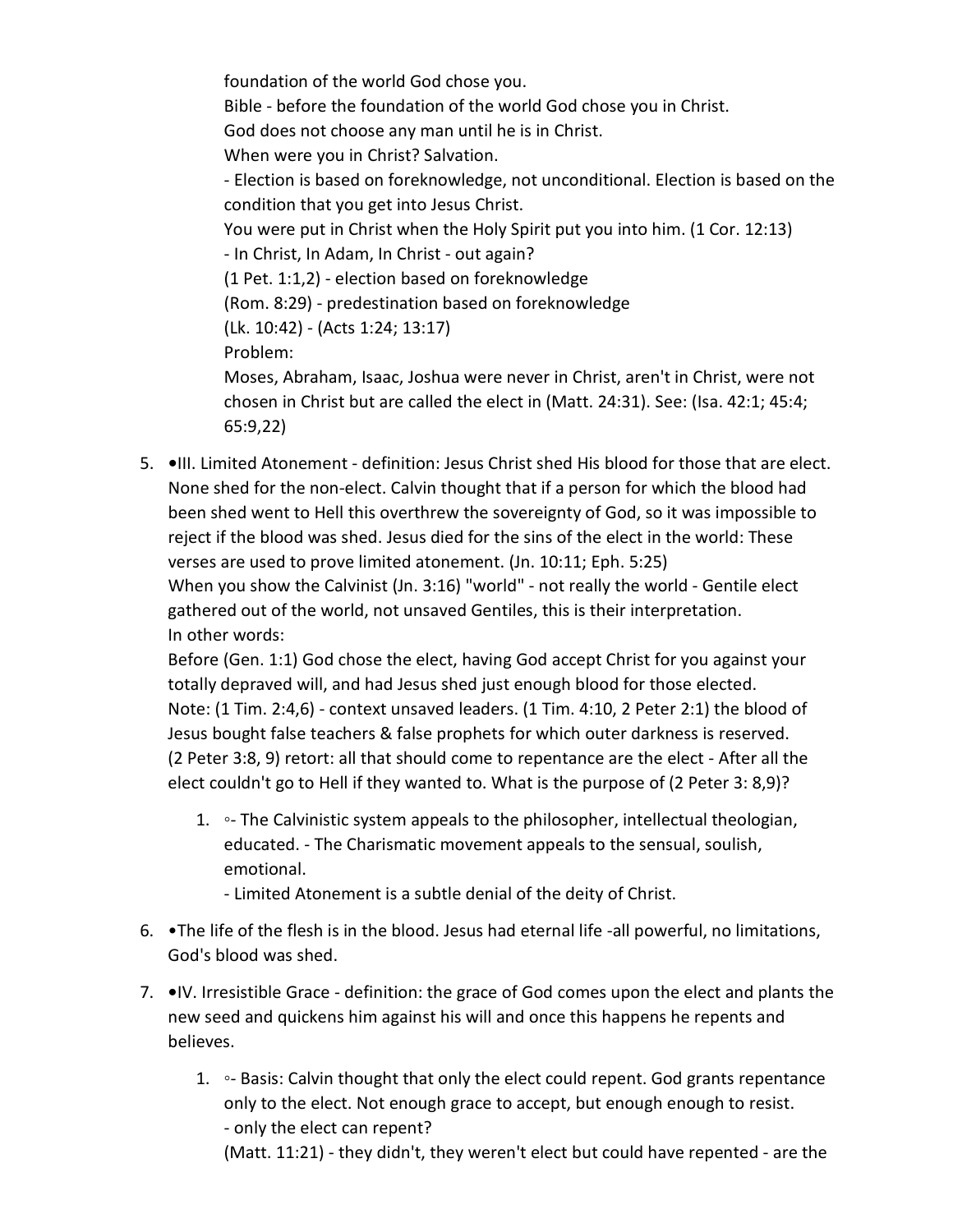elect in Hell? (Matt. 23:37) - "ye would not"!

- 8. **•**V. Predestination applied to the act of salvation is wrong.
	- 1. ◦Predestination 2 occurrences neither refer to salvation: (Eph. 1:11 Rom. 8:29). (Eph. 1:5) - predestined to adoption after reception of Christ. (Rom. 8:29) - refers to conformed to image of Christ after the reception of Christ. (John 1:12,13) Moses was saved without adoption Noah was saved without regeneration David was saved without predestination
- 9. •Problems that Calvinism Causes:
	- 1. 
	•[1]. It discourages sinners from accepting not knowing if they are elect. [2]. It discourages the soul winner from accepting the responsibility from being a failure. (Acts 13:48) - See (Rom 2:6-8) dispensation of conscience: Noah -Christ - Gentiles
		- (Jn. 6:44) answered with (Jn. 12:32)
- 10. **•**No Calvinist will preach on:

(1 Cor. 4:15; Matt. 23:37; 1 Cor. 9:22; 2 Peter 2:1; Hebrews 10:29)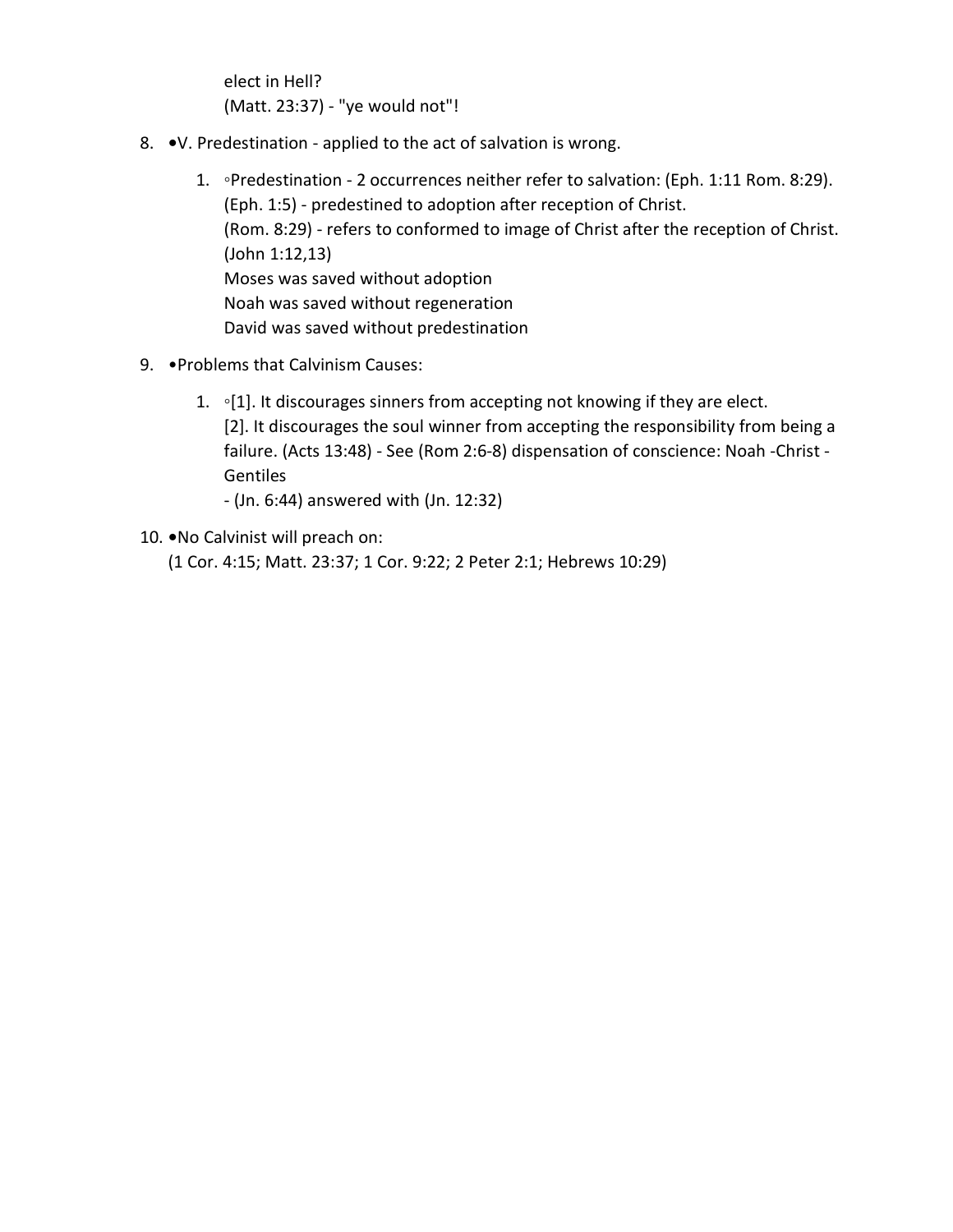# **CHAPTER TEN OUTLINE**

Outline of the Chapter: "What must I do to be saved?" (1-13)

- I. Israel's Failure (1-4)
- A. Though Paul prayed for it.
- B. Though the Jews zealously desired it.
- C. They missed it because of ignorance.
- D. They clung to the Law and rejected Christ.
- II. The Steps to Salvation (5-9)
- A. Realize God's righteousness is necessary.
- B. Abandon all hope of securing righteousness yourself.
- C. Realize that the answer is in the Word of God.
- D. Acknowledge the Lordship of Christ
- E. Believe in His resurrection.
- III. The Explanation of It (10)
- A. God sees the heart and imputes righteousness.
- B. Man confesses his willingness to surrender to the righteousness of Jesus Christ.
- IV. The Availability of It (11-13)
- A. Open to all that believe.
- B. Open to all that call upon him.

God's Efforts to Reach Mankind (10:14-31)

- I. What lies behind man's call? (14,15)
- A. To call, one must believe.
- B. To believe, one must hear.
- C. To hear, one must preach.
- D. To preach, one must be sent.
- II. The Puzzle of Unbelief (16-21)
- A. Isaiah experienced it. (Isa. 53)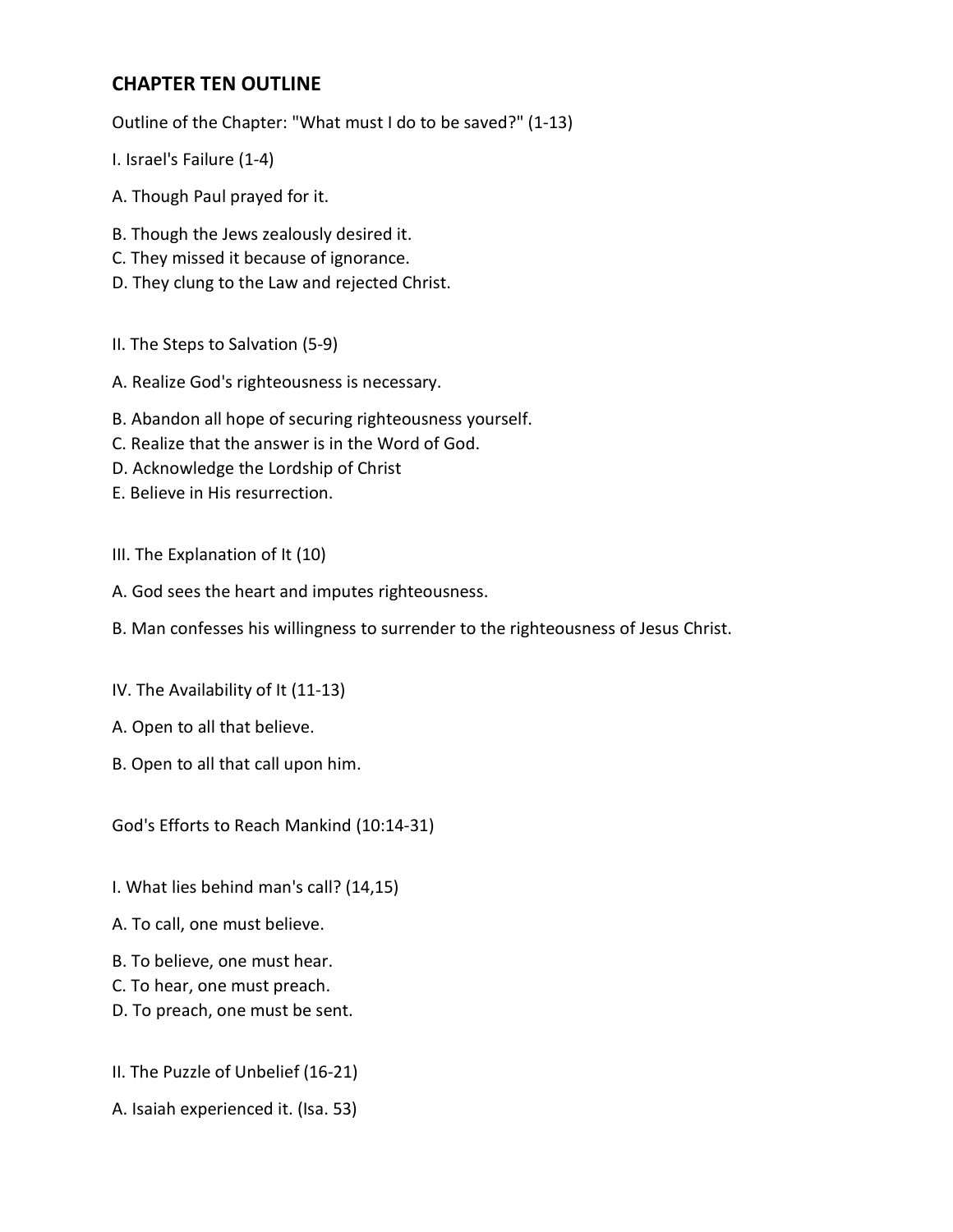- B. Jesus Christ is the issue.
- C. There is no excuse .... ; "their sound went into all the earth."
- D. Provided with clear examples:
- [1]. Moses a foolish nation shall find me.
- [2]. Isaiah people that sought me not will find me.
- E. God waits ... for He is longsuffering.

# **CHAPTER TEN**

Romans Chapter Ten continues the discussion of salvation, specifically with reference to Israel according to the flesh. Chapter Nine ends telling us that Israel followed after the law of righteousness (9:31), but failed the test. The reason for the failure was that they tried to please God in the flesh with works, rather than please him by faith as their father Abraham had. When the intended object of their faith arrived, namely the Messiah, the stumbling stone, they rejected him. Chapter Ten begins here .......

Verse:

10:1 Paul never lost his burden for the salvation of his kinsman according to the flesh. The Book of Acts records Paul's numerous attempts to reach the "Jew first, and also to the Greek", (Rom. 1:16).

10:2 "...they have a zeal of God..." - (Acts 21:20; 22:3), "...but not according to knowledge." - (2 Tim. 3:7; Amos 2:4; Hos. 4:1; Isa. 5:13)

10:3 (Rom. 9:30-32. Eze. 33:12)

10:4 " . . Christ is the end of the law. . . " - (2 Cor. 3:13, 14; Jn. 1:17; Lk. 16:16).

"...to everyone that believeth.. for those that do not believe they are still under the law. (Rom. 7:4; 6:2,14)

10:5 "...shall live in them..." Quoted from (Lev. 18:5), see also (Neh. 9:29; Gal. 3:12). The righteousness of the law was keeping the law blamelessly, but that righteousness was never good enough ... (9:32).

10:6 The righteousness of faith is different from the Old Testament righteousness found under the law, (Rom. 4:5; 3:30). The idea in the verse is this, "Do not say to yourself, for me to believe this doctrine, I must first go to Heaven and find out for myself." If you say that in your heart, it is as though you were to bring Christ down, nullifying the truth because of your lack of faith.

The quotation is from (Deut. 30:11-14). Read the complete context to the end of (Deut. 30).

10:7 "The deep" - the sea in (Deut. 30:13). Will man search the bottom of the ocean looking for some fact to prove that (Gen. 1:1) is a lie? Yes he will; the telescope and the microscope are two tools used in man's attempt to prove there is no God. Man's first trip to the moon cost \$25 billion. The results found no life on the moon. The men returned with 47 lbs. of rocks for their efforts. "That is, to bring up Christ again from the dead. (Deut. 30:20), for he is thy life."!!!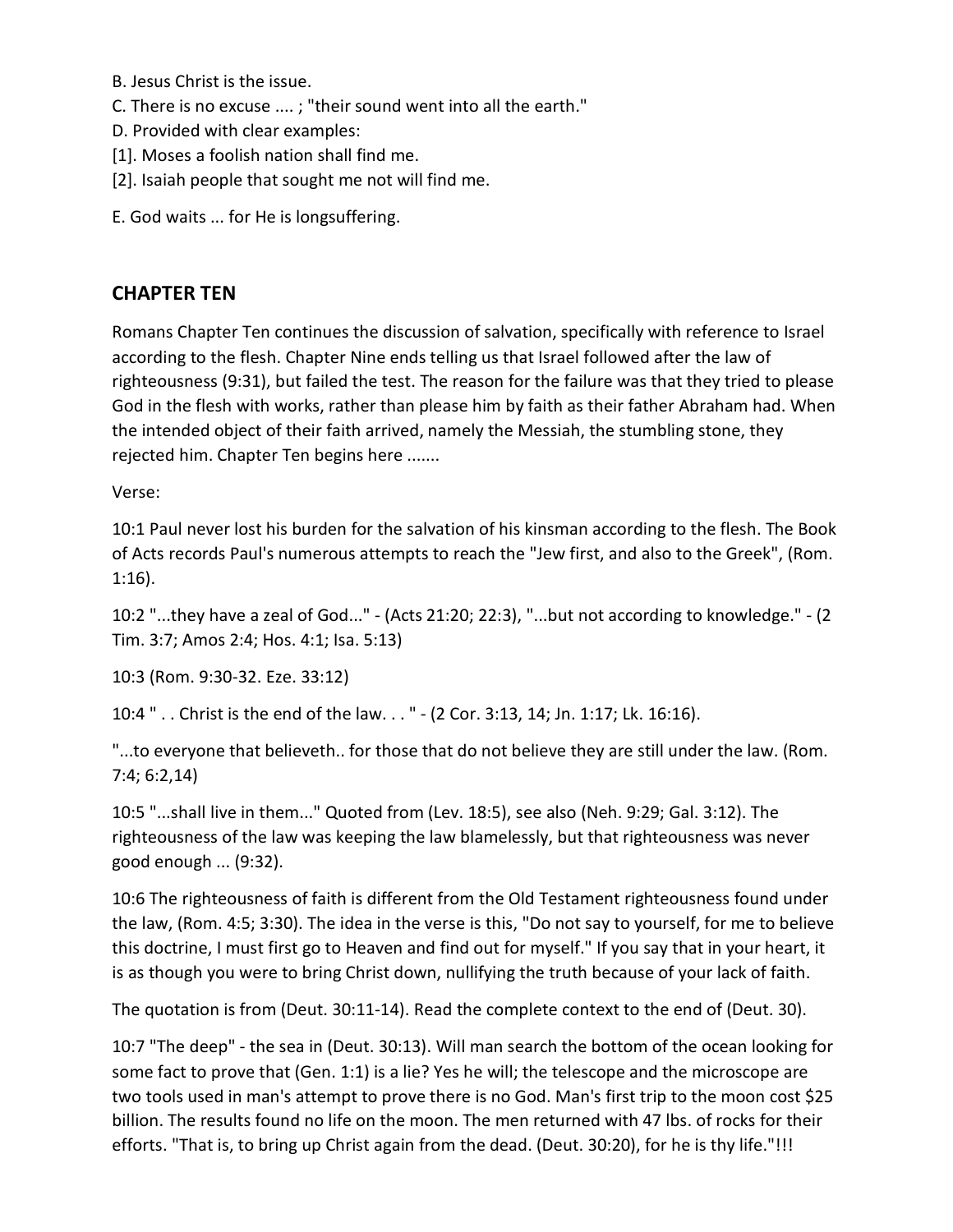10:8 Don't go to the moon and don't go to the bottom of the ocean to find the truth.

"The word is nigh.... in thy mouth, and in thy heart..." It is the "word of faith, which we preach."

10:9 "Confess" - (Matt. 10:32; Lk. 12:8)

"...The Lord" (God) "Jesus" (Savior) ...

"...Believe in thine heart..." - (1 Sam. 16:7; Ps. 44:21; Pro. 21:2; Jer. 17:10; Rom. 2:29; 6:17; 2 Tim. 2:22).

"...Thou shalt be saved..." - (Jn. 10:9; 5:24; Acts 16:30, 4:12).

10:10 "...with the heart man believeth..." Belief is an act of faith done in the heart, the seat of affections, (Col. 3:2).

(Mk. 7:21; Matt. 12:34,35; Jn. 12:42,43; Acts 5:41)

10:11 "the scripture saith" - (Isa. 28:16)

"Ashamed" - (Rom. 1:16; 9:33; Mk. 8:38; Lk. 12:8)

10:12 "There is no difference" - implies there was (Jn. 4:22; Isa. 2:1-3) and still is outside of Jesus Christ. There is no difference only in Christ, (1 Cor. 10:32).

10:13 "Call upon the name of the Lord" - (Gen. 4:26; Acts 9:14; 1 Cor. 1:2; 2 Tim. 2:22).

"Shall be saved" - compare with (Joel 2:32; Acts 2:21).

10:14 Note the order: send (verse 15) a preacher, so that they

10:15 might hear (verse 14), that they might believe, that they may call upon him.

"...as it is written..." (Isa. 52:7; Nah. 1:15; Eph. 6:15).

10:16 Obeying the gospel is believing, (Rom. 16:26; Acts 15:9; Jn. 6:29) "They" -Israel

"For Esaias said" - (Isa. 53:1; Jn. 12:38).

10:17 (Ps. 119:50; Pro. 20:12; Ja. 1:21; 1 Jn. 5:4; Jn. 5:24 "hearing"; 1 Pet. 1:23; Ja. 1:18).

10:18 "Have they not heard" - see (Ps. 19:1-5; Rom. 1; Ps. 98:2; Tit. 2:11; Jn. 1:9). The verse teaches us that the gospel (in a sense) is known without any man preaching the truth.

10:19 Israel should not be ignorant of this ... it was prophesied! (Deut. 32:21; Hos. 1:9,10. See also Rom. 11:11,14; Acts 28:28).

10:20 "Esaias is very bold" - Isaiah 65:1,2.

10:21 "Gainsaying" (definition) - to contradict; to deny; to dispute; to forbid. (Titus 1:9)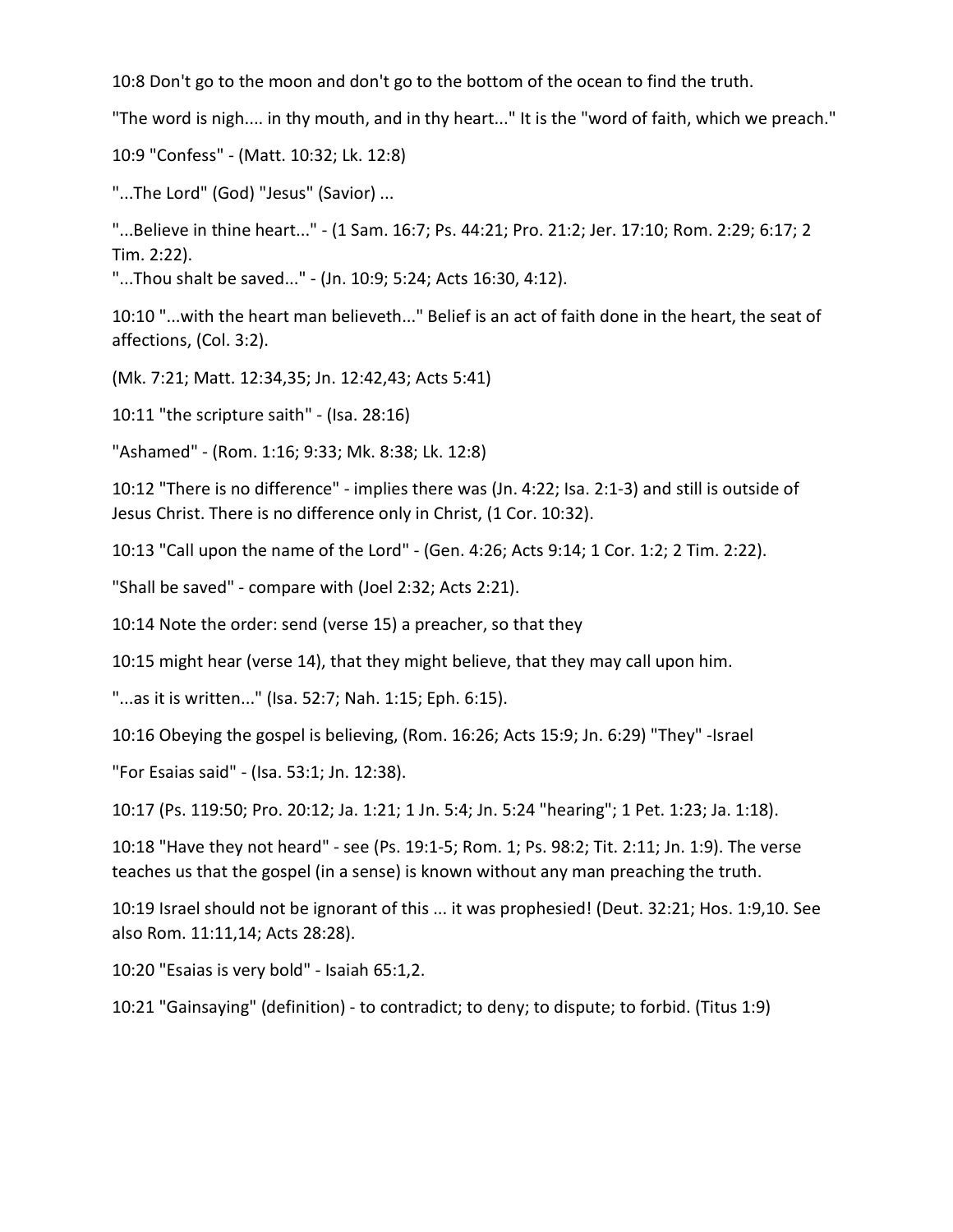# **CHAPTER ELEVEN OUTLINE**

Outline of the Chapter: The Hope Of Israel I. Jews are not rejected as individuals (1-6)

A. Paul himself is an example.

- B. What Elijah forgot.
- [1]. Man's limited knowledge
- [2]. God's unlimited power
- [3]. The difference between grace and works
- II. Unbelief results in the hardening of the heart (7-10)
- A. Isaiah prophesied of their rejection.

B. David prophesied that their table would become a snare, a trap and a stumbling block.

- III. Israel will eventually accept the stumbling stone, (11-24)
- A. The salvation of the Gentiles, intended to provoke Israel to jealousy.
- B. Worldwide blessings will be the result of Israel's acceptance of the Messiah, Jesus Christ.
- C. Abraham's blessings foresaw Israel's ultimate acceptance.
- D. The Gentiles become children of Abraham by faith rather than birth.
- E. Israel is the natural branches of the tree, the Gentiles are the wild branches grafted in.
- IV. The prediction of Israel's return (25-29)
- A. One of the mysteries of the Bible.
- [1]. Blindness in part
- [2]. Limited in duration..."until"
- [3]. Revealed to prevent Gentile conceit
- B. All Israel shall be saved.
- [1]. The deliverer will come out of Zion.
- [2]. He will end Jewish unbelief.
- [3]. He will corporately forgive Israel of their sin.
- C. Two present implications.
- [1]. They are enemies of the gospel.
- [2]. Beloved for the fathers' sakes.
- V. God's strategy to provoke Israel (30-32)
- A. God uses the Jewish rejection as the Gentile's opportunity.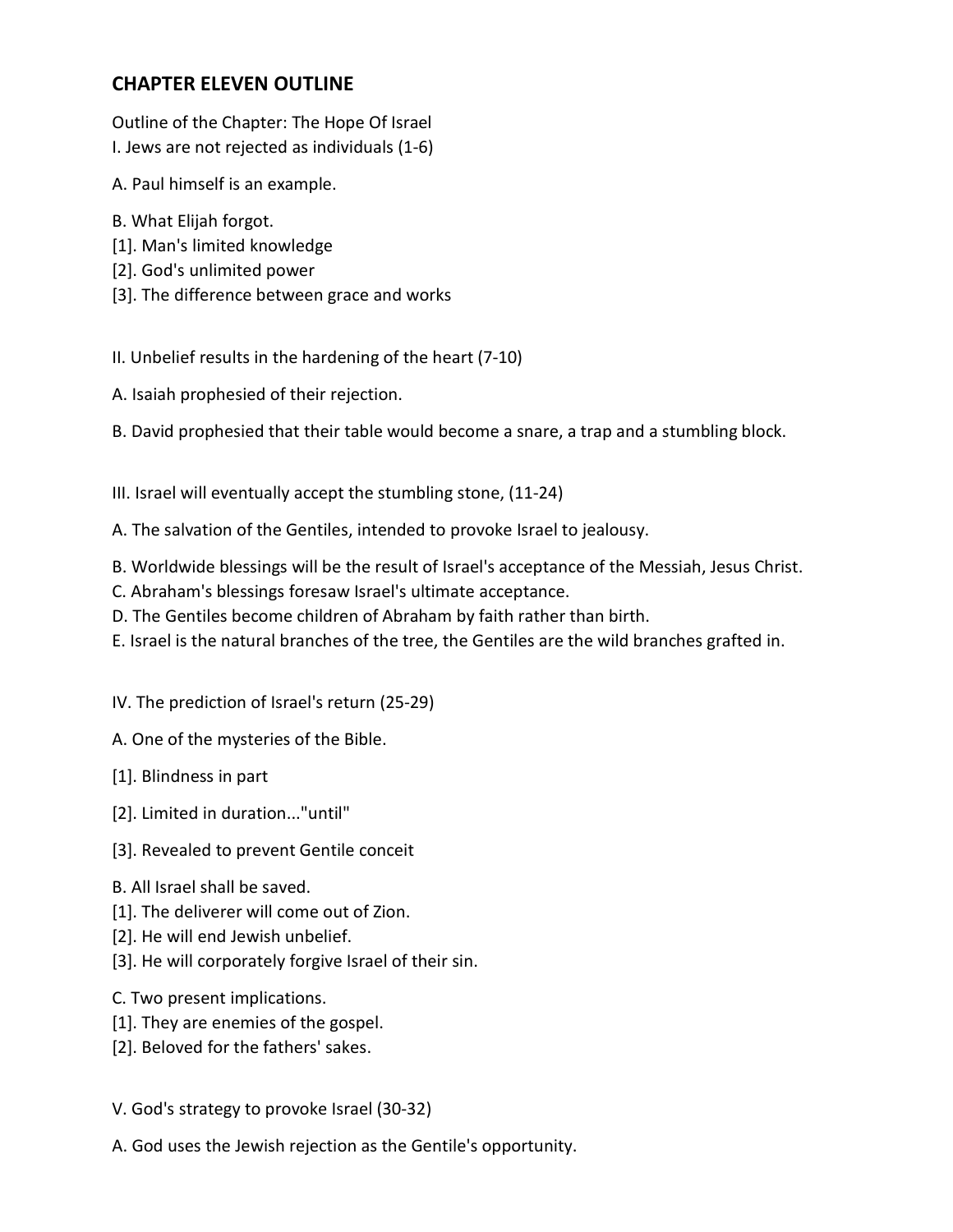- B. God uses the Gentile mercies to provoke Israel to jealousy.
- C. Concludes all under sin awareness of this fact necessary for salvation.
- VI. God's inscrutable wisdom and ways (33)
- A. Judgments are beyond accountability.
- B. His ways are beyond understanding.
- VII. The insignificance of man when compared to God (34-36)
- A. Who can understand God?
- B. Who can add anything to him?
- C. Who can out give God?
- D. He is the originator sustainer and finisher, the Alpha and the Omega.

### **CHAPTER ELEVEN**

Chapter Eleven concludes, the discussion begun in (9:1) of Israel and its' relationship to salvation provided in Jesus Christ. The chapter answers the very important question, "Is God through with Israel?" In Acts Chapter One the disciples asked Jesus, "Wilt thou at this time restore again the kingdom to Israel?" Jesus answered, "It is not far you to know the times or the seasons..." Jesus did riot deny the fact that Israel would one day receive the unconditional blessings and promises of the covenants (Rom. 9:4). Herein lies the difference between the A-Millennial and Pre-Millennial systems of theology. The A-Millennialists proclaims that "the Church" has by default assumed the blessings promised to Israel. The Pre-Millennialists believe in the future restoration of Israel as a nation and God's peculiar and special blessings given to them. The daily newspaper, the events of the 20th Century, and the Bible back this second system. As one A-Millennialist put it, "If the Bible is to be interpreted literally, the Pre-Millennialist is undoubtedly correct." "Hath God cast away his people?"

Verse:

11:1 Some verses on the national restoration of Israel: (Hos. 3:4,5; Jer. 30:10,11; 16:14,15; 24:6; Isa. 11:11,12; 43:5-7; Amos 9:14,15; Isa. 49:14,15; 1 Sam. 12:22; Jer. 31:37)

The phrase "God forbid" is used 10 times in the Book: (Rom. 3:4,6,31; 6:2,15; 7:7,13; 9:14; 11:1,11).

The British Israelite, i.e., Armstrong and friends, teach that the word "Jew" refers to the two southern tribes, specifically Judah, and that the term "Israelite?" refers to those of the lost tribes, the 10 northern tribes.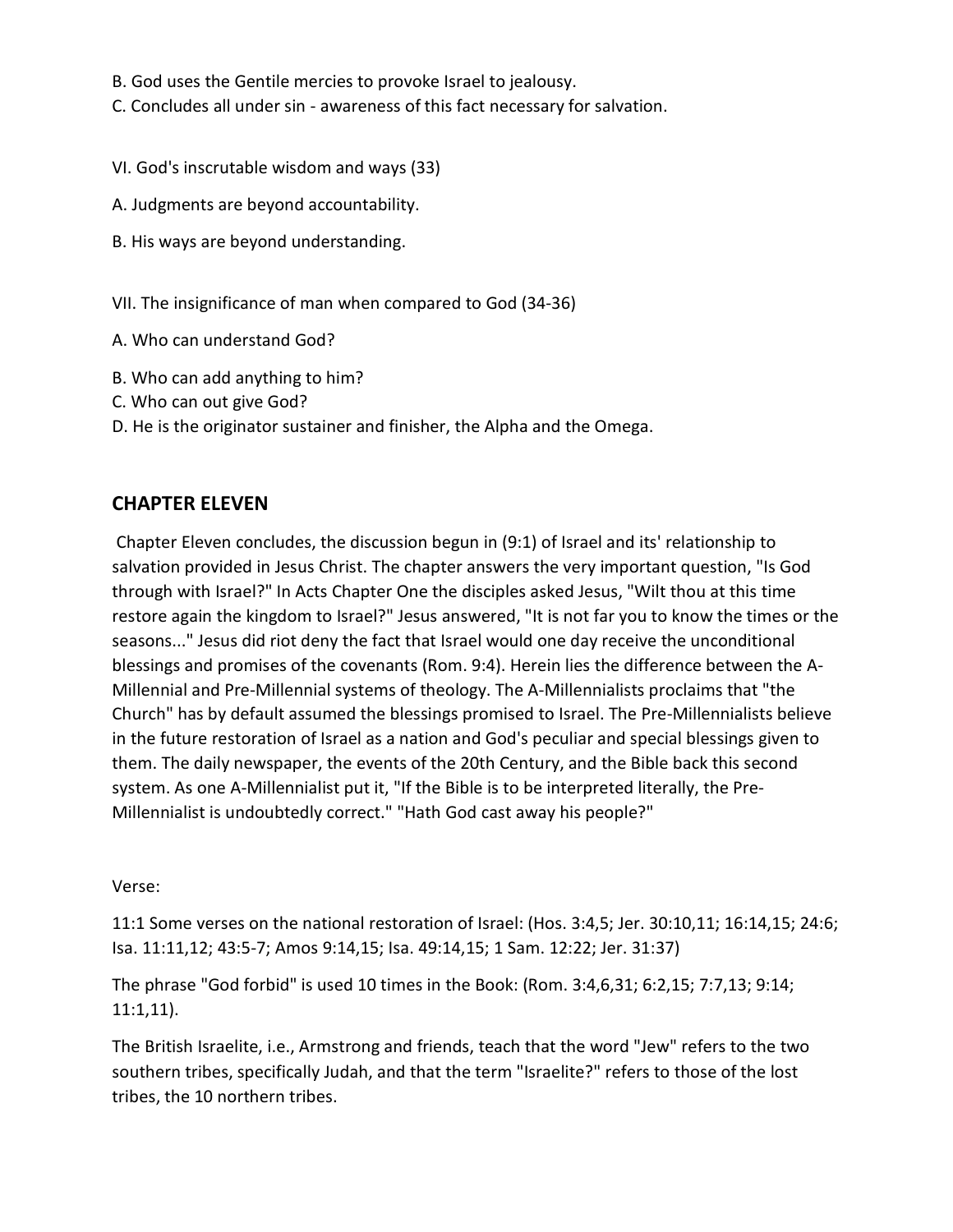Paul calls himself an Israelite here in the text, yet he is from the tribe of Benjamin, a southern tribe (Phil. 3:5). In (Gal. 2:14), Peter is called a Jew and he's from Galilee, the area occupied by the 10 northern tribes.

Don't confuse physical Israel, (1 Cor. 10:18), with spiritual Israel, (Rom. 2:28,29; 9:5,6).

11:2 "Foreknew" - (Rom. 8:29; Ex. 3:19; 1 Pet. 1:2; Acts 2:23)

"Wot" - know

" ...maketh intercession ... against" Here Elijah prays against someone, interesting thought. David does this often in the Psalms.

11:3 Quoted from (1 Kings 19:10,14).

11:4 Quoted from (1 Kings 19:18). The 7,000 prophets that bowed not to Baal are a type of the Jewish remnant that will be saved in the tribulation. Could 7,000 be an accurate figure? Remember the 144,000 are taken out. (Rev. 7:9-15; 14:4,5). They were reserved because they would not bow.

11:5 "A remnant" - (Rom. 9:27; Isa. 1:9; 10:20-22; 46:3; Joel 2:32; Mic. 2:12; Zech. 8:6,12; Rev. 12:17; Eze. 6:8).

"Election" - (Rom. 9:11; See notes on Rom. 9).

11:6 (Eph. 2:8,9; Rom. 4:4,5; Jn. 6:29).

11:7 (Rom. 9:31,32; 10:3)

"Hath obtained it" - How? By submitting themselves to the righteousness of God, (Rom. 10:3).

"Blinded" - (Rom. 11:25)

11:8 "...as it is written" - cited generally from (Isa. 29:10. Also Isa. 6:9,10; Jer. 5:21; Matt. 13:14; Deut. 29:4; 2 Cor. 3:14).

11:9,10 "David saith " (Ps. 69:22,23).

"Alway" - every way.

11:11 Is the only purpose in Israel's stumbling that they should fall? Through their fall the Gentiles have found salvation and this will make Israel envious. (Acts 28:25-28; Isa. 6:9,10; Deut. 32:21; Hos. 1:9,10; Rom. 10:19).

11:12 "How much more their fullness… when Israel receives Christ as their Messiah.

11:13 Note the context of the chapter, the topic is not individual salvation, but gospel privileges to the Jews and Gentiles.

Jesus Christ's primary ministry was to Israel, (Matt. 10:6; 15:24; Jn. 4:22; Isa. 2:1-3; Rom. 15:8), and Paul's primary ministry was to the Gentiles. "I am the apostle of the Gentiles'' - (Acts 9:15; Rom. 15:16).

Notice "to you Gentiles" - Paul is not speaking at this point to saved Romans, but to all Gentiles.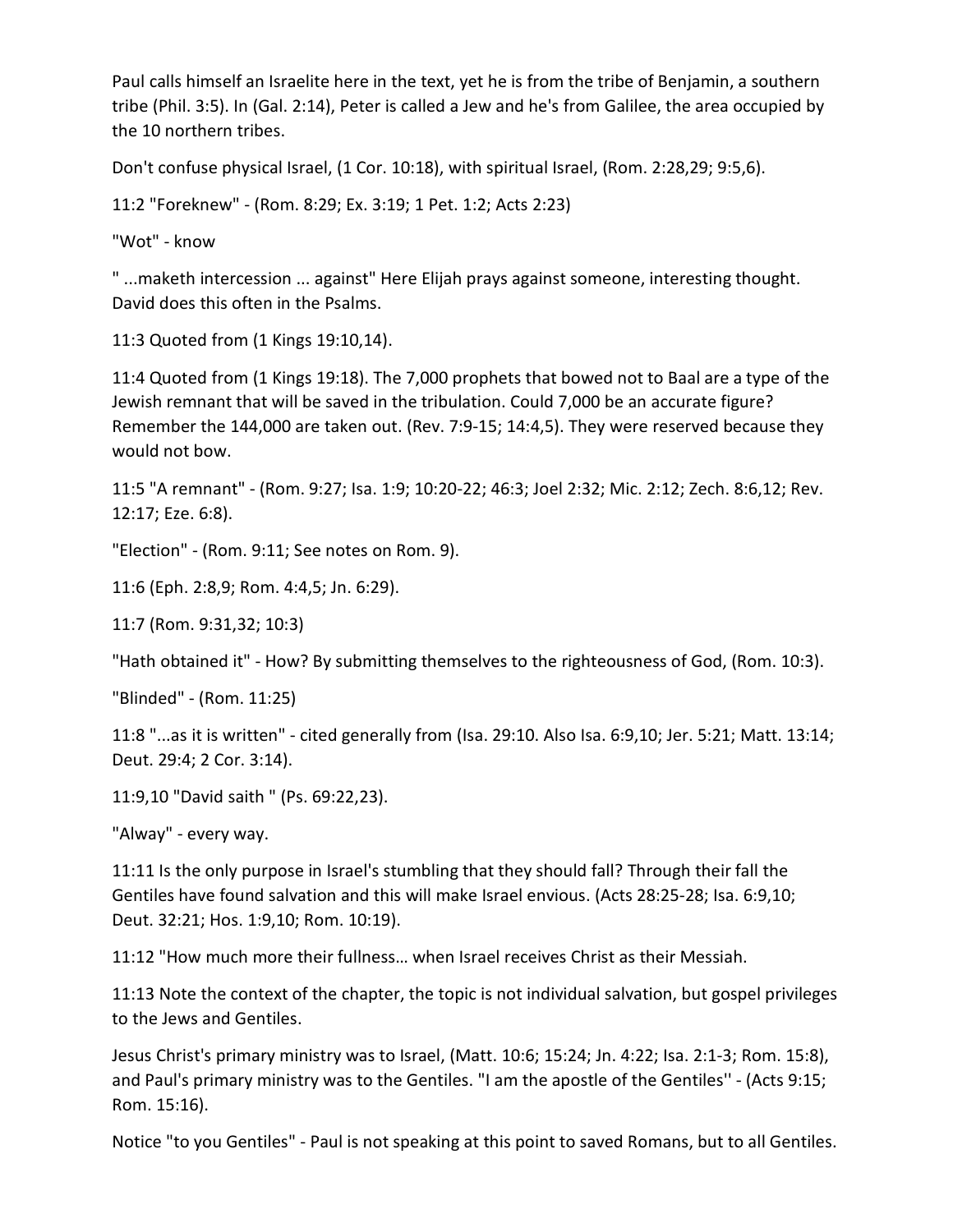11:14 "Emulation" - envy.

"Are my flesh" - (Rom. 10:1; 1 Cor. 10:18).

Paul, understanding human nature, realizes that if you can get someone mad enough about something, that maybe they'll get interested enough to take a closer look and find out they are wrong!

11:15 The verse predicts both a national and spiritual resurrection of Israel according to the flesh.

11:16 "The firstfruit" - (1 Cor. 15:20-23; Rev. 14:4; Ja. 1:18. Jn. 15:1-8).

11:17 "Some of the branches" - Israel in part; "wild olive tree" - the Gentiles (Eph. 2:12); the root, Jesus Christ, (Rev. 5:5; 22:16; Rom. 15:12; Isa. 53:2; Isa. 11:10).

"The olive tree" - Israel: (Jer. 11:16; Isa. 17:6; 24:13; Hos. 14:6; Judg. 9:8,9).

11:18 "Boast not against the branches (Israel). But if thou (Gentiles) boast, thou bearest not the root (Jesus Christ), but the root thee."

11:19 See (verse 11).

11:20 "Well" - yes

"Be not highminded but fear..." (1 Cor. 10:12; Prov. 28:14; Phil. 2:12; 1 Pet. 1:17; 3:15).

11:21 Do not take the privilege we have for granted, you may lose it.

11:22 God is love and God is a consuming fire. God loved with a perfect love and hates with a perfect hatred. God is balanced, "Behold the goodness and severity of God."

"If thou continue" - The issue is not individual salvation but gospel privileges today.

"Thou also shalt be cut off" - mission fields are closing daily because the Gentile has not continued in his goodness.

11:23, 24 See (verse 12) "...how much more their fullness?"

11:25 The Mysteries:

- 1. The Mystery of Israel (Romans 11)
- 2. The Mystery of the Church (Ephesians 5:32)
- 3. The Mystery of Iniquity (2 Thessalonians 2:7)
- 4. The Mystery of God (Revelation 10:7)
- 5. The Mystery of Babylon (Revelation 17:7)
- 6. The Mystery of Godliness (I Timothy 3:16)
- 7. The Mystery of the Rapture (1 Corinthians 15:51)
- 8. The Mystery of the Seven Stars (Revelation 1:20)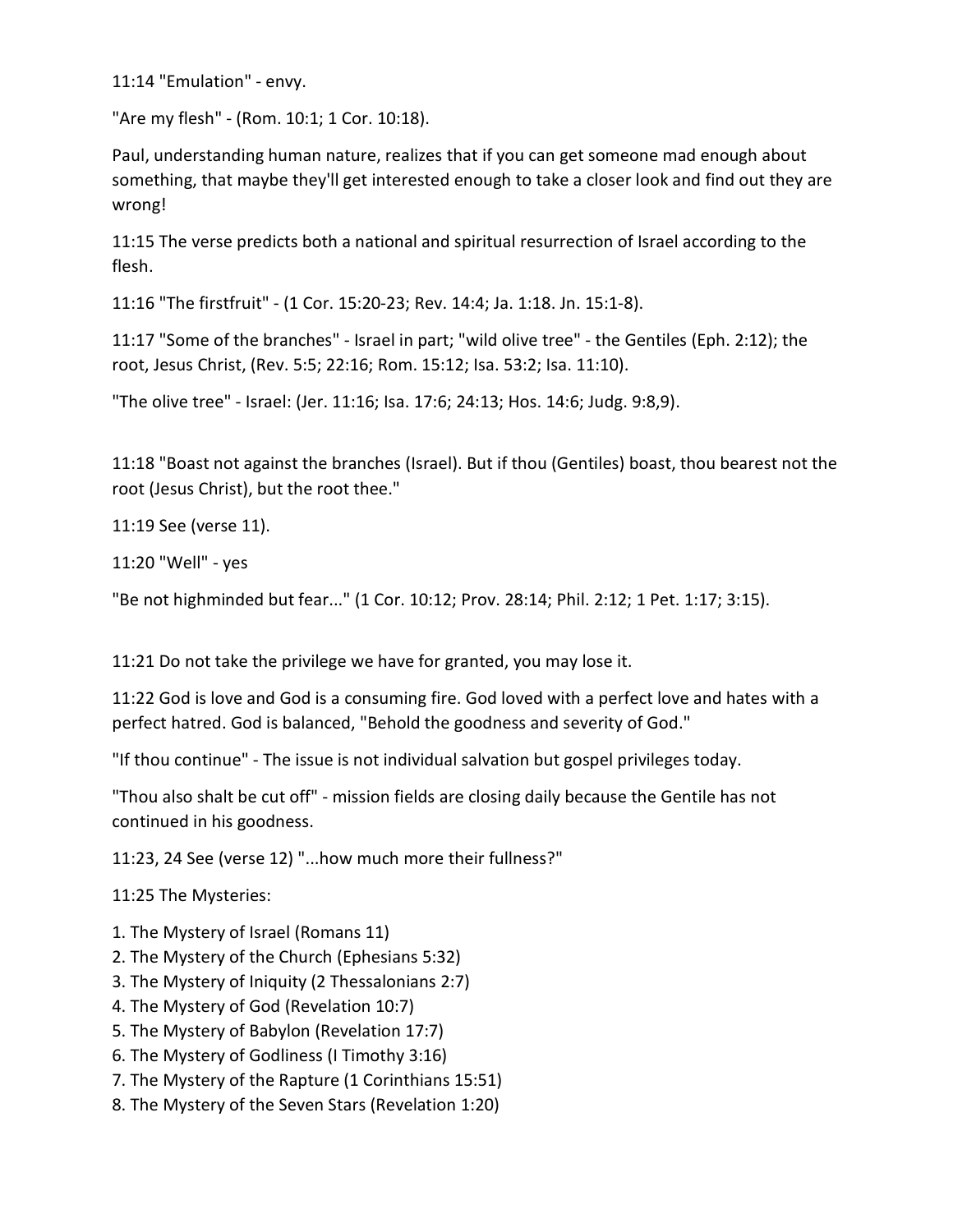"The fullness of the Gentiles"; (Lk. 21:24; Dan. 8:13; 12:7; Rev. 11:2; Rom. 11:8; Acts 15:13-16).

The Restoration of Israel (Lk. 1:68-77).

"Blindness"; (2 Cor. 3:14; Rom. 11:7).

11:26 Israel nationally will be saved represented by the remnant, (Rom. 11:5; Zech. 8:6-15; Rom. 9:2 7.

"As it is written" - (Isa. 59:20,21).

"The Deliver" - (Redeemer in Isa. 59). (Acts 3:19,20, 26; Ps. 18:2; 40:17; 70:5). This is the Second Coming of Christ, (Jer. 31:31-34)?

11:27 "...when I shall take away their sins..." (Isa. 27:9; Heb. 8:8-12; Acts 3:19; Jer. 31:34; Isa. 43:25).

Israel's national atonement - (Eze. 48).

11:28 Note that the gospel and election are separated in this verse. Yes, Israel is the enemy of the gospel, but concerning election they have a purpose yet to fulfill and are therefore beloved of the fathers. (Ps. 14:7)

"for the fathers' sakes..." (Gen. 12:3; Isa. 31:5).

11:29 The verse does not teach as some would that repentance is not necessary to be saved. The verse simply says that God is not an "Indian giver." What God said he will do will come to pass. (Num. 23:19; Ja. 1:17; 3:17; Lk. 6:35; Rom. 2:4)

11:30 (Eph. 2:1,2,12; Matt. 12:7; 9:1; Rom. 11:11).

11:32 (Rom. 3:9)

"...that he might have mercy upon all..." See (Rom. 9:16,18). Concerning salvation it is God's will that all receive mercy, Jew and Gentile, (2 Pet. 3:9).

11:33 "Wisdom" - (1 Cor. 2:9).

"How unsearchable..." (Ps. 145:3; Eph. 3:8; Job 5:9; 11:7; Ps. 36:6; Deut. 29:29; Isa. 55:8,9)

11:34 (Isa. 40:13; Job 21:22; Matt. 6:27; Eph. 4:13).

11:35 The verse teaches that you cannot out give the Lord. (Acts 20:35), "It is more blessed to give than to receive." if you could out give God you'd be more blessed!

11:36 (1 Cor. 8:6; Col. 1:16).

Three chapters end with "Amen", (Rom. 11, 15 and 16).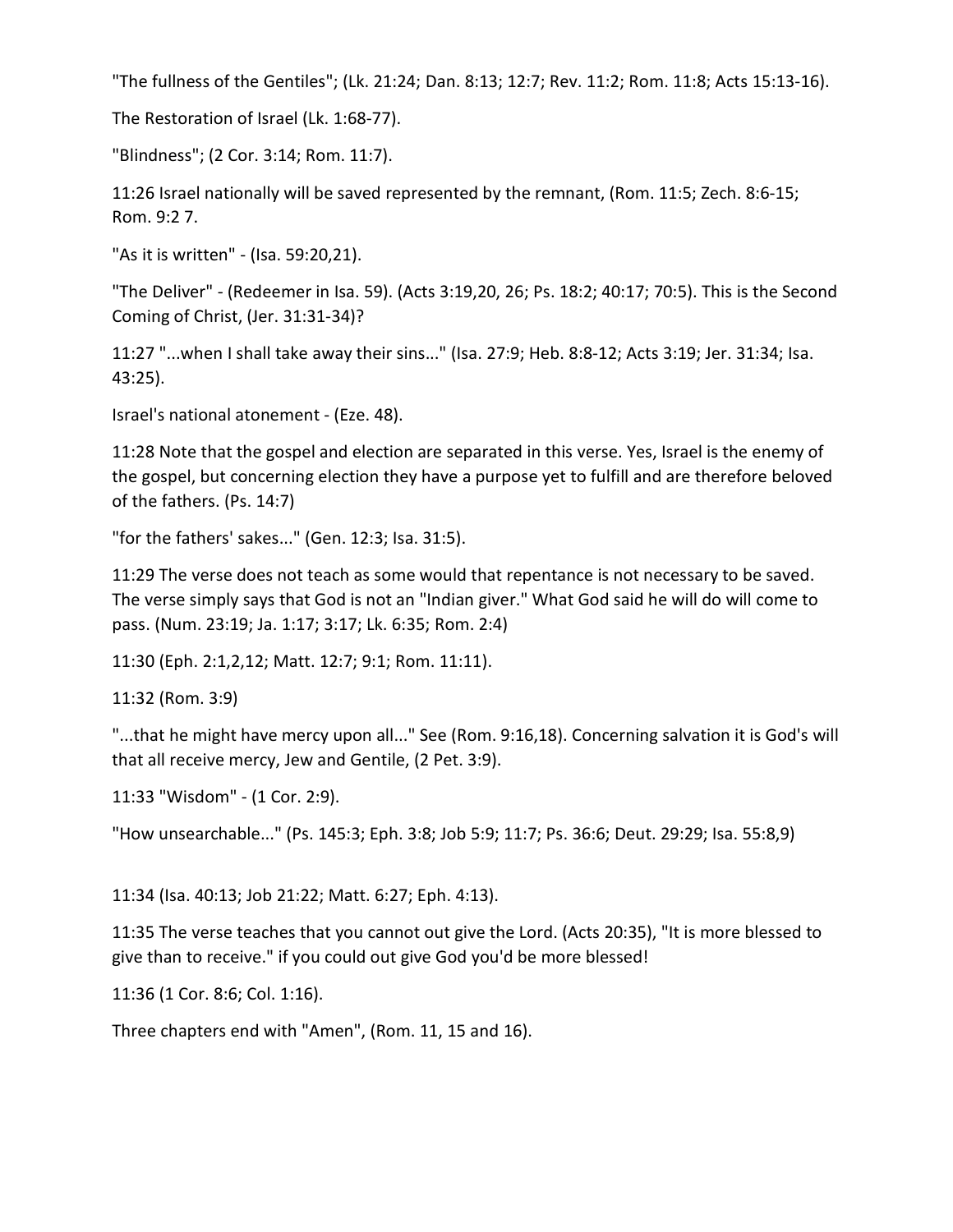# **CHAPTER TWELVE OUTLINE**

- Outline of the Chapter:
- I. Start With Yourself (1,2)
- A. Present your bodies to God
- [1]. Your response to his mercies
- [2]. A living sacrifice
- [3]. Holy, acceptable
- [4]. It's only reasonable
- B. Be not conformed to this world
- [1]. Recognize the error of worldliness
- [2]. Don't give under its pressure
- C. Renew your mind
- [1]. Mental adjustments
- [2]. Spiritual adjustment
- D. Then you can know God's will
- [1]. Good will
- [2]. Acceptable will
- [3]. Perfect will
- E. Take a personal inventory
- [1]. Don't overrate yourself
- [2]. Observe the limits of self-appraisal
- [3]. According to the grace given you
- II. Find your Place in the Body of Christ (4-13)
- A. God's great visual aid your body
- [1]. Diversity of function
- [2]. Unity of life
- B. Gifts differing according to grace
- [1]. Speaking gifts
	- (a). Prophesying
	- (b). Teaching
	- (c). Exhorting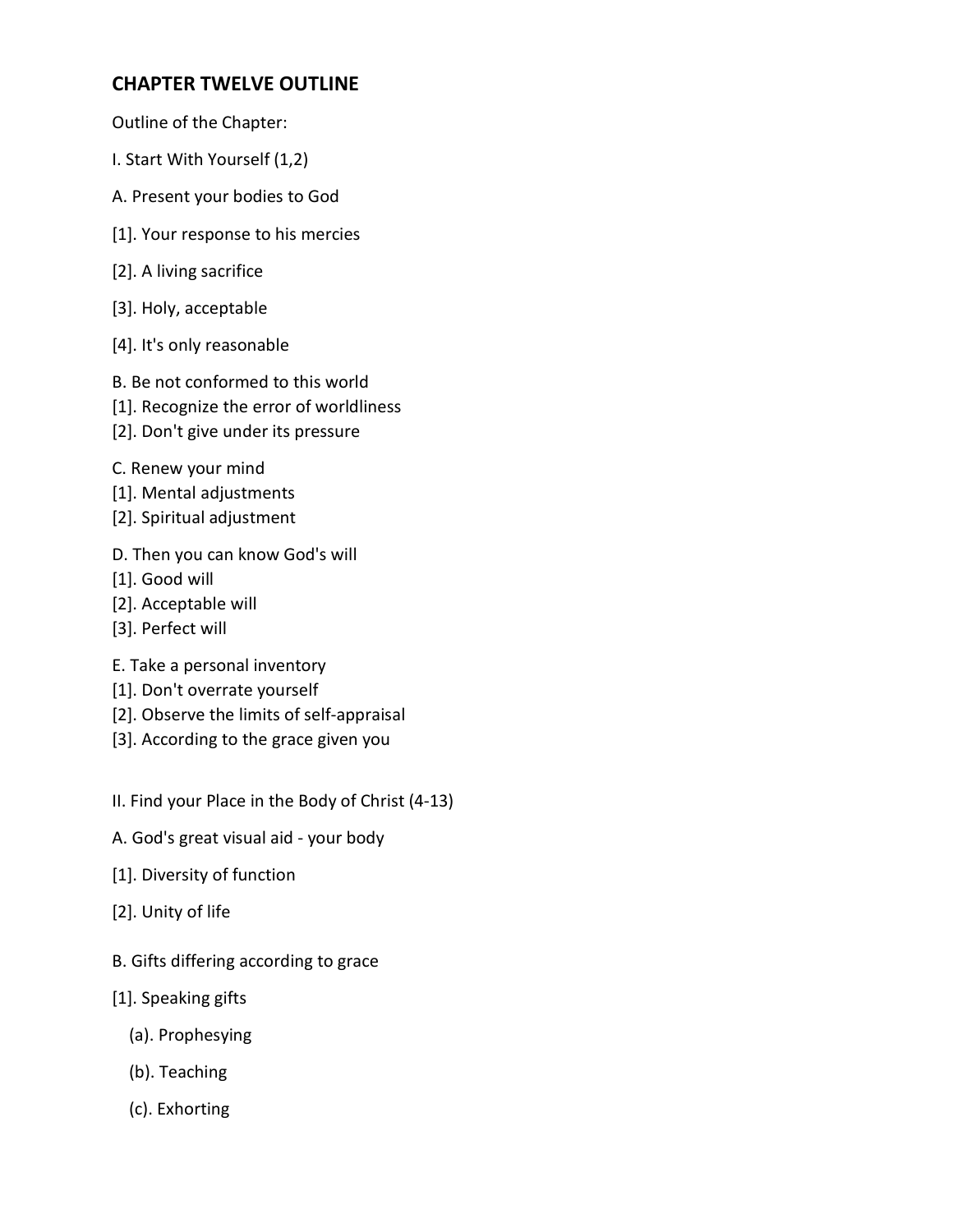[2]. Serving gifts

- (a). Service
- (b). Giving
- (c). Leadership
- (d). Showing mercy

C. Personal relationships among Christians dictated according to love, not partiality

- [1]. Hate sin
- [2]. Cleave to good
- [3]. Uphold others in honor, selflessness
- [4]. Stay busy
	- (a). In business,
	- (b). In spirit
	- (c). In serving
	- (d). In rejoicing
	- (e). In patience
	- (f). In prayer
- [5]. Respond to the needs of others

D. Personal relationships with all men

- [1]. Bless them that persecute you
- [2]. Show compassion
- [3]. Avoid partiality and prejudice
- [4]. Avoid conceit
- [5]. Uphold your Christian testimony
- [6]. Live peaceable with all men

[7]. Allow God to vindicate you amongst your critics and persecutors. Avoid the "get even" syndrome.

# **CHAPTER TWELVE**

Chapter Twelve begins the third and last major section of the epistle. The first. eight chapters dealt with the major doctrines of sin and salvation. Chapters Nine, Ten and Eleven dealt with Israel's relationship to the gospel. The remaining chapters, Twelve through Sixteen, deal with personal and practical applications of Christian principles to the Christian's life. Now that I am a Christian, what does God expect from me? How am I to conduct myself in the world? The first section of Romans dealt with the sin problem. The second section deals with the Jew problem. The third section deals with the life problem. See pages 14 and 15 of introductory notes.

Verse:

12:1 "Beseech" - Beg

"Therefore" - based on what has been said in the previous chapter, especially (verses 33-36).

"By the mercies of God" - (Rom. 11:30-32)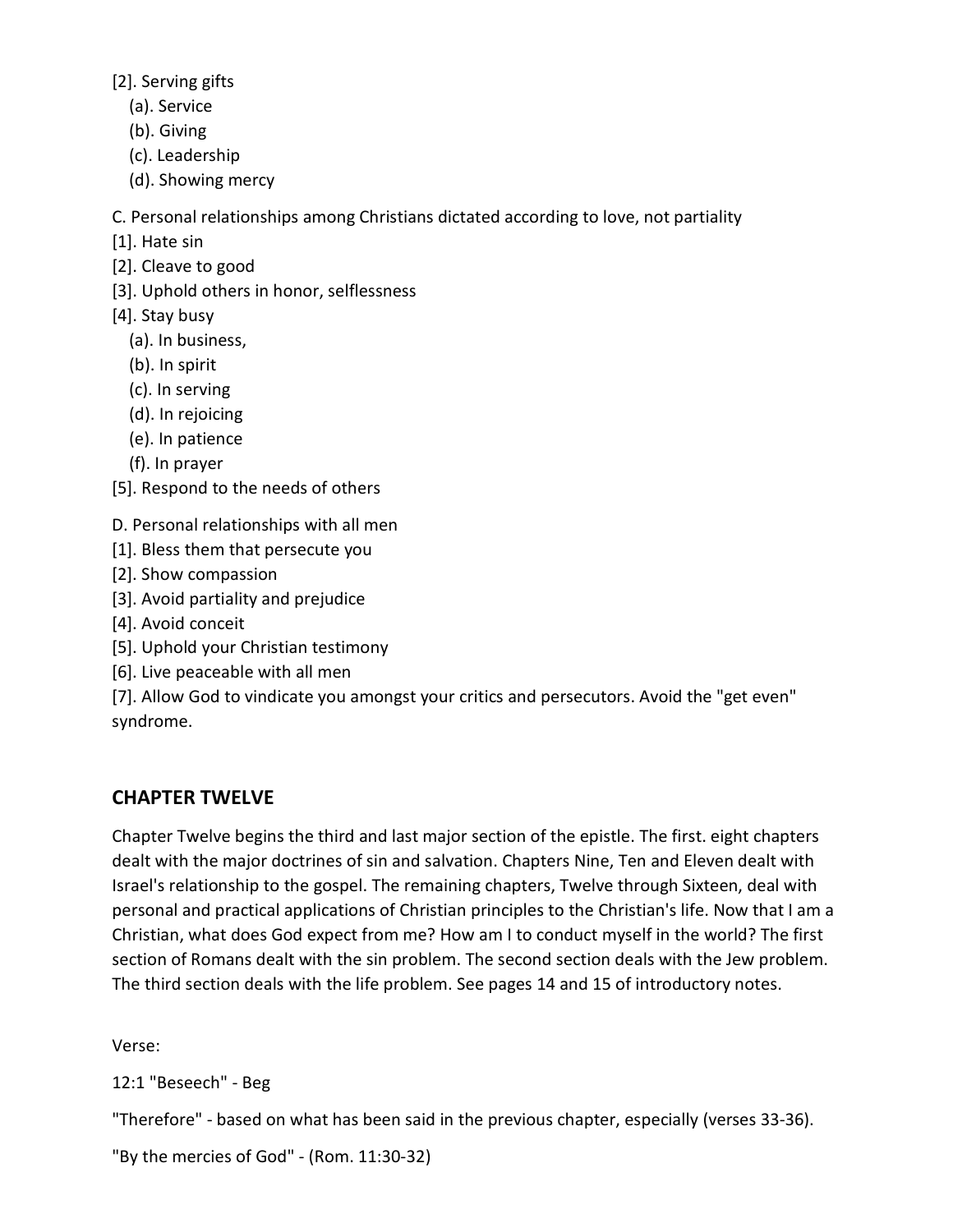"Present your bodies" - (1 Cor. 6:19,20; Rom. 15:6; 1 Cor. 3:16; 7:23; 6:13; Heb. 10:22; 12:28).

"A living sacrifice" - "I am crucified with Christ, nevertheless I live..." - (Gal. 2:20; 1 Pet. 2:5).

"Acceptable" - Christian service is summed up as making yourself acceptable unto God. (Heb. 12:28; 2 Cor. 5:9; Rom. 14:18; 2 Cor. 10:18; 2 Tim. 2:15; Eph. 5:10; Ps. 19:14; Phil. 4:18; 1 Tim. 2:3; 5:4; 1 Pet. 2:5,20; Prov. 10:32).

"Reasonable service" - (verse 11; Acts 18:25). Service is an investment. In (2 Cor. 4), Paul described some of the facts of the ministry. Verse 12 says, "So then death worketh in us, but life in you." One man or woman "dies" that another may live, (Phil. 2:17).

There are three reasons why it is reasonable service:

[1]. Romans 11:36, everything is from God.

[2]. Romans 12:1, God's been merciful to you.

[3]. Romans 12:2, so that you can find what the will of the Lord is.

12:2 "Be not conformed…" (2 kings 17:15; 1 Jn. 2:15). The first step in knowing the will of God is not to be conformed to this world (1 Pet. 1:14-16).

"Be ye transformed"; (2 Cor. 4:16; Eph. 3:16; 2 Cor. 3:18).

"Mind"; (2 Cor. 10: 5,6; 11:3).

"That ye may prove";(2 Cor. 8:8; 13:5; Gal. 6:4; 1 Thess. 5:21).

There are three "wills" of God:

[1]. Good will - God's will is never for sin and wrong. Many things are good or right but will receive no reward for the motive is unacceptable.

[2]. Acceptable will - There is a reward attached because of proper motive, but what is done is not necessarily the right time, place or method.

[3]. Perfect will - This is the way he wants it done, at the right time, with a pure motive.

Christians live in one of four areas:

- [1]. Conformed to this world
- [2]. Transformed; good will
- [3]. Transformed; acceptable will
- [4]. Transformed; perfect will

The man that is a success in this life is the man that finds the will of God, does it, and with a perfect heart. God knows what he, has planned for you, he will equip you and only he knows what you need! If you want to find out the will of God for your life, you must be a nonconformist and a transformist.

Will of God; (1 Thess. 4:3-5).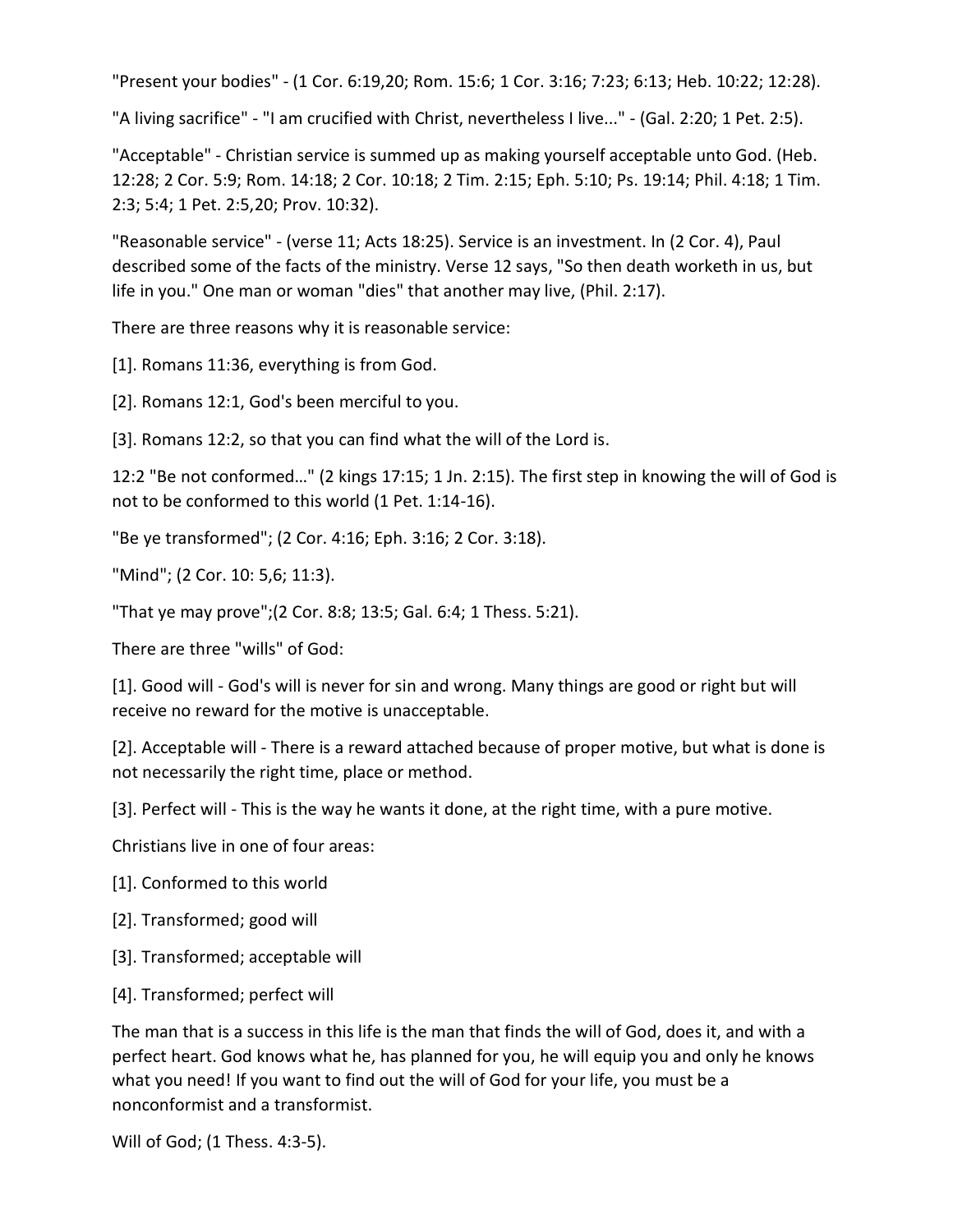12:3 "Through the grace given unto me - (vs. 6).

"Gifts differing according to the grace..." - (vs. 3)

"The measure of faith." Not all Christians have the same grace, faith or gifts. God works his will out in our lives according to the grace given to us and according to the grace that we have, received. See these passages: (1 Pet. 4:10,11; 1 Cor. 15:10; Eph. 4:7; 1 Cor. 7:17; 2 Cor. 12:9; 2 Cor. 8:12; 10:13).

"...not to think ... more highly... (1 Cor. 4:6)

12:4,5 (1 Cor. 12:12-31; Eph. 5:23; 1:23; 4:16; Rom. 7:4).

12:6 "gifts differing…"; (1 Cor. 12:28-31; 9-11).

"According to the grace ... according to the proportion of faith" - see notes on (vs. 3).

"Prophecy" - definition: The work, function or vocation of a prophet. A spokesman for the Lord, declaring the will and purpose of God. Foretelling or declaring the future beforehand. "Thus saith the Lord." (1 Cor. 12:10; 13:2; 1 Pet. 1:10; 1 Cor. 14:3-5; 1 Thess. 5:20).

"Wait on" - attend to, like waiting on a table as a waiter or waitress.

12:8 "Exhort" - motivate

Three speaking gifts are mentioned, prophesying or preaching, teaching and exhortation or motivational speaking. Very few men possess all three gifts as biblical expositors.

There are four service gifts mentioned, ministering, giving, ruling (leadership or administration), and shewing mercy.

"Giveth...with simplicity" - don't keep accounts or score with God, remember (Acts 20:35 and Rom. 11:35; 2 Cor. 8:3-5).

"Ruleth" - (1 Cor. 12:28) - "governments" - leadership or administration ... with diligence. (Prov. 12:24; 2 Cor. 8:22).

Mercy is often granted with regret rather than cheerfulness.

12:9 "Dissimulation" - partiality (playing favorites), hypocrisy. (1 Jn. 3:18; 2 Cor. 6:6).

"Abhor" - hate, detest.

12:10 What follows might be termed the Christian Beatitudes. The key is selflessness. "Be kindly affectioned... preferring one another." How? (Vss. 11 - 20 answer this question. (1 Jn. 2:9-11; 3:14-17; 4:7,11,12,20,21).

12:11 (Acts 18:25; Rom. 12:1)

12:12 (Rom. 5:3; 2 Cor. 6:4-10; Jam. 1:3,4).

"Instant in prayer" - (Neh. 2:4; Acts 2:42)

12:13 (Rom. 15:25,26; Prov. 31:20)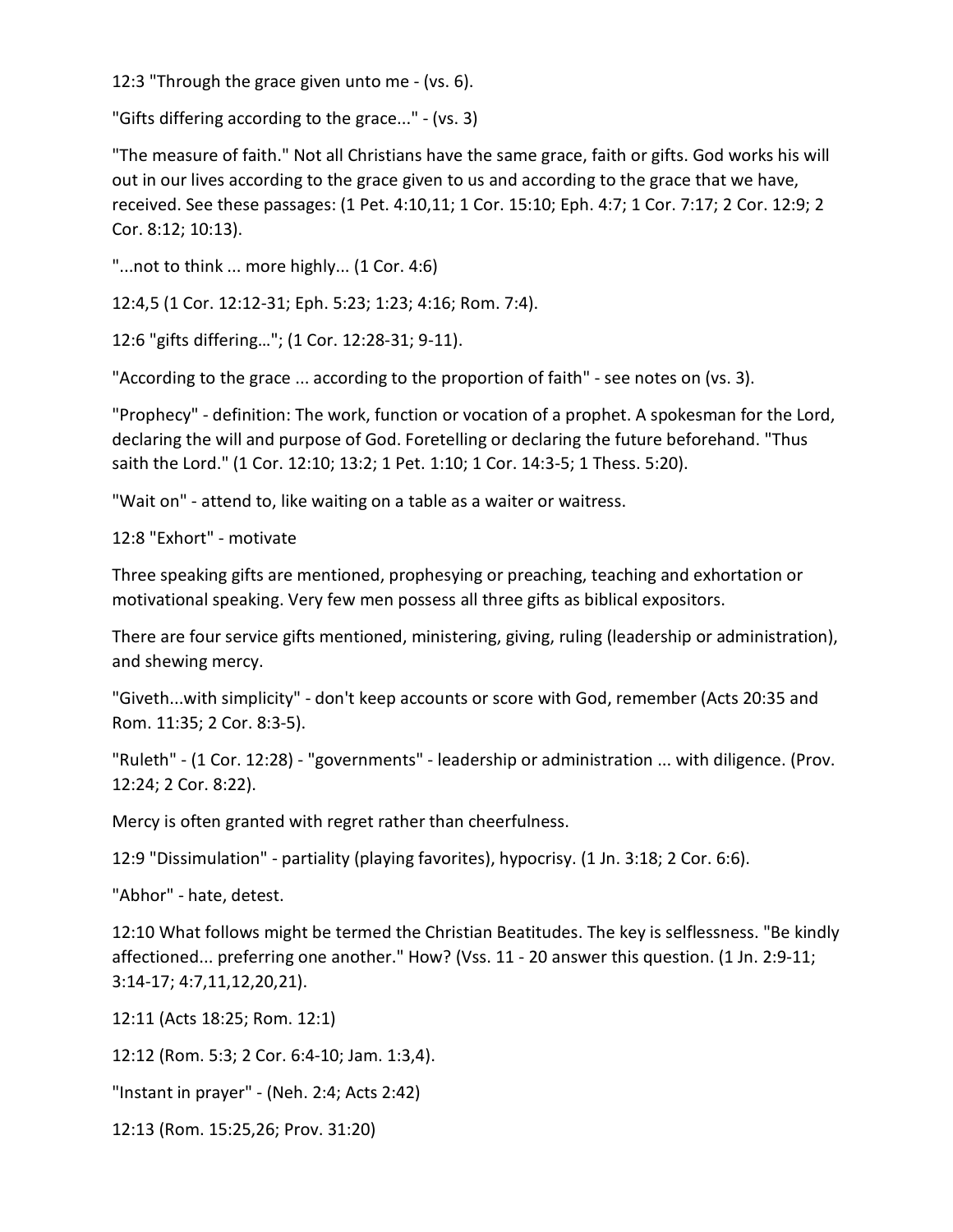I2:14 (Matt. 5:44; Prov. 24)

12:15 (Heb. 13:3)

12:16 "Be of the same mind..." (2 Cor. 13:11; Philip. 1:27; 2:2; 3:16; 4:2; 1 Peter 3:8).

''Mind not high things..." - (Ps. 131:1). Don't choose your friends according to their income bracket.

"Conceits" - ideas, opinions, personal judgments (Rom. 11:25).

12:17 "Recompense to no man..." - (Matt. 5:39; 18:15ff; Rom. 12:19).

"Provide things..." (2 Cor. 8:21)

12:18 "If" - implies it is impossible to live at peace with some men.

12:19 "Avenge not ... vengeance is mine... " - (Deut. 32:35; Heb. 10:30; Prov. 15:1).

12:20 "...thou shalt heap coals of fire on his head..." (Prov. 25:21,22; Ps. 140:6-10).

12:21 (Verse 9)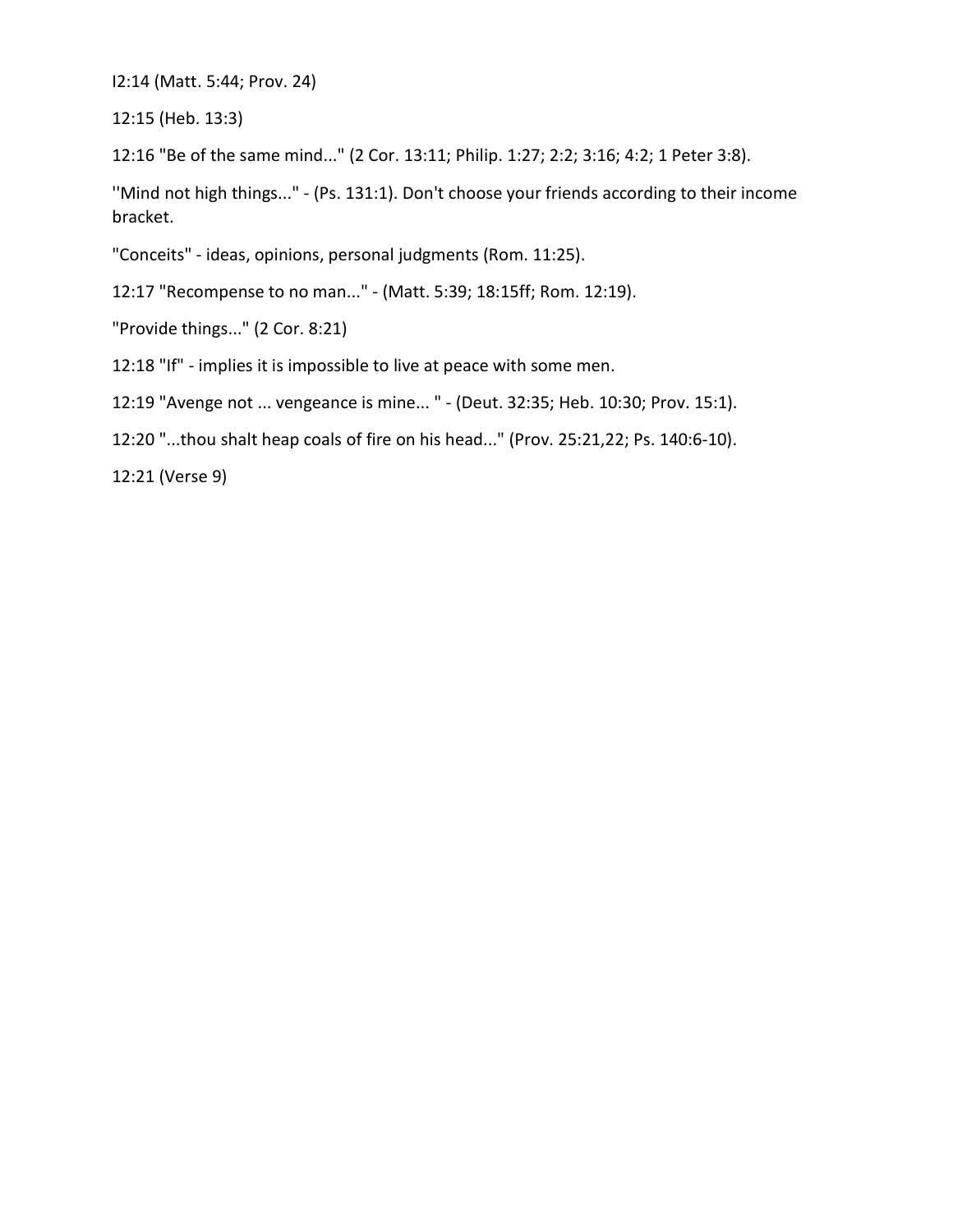# **CHAPTER THIRTEEN OUTLINE**

Outline of the Chapter:

- I. Recognize the functions of government (13:1-7)
- A. Where do governments originate?
- [1]. Ordered and established by God
- [2]. "The powers that be" (presently)
- B. Rebellion against government is rebellion against God; (Note exceptions in notes)
- C. The legitimate powers of government
- [1]. Protect from evil, provide services
- [2]. They have two special powers
	- (a). To execute wrath
	- (b). To require tribute
- D. The proper Christian response
- [1]. Listen to conscience
- [2]. Render
- II. Remember two central things (13:8-14)
- A. The power of love
- [1]. See it as a debt
- [2]. Pay it to everyone
- [3]. Thus fulfill the law
- B. The nature of the present age
- [1]. Time to wake up
- [2]. Time to cast off
- [3]. Time to put on

### **CHAPTER THIRTEEN**

Romans Chapter Thirteen is the shortest chapter in the book. The chapter primarily deals with our responsibilities as Christians (and for that matter non-Christians) toward "the powers that be". The rule is, the government no matter what form in which it may appear, is designed to bring law and order and be a terror to the evildoer. Sometimes government fails at one or both of these and in so doing, loses its right to rule and expect obedience.

Here are some exceptions to the rule of subjection to higher authority: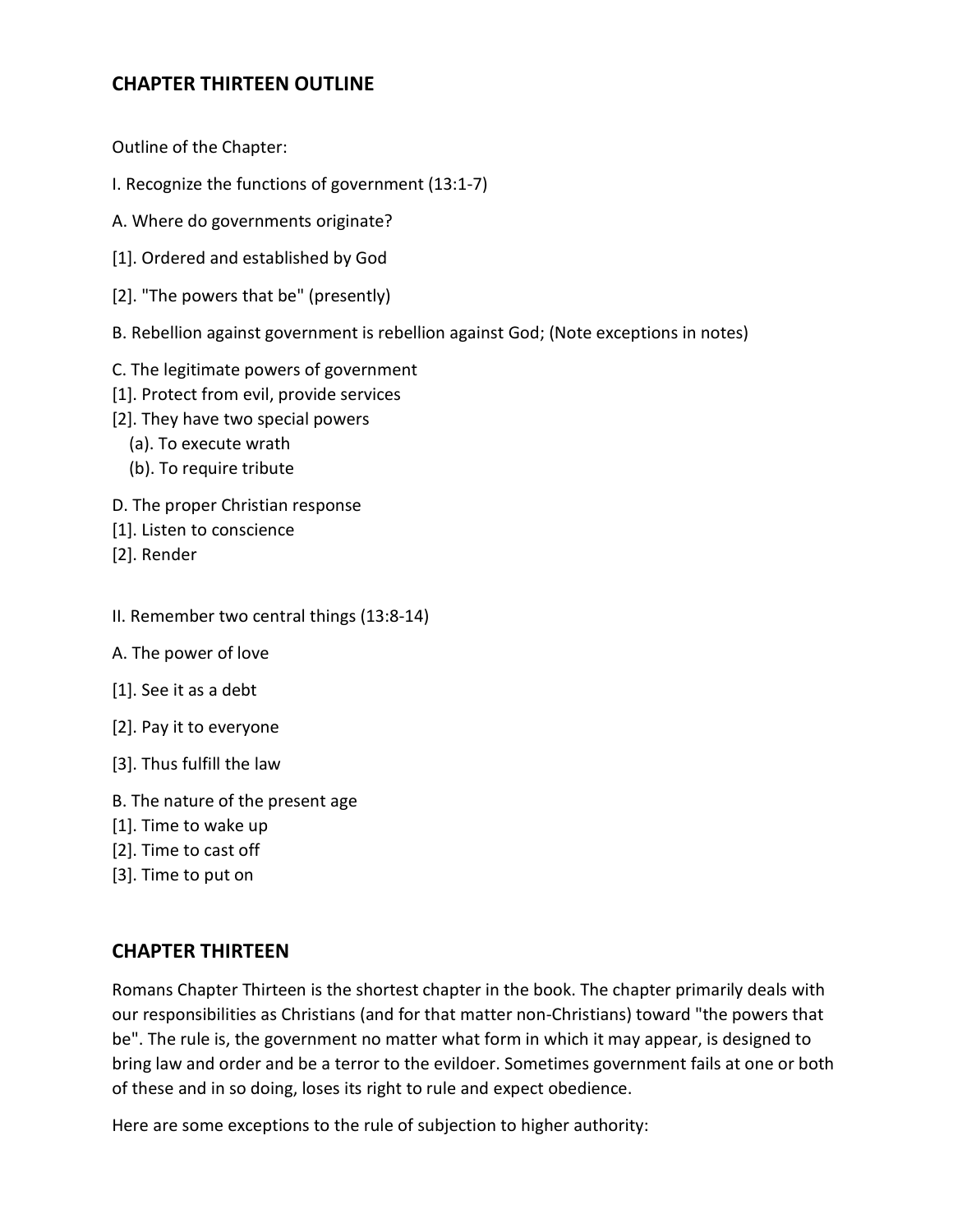- [1]. Obvious contradictions to the Word of God. (Ex. 1:15)
- [2]. Needless endangerment of God's people. (Neh. 2:9-20)
- [3]. When government interferes with spirituality. (Dan. 6:9,10)
- [4]. Self-defense. (2 Sam. 3:1)
- [5]. When the government joins with state religion. (2 Kings 1)
- [6]. When the government attempts to hinder the preaching of the gospel. (Acts 5:29)
- Otherwise, "let every soul be subject..."

Verse:

13:1 "Be subject" - (1 Pet. 2:13; 1 Tim. 2:2; Ex. 22:28; Prov. 29:2; Heb. 13:17; Tit. 3:1)

"For there is no power but of God..." - (Dan. 4:17; Jn. 19:11)

Ordained - definition: To set in order; to establish. Note this does not mean that God approves of everything that government does. Government is designed to bring order, it was established or ordained for this purpose.

13:2 "Damnation" - condemnation or judgment. See notes on Romans 8:1, temporal and eternal damnation. Romans 14:23.

13:3 When a ruler becomes a terror to good works, he loses his right to be obeyed and will not rule with the blessings of God, although his position is ordained by him.

13:4 "...for he beareth not the sword in vain ... a revenger to execute wrath ..."

Capital punishment: (Gen. 9:5,6) {before the law}; (Ex. 21:12) {under the law}; (Acts 25:11) {under grace}.

See also: (Lk. 22:36; Num. 35:30-33; 1 Kings 42; 1 Sam. 28:16-18; 15:19)

13:5 We should not only obey governments out of fear, but also for our conscience sake.

13:6 "...pay ye tribute..." - (Lk. 20:22-26; 23:2)

13:7 "Tribute" - personal contribution to government, money, services, praise; tax.

"...custom to whom custom..." - From here comes the saying, "When in Rome do as the Romans do."

13:8 "Owe no man anything..." - along with the 10th Commandment probably America's most violated scripture. The Bible is not big on deficit spending and commercial credit. The only exception is that we owe love one to another. Romans 12:10.

"...for he that loveth another hath-fulfilled the law..." Why? (Verse 10), "love is the fulfilling of he law." (Eph. 3:19; Matt. 22:37-40; Jn. 1:17; 3:16; Rom. 10:4). Jesus Christ is the embodiment of God's love.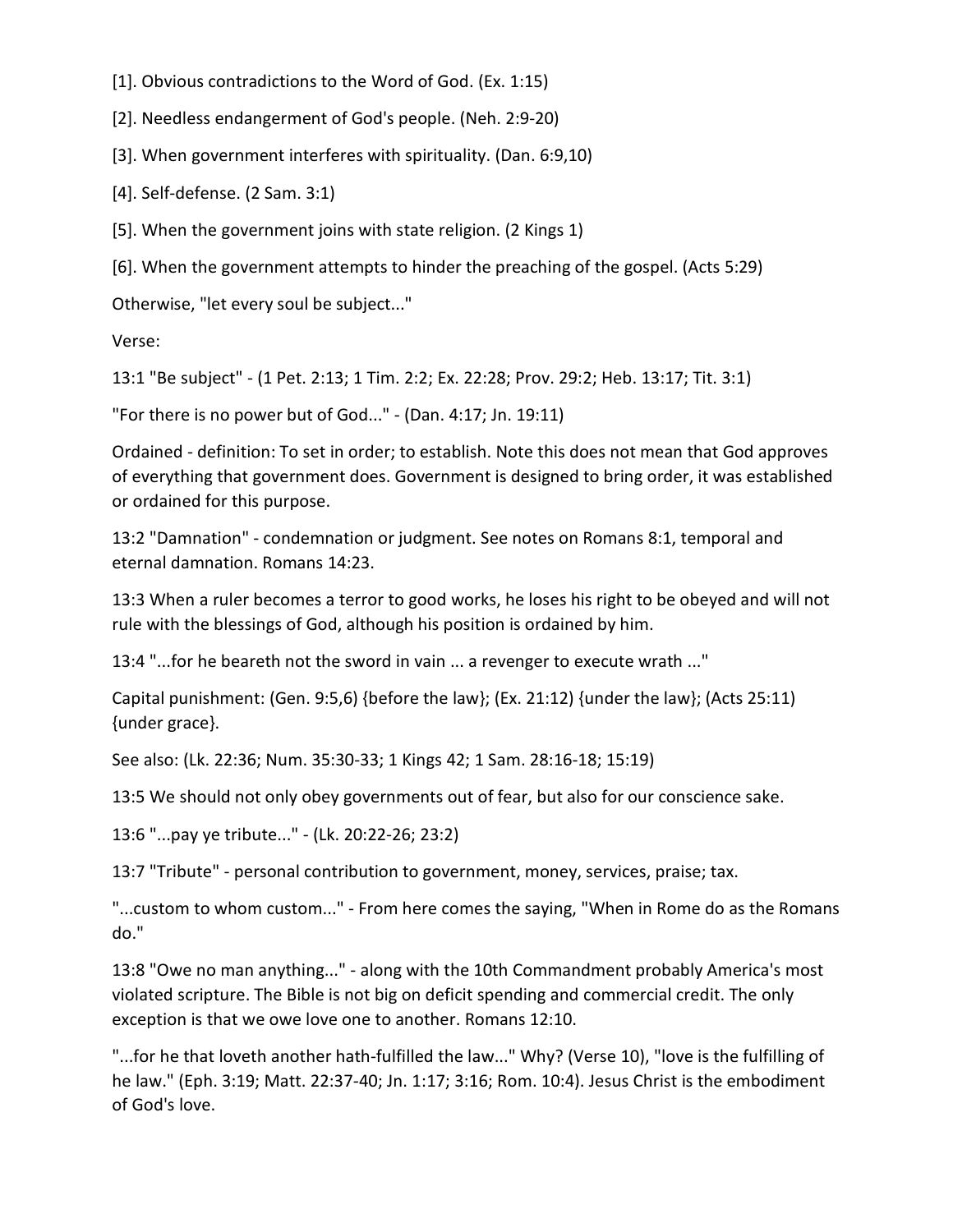13:9 (Ex. 20:14,13,15,16,17). The NASV omits, "Thou shalt not bear false witness..." Hmmm.

"...if there be any other commandment..." it is not keep holy the Sabbath!

"Love thy neighbor..." - (Lev. 19:18; Gal. 5:14; Matt. 19:19; Jam. 2:8; Mk. 12:31; Lk. 10:27)

13:10 Love is the fulfilling of the law, because genuine love will avoid the offense of the commandments.

13:11 "...time to awake..." - (1 Cor. 15:34; Eph. 5:14; 1 Thess. 5:5,6)

"...salvation nearer." (Lk. 21:28)

13:12 "...the day is at hand..." - (2 Cor. 6:2)

"...cast off the works of darkness..." - (Eph. 4:22-, 25; Eph. 5:11; Rom. 6:21; 1 Pet. 2:9)

"...let us put an the armour..." - (Eph. 6:10-18)

13:13 "...walk..." - (Eph. 2:2,10; 4:1,17; 5:2,8,15; Col. 2:6)

"Chambering" - definition: lewdness. This is the only occurrence of this word in the Bible.

"Wantonness" - definition: lack of restraint; lasciviousness; recklessness.

13:14 "...put ye on..." - (Eph. 4:24; Col. 3:10; Rom. 8:29; Gal. 4:19; Eph. 5:18; Col. 3:16)

"...make not provision..." - (Rom. 6:11-16) "lust of the flesh" - (1 Jn. 2:16; Jam. 1:14,15)

All sins can be classified as a violation of one of the five basic drives God put in man:

[1]. Self-preservation

- [2]. Appetite
- [3]. Dominion
- [4]. Procreation
- [5]. Rest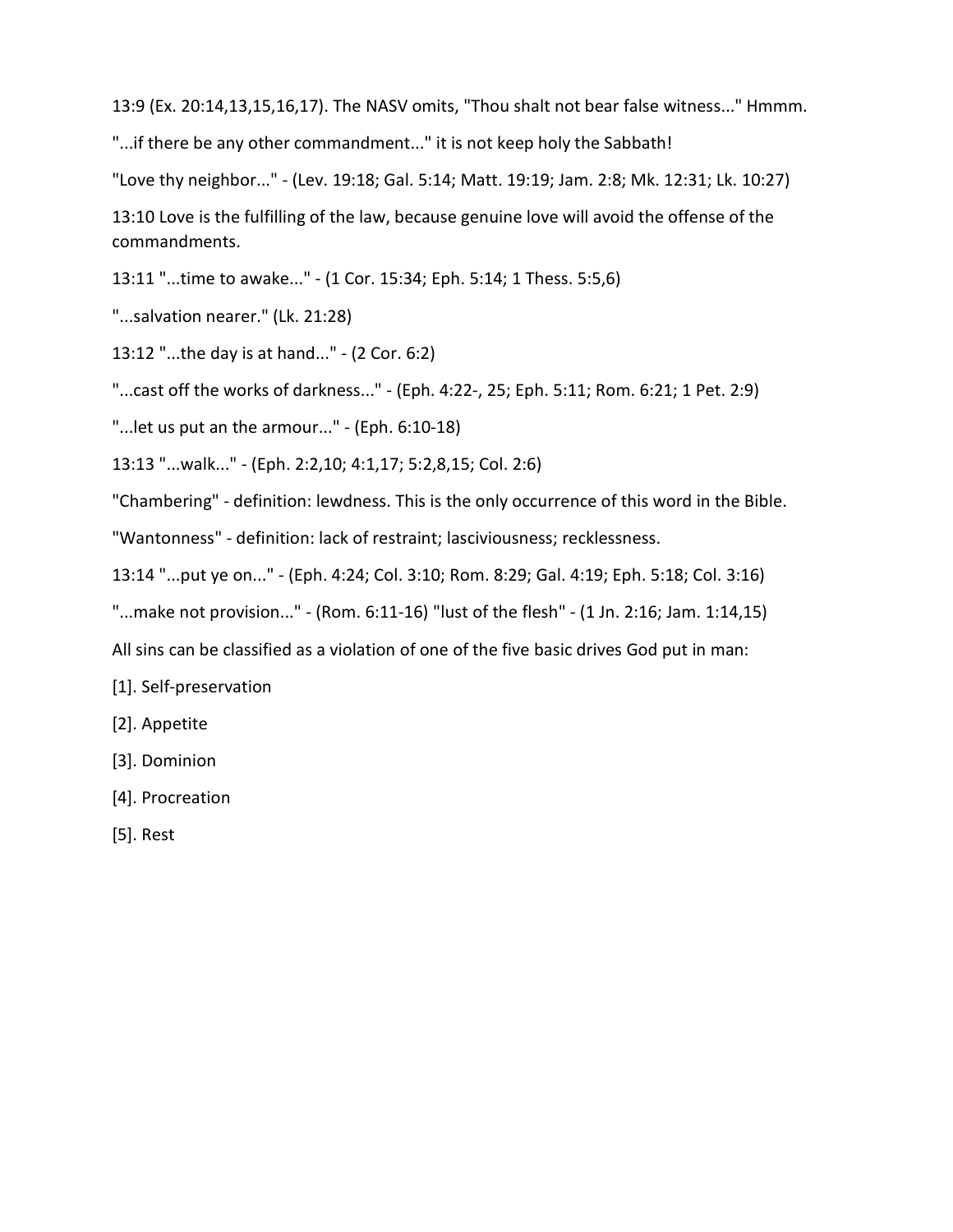# **CHAPTER FOURTEEN OUTLINE**

Outline of the Chapter:

- I. What you must not do. (1-12)
- A. Do not exclude the weak brethren.
- [1]. They belong to Jesus Christ.
- [2]. Don't argue with them over doubtful matters.
- B. The two parties: Freedom versus limitation
- [1]. The strong should not despise the weak.
- [2]. The weak -should not judge the strong.

C. Why?

- [1]. It is not your responsibility to change anyone.
	- (a). He's not your servant.
	- (b). The Lord will do the work.
	- (c). He's well able to do it.
- [2]. God can look upon a man's heart, you cannot.
	- (a). Differences represent honest convictions.
	- (b). God accepts both as honoring him.
	- (c). No man lives unto himself! we all are the Lord's.
- [3]. Christ, himself has won the right to judge.
	- (a). He's the Lord of the living and dead.
	- (b). Both strong and weak must give account.
- II. What you can do. (13-23)
- A. Decide: Never cause a brother to stumble.
- [1]. Conscience may be restraining him.
- [2]. There are more important matters in life.
- B. Observe certain guidelines.
- [1]. When it threatens the peace in the church, drop it.
- [2]. When it angers and offends an individual so as to prevent investigation and growth, stop.

C. Base your own personal convictions on the Word of God alone.

- [1]. Between you and the Lord
- [2]. Don't be hypocritical
- [3]. If convictions are built on self-righteousness or compromise, it is sin.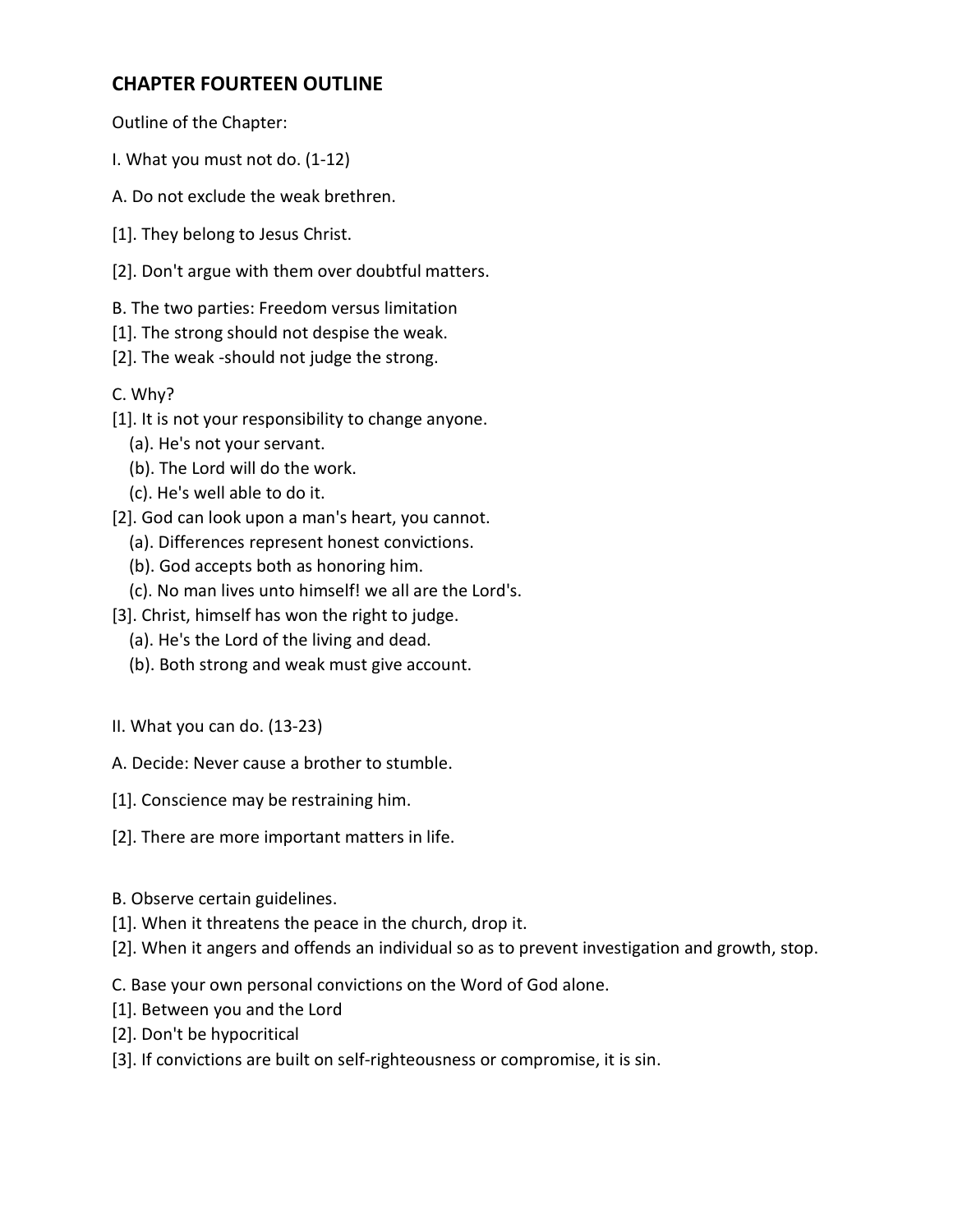# **CHAPTER FOURTEEN**

The Fourteenth Chapter of Romans deals with the Christian's relationship to the "brethren." There are many things in this life that are not specifically covered in the moral law as found in the Old Testament and as repeated in the New. Being children of God, we've been called to liberty, but never are we to use our liberty for an occasion to the flesh. There are many areas in which we must be sensitive to the needs, strengths and weaknesses of others, especially our Christian brethren. Living For Christ in itself will be offensive to the lost man, this we can expect; but we cannot take our responsibility lightly when it comes to living righteously in joy and peace before "weaker" brethren and the lost within our own personal realm of influence.

Chapter Fourteen gives us some guidelines within which we can operate. These guidelines present to us some principles that must be considered when operating in areas that are not clearly defined and specifically stated within the scriptures. Paul recognized that in each local church there are mature as well as immature believers. He also realized that because of the variations of growth within any given individual church, problems would arise. Many Christians have the false notion that extreme legalism shows strong faith. This is not necessarily so, in fact often times the opposite is true, for legalism is a tremendous opportunity for the Christian to brag on ones' self-righteousness.

In the church today we have many differences in opinion when it comes to "worldly amusements" and so-called questionable practices. Paul shows us how to face and solve these particular problems. Paul does not list these practices, but does lay down some basic principles that must be followed if one is to come to the right conclusions.

Warren Wiersbe in his "Expository Outlines on the New Testament", outlines the chapter this way:

- [1]. Am I fully convinced? (1-5)
- [2]. Am I doing this unto the Lord? (6-9)
- [3]. Will it stand the test at the Judgment Seat of Christ? (10-12)
- [4]. Am I causing others to stumble? (13-21)
- [5]. Am I doing this by faith? (22,23)
- [6]. Am I pleasing myself or others? (15:1-7)
- You might ask yourself these questions:
- [1]. Does this please God?
- [2]. Would you like the Lord to find you doing this when He comes?
- [3]. Can you do it and ask God's blessings on it?
- [4]. Would it cause a brother to stumble?
- [5]. Would it be a bad testimony to the lost?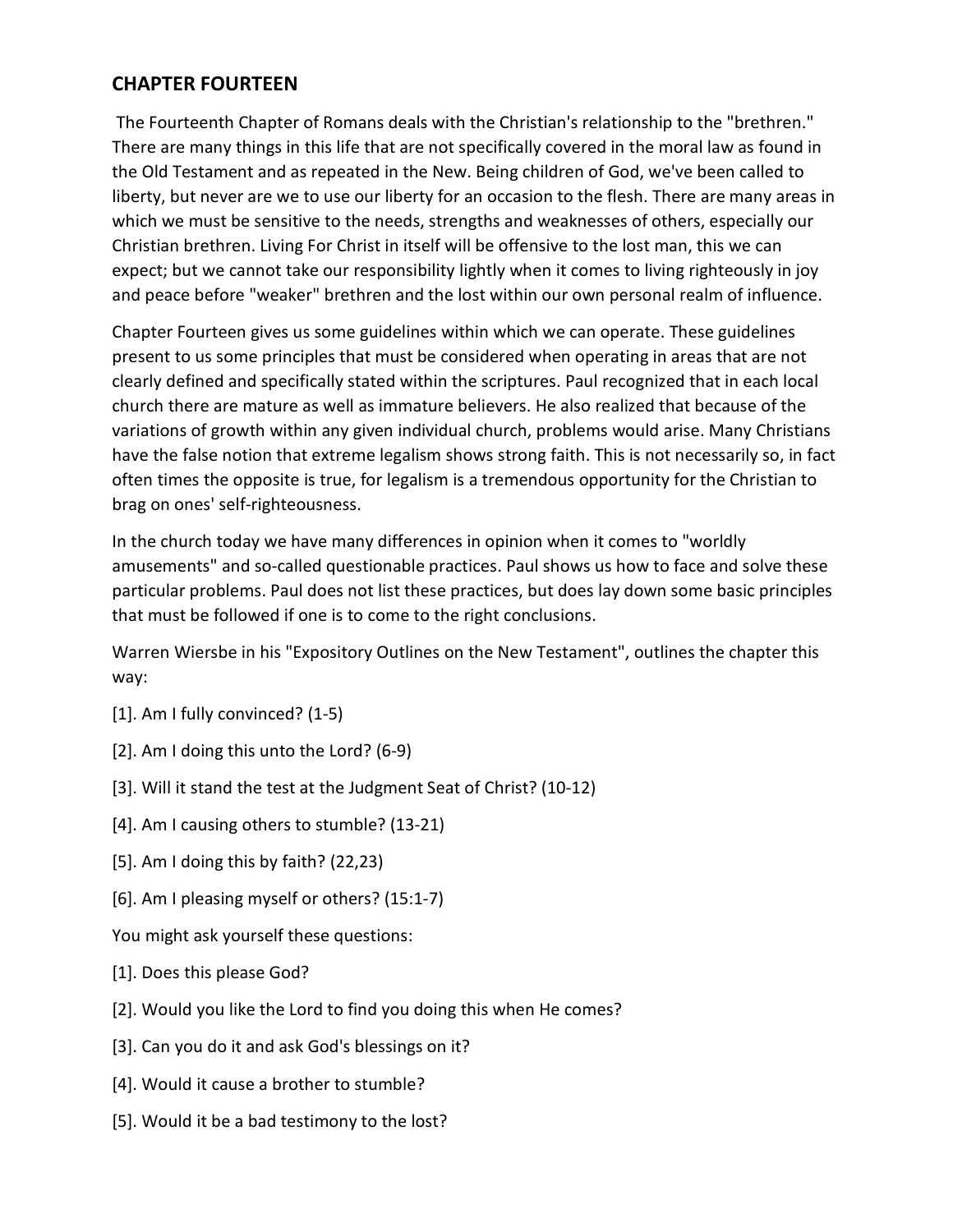There are numerous other scriptures that deal with this subject, First Corinthians adds some insight. (1 Cor. 6:12) says, "But I will not be brought under the power of any." We should not be controlled by anything other than the Lord Jesus. (1 Cor. 10:23) says, "All things edify not." Some things do not serve as building blocks for yourself or others. (1Cor. 10:31), "Whatsoever ye do, do all to the glory of God."

#### Verse:

14:1 "Him that is weak..." contrast with (15:1), "We then that are strong..." See (1 Cor. 8:7-12) "Disputations" - arguments, disagreements.

14:3 (1 Cor. 8:1)

14:4 "Who art thou?" - (Jam. 4:12; 3:1)

14:5 (Gal. 4:10; Col. 2:16)

14:6 (1 Cor. 10:31; 1 Tim. 4:3-5)

14:7 (Gal. 2:20; 2 Cor. 5:15; Rom. 6:11-16,19) We have a responsibility to live righteously before God and others.

14:8 "...we are the Lord's" - (Eph. 6:7; 1 Cor. 6:19,20; 7:23)

14:9 (Rom. 8:34; Acts 10:36,42)

14:10 "…why dost thou judge?" - (1 Cor. 10:29)

Context is judging the things mentioned in (verse 1-6).

"...we shall all stand before the judgment seat...'' (1 Cor. 3:11-16; 2 Cor. 5:10; 1 Tim. 5:24,25; Gal. 6:7-9; 1 Cor. 4:5).

14:11 "For it is written ... "- (Isa. 45:23)

"...every knee shall bow..." (Phil. 2:9-11)

14:12 "...every one ... shall give account..." - (1 Pet. 4:5; 2 Cor. 10:12)

14:13 "Let us not judge one another..." Motives often times are hard to discern. All things that could be right, become right or wrong based on motivation. Why do we do the things we do? (Jam. 4:11,12)

''...no man put a stumbling block..." - (1 Cor. 8:13)

14:14 "...there is nothing unclean of itself..." - (Acts 10:15; 1 Cor. 8:7,10; 1 Tim. 4:4,5; Col. 2:14)

14:15 (1 Cor. 8:11)

14:16 (Isa. 5:20; 1 Cor. 6:12)

14:17 "...the kingdom of God..." (Acts 1:3,6; Jn. 3:3-7; Lk. 17:20,21; 18:17; 9:2,27; Matt. 6:33)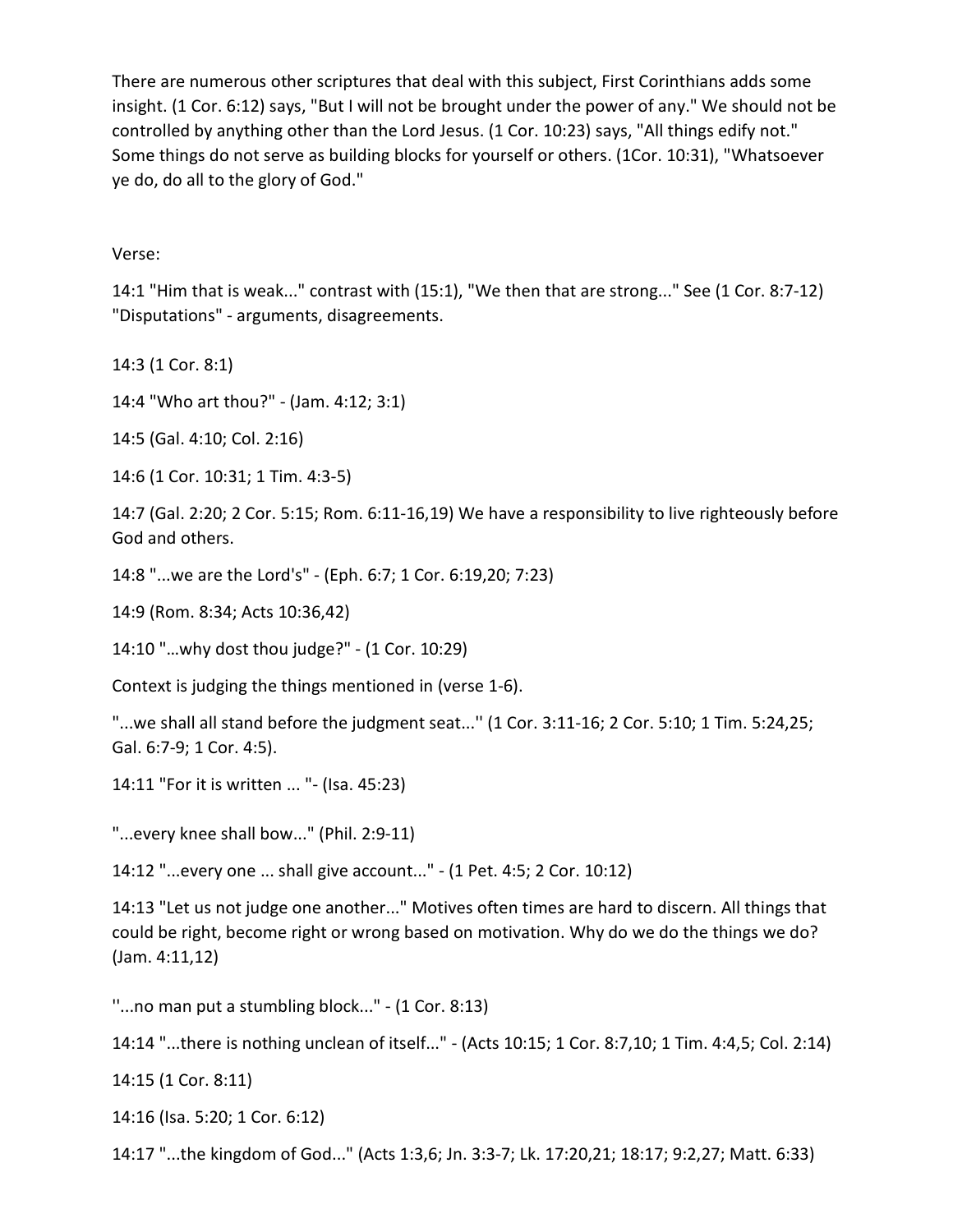"...righteousness, peace and joy..." These three things are the key to a Christian testimony. These are the things that should distinguish the saved from the lost.

"...in the Holy Ghost..." - qualified. There can be righteousness, joy and peace that are not God's...

14:18 "...serveth ... acceptable..." - The judgment seat of Christ. (Romans 14:10; 12:2)

See: (2 Cor. 5:9; Rom. 15:16; 2 Cor. 10:18; 2 Tim. 2:15; Eph. 5:10; Heb. 12:28; Phil. 4:18; 1 Pet. 2:5,2 0)

"...approved of men..." - men will recognize the sincerity and reality of truly heart motivated Christian service.

14:19 "...edify one another..." - (1 Cor. 8:1; 1 Thess. 5:11; Eph. 4:12,16; 2 Cor. 10:8; 13:10)

Edify - to build, construct, instruct, teach. An edifice is a building, same root word.

14:20 "For meat destroy not..." For = because. Don't let something insignificant cause division or strife.

"All things indeed are pure..." - (Tit. 1:15)

14:21 (1 Corinthians 8:13)

14:22 If God has given you the faith or particular conviction don't jam it down someone's throat... "have it to thyself before God.''

"Happy is..." - happiness is the absence of hypocrisy. (1 Jn. 3:22; 1 Cor. 10:33; Rom. 8:3-5)

14:23 "...he that doubteth is damned..." - damned - condemnation. See notes on (Romans 8:1; 13:2). The rule is "when in doubt, don't!''

"...for whatsoever is not of faith is sin." (Rom. 10:17; Prov. 24:9; Jam. 4:17; 1 Jn. 3:17; 1 Cor. 8:12,13)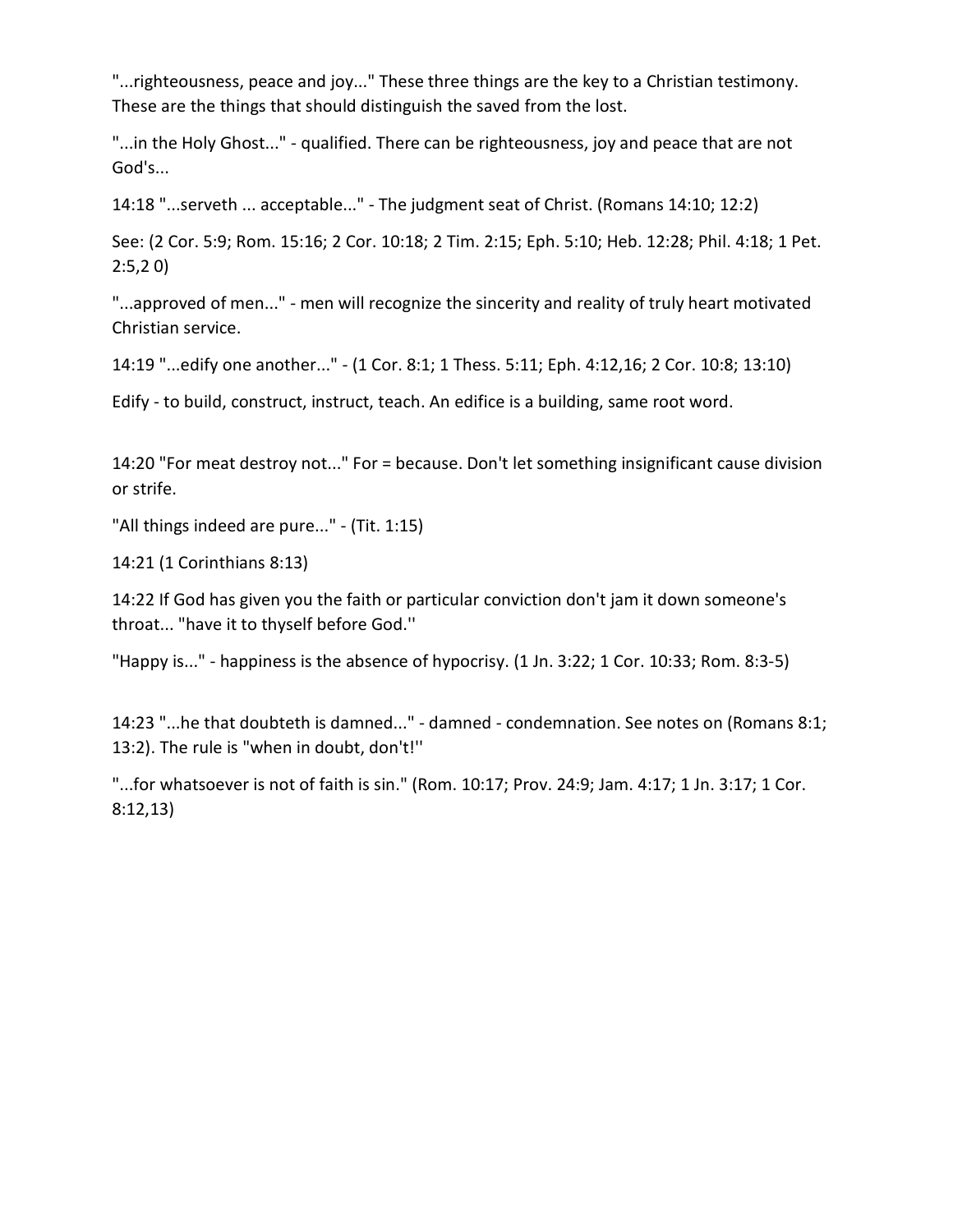# **CHAPTER FIFTEEN OUTLINE**

Outline of the Chapter:

- I. Our Great Example (15:1-13)
- A. Christ did not please himself
- [1]. The strong should yield to the weak.
	- (a). It is for his good.
	- (b). As long as it is edifying.
- B. The example of the Old Testament scriptures (4)
- C. Encouragement from the present (5,6)
- D. Encouragement from the future (7-12)
- [1]. God is reconciling Jews and Gentiles.
- [2]. Began when Christ accepted both.
- [3]. He did it not pleasing himself.
- [4]. So reached both Jews and Gentiles to the glory of God.
	- (a). Truthfulness to the Jews mercy to the Gentiles.
	- (b). Two shall be one as the scriptures predicted.
- [5]. All insured and kept by the power of God.
- II. Paul's ministry to the saints at Rome (15:14-16)
- A. To evaluate what they had
- [1]. Right motives (goodness).
- [2]. Complete knowledge.
- [3]. Able to admonish one another.
- B. To supply what they lacked
- [1]. A bold reminder.
- [2]. A priestly ministry.
- [3]. A divine acceptance.
- III. Paul's ministry in other places (17-21)
- A. Its' secret of success (17,18)
- B. Its' manifestation power (19)
- C. Its' geographical extent (19)
- D. Its' uniqueness a pioneer work (20,21)
- IV. Paul's present plans and ministry (22-29)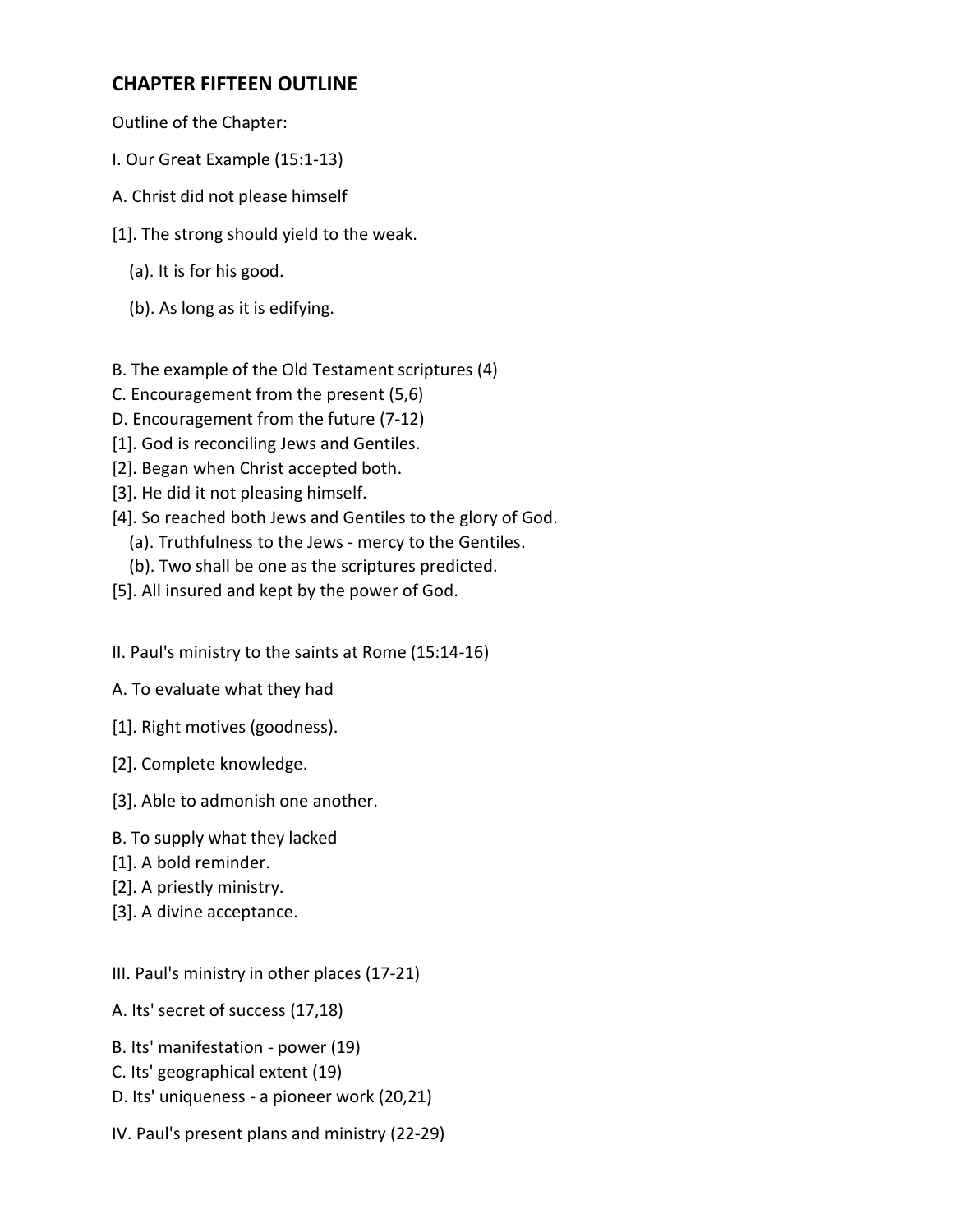A. His long felt desire to come to Rome

B. His immediate commitment to Jerusalem

[1]. With material aid.

[2]. To fulfill a spiritual principle.

C. His confidence of an effective ministry at Rome

V. Paul's reliance on prayer (30-33)

A. His ground of expectation (30)

[1]. Their obedience to the Lord.

[2]. The love of the Spirit.

B. The nature of the prayer - striving

C. His specific requests (31)

[1]. To be delivered from unbelievers.

[2]. To be accepted by the saints.

[3]. That he might come with joy and be refreshed.

[4]. By the will of God.

### **CHAPTER FIFTEEN**

The topic of Chapter 14 continues into 15, how are we to handle questionable things? The answer is, we are to look to Jesus Christ as our example. What would Jesus himself do in this situation? This is always a safe question to ask ourselves.

The book begins to wind down in this chapter. Beginning at (verse 14) Paul discusses some personal things with the Romans. These personal things concern Paul's ministry to the Romans, to Christians in other places, his immediate plans for his ministry, his reliance on prayer for empowerment for his ministry, and God's will for his work.

Verse:

15:1 "We then..." Christians "...that are strong..." (Gal. 6:2; Heb. 5:12-14), "...ought to bear..." (Rom. 14:1).

15:2 "...please his neighbor..." (Rom. 13:9,10; 1 Cor. 9:19).

"Edification" - (see Note on 14:19).

15:3 "...Christ pleased not himself... "(Phil. 2:5) "...as it is written..." (Ps. 69:9; see also Jn. 7:7).

15:4 (1 Cor. 10:6,10,11; 2 Tim. 3:16,17).

15:5 The God of patience" - (2 Pet. 3:9; Isa. 30:18; Lk. 18:7).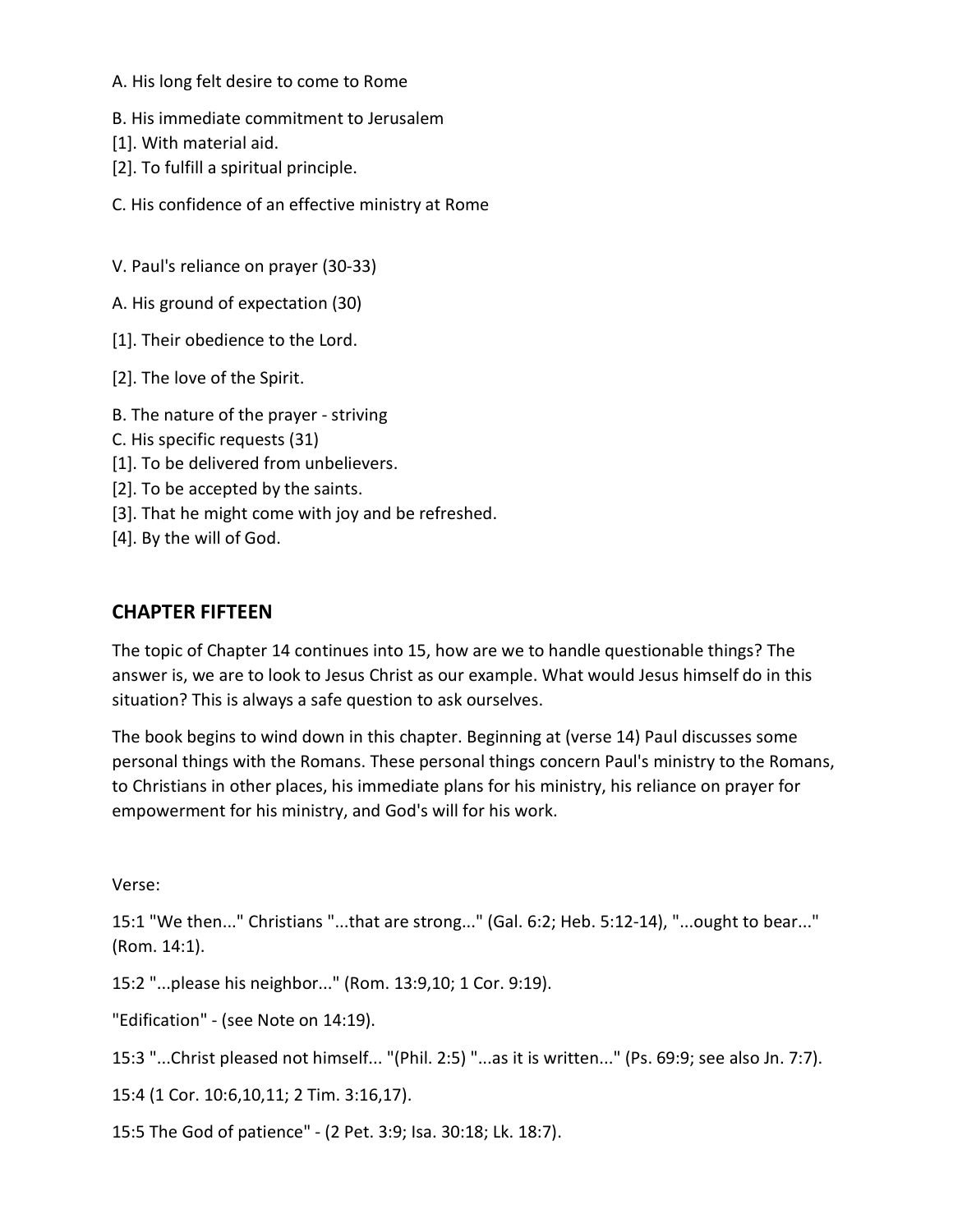"Likeminded" - (Acts 2:1; 1:14).

15:6 "One mind" - (Phil. 2:2).

"glorify God." - (1 Cor. 6:19,20; Jn. 17:4).

15:7 (Rom. 14:1,3).

15:8 Jesus Christ's ministry of the Gospel was primarily to the Jews - (Jn. 1:11,17; Matt. 15:24; 10:6; Jn. 4:22; Lk. 1:30-33; 46-55; 67-80).

15:9 "as it is written" - (Ps. 18:49).

15:10 "again he saith" - (Deut. 32:43).

15:11 "again" - (Ps. 117:1).

"laud" - praise.

15:12 "again" - (Isa. 11:10).

"...root of Jesse..." - (Rev. 5:5; 22:16; Rom. 11:16,17; Isa. 53:2).

15:13 "The God of hope" - (1 Tim. 1:1; Tit. 2:13; Col. 1:27; Acts 28:20).

15:14-16 Where is Peter? See verse 20!

"That I should be the minister of Jesus Christ to the Gentiles..." - (Acts 9 :15; Rom. 11:13).

"...might be acceptable..." - (Rom. 12:1,2; 14:18; 16:10).

15:17,18 Paul says, if bragging were the thing to do, he'd have plenty to brag about, but he will not discuss anything done in his power and to his glory. He will only speak of those things that Christ wrought by him.

15:19 "mighty signs" - (2 Cor. 12:12; Acts 5:12; 3:6; 9:34; 14:10; Mk. 16:18).

"Illyricum" - only mention.

15:21 "as it is written" - (Isa. 52:15).

15:23 "place" - work.

15:24 "I take my journey into Spain" - Did Paul go to Spain between (Acts 28 and 2 Tim. 4)? Paul was looking for financial assistance and fellowship as he planned his journey to Rome.

15:25 "But now I go to Jerusalem" - (Acts 19:21).

15:26 Offerings are taken for two things in the New Testament, for the ministry and for the poor, (Acts 11:29; 1 Cor. 16:1,2).

The church at Jerusalem had gone through many trials and persecutions, by this time they were in financial trouble. Note here a missions church is sending support to the home work.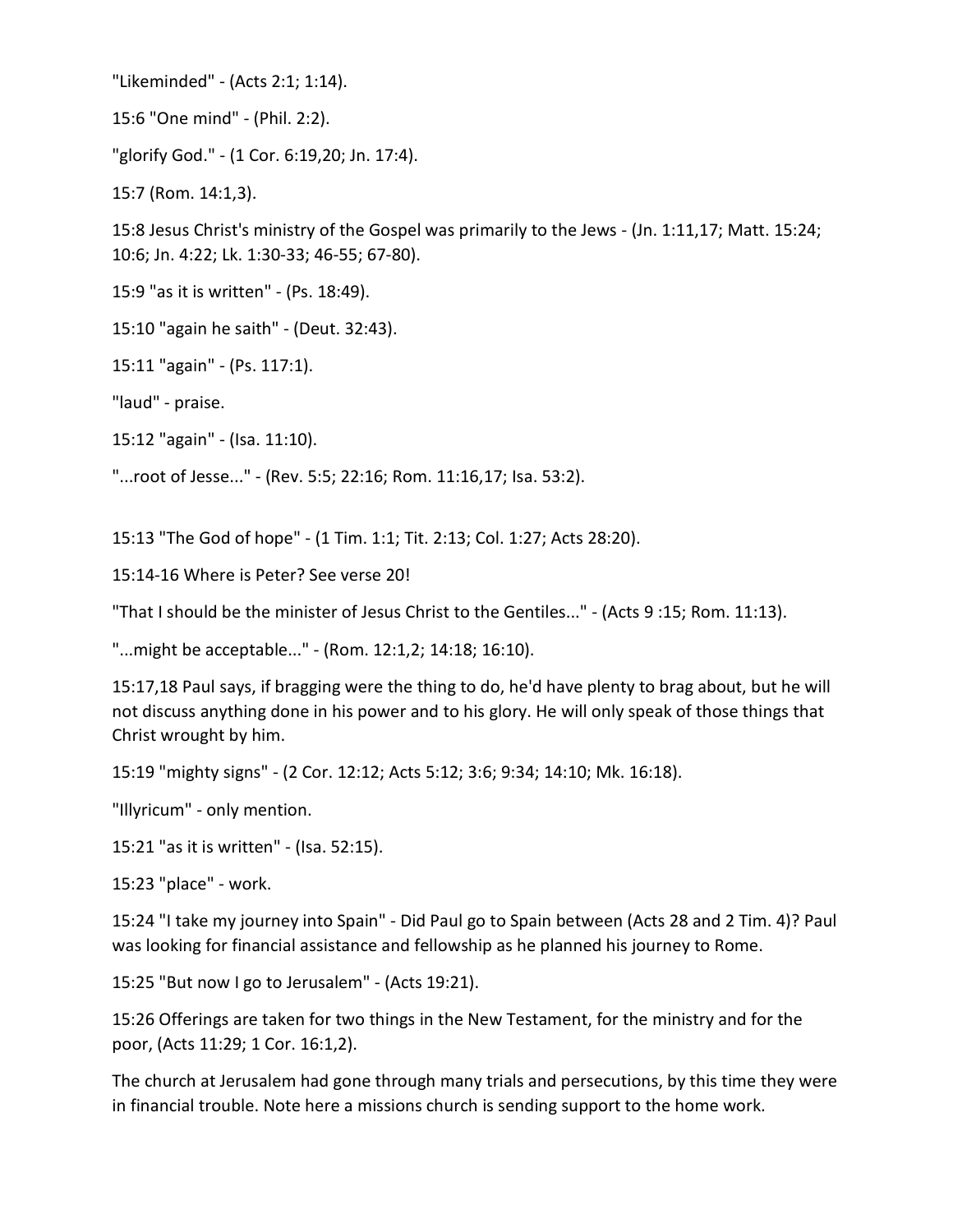15:27 Paul shows us that we have a financial responsibility to help support the ministry, we are "debtors".

15:28 The financial contribution is called "fruit".

15:30 "in your prayers" - (2 Cor. 1:11; Col. 4:12). The prayer is answered in (Acts 20-24).

15:32 He does come to them (Acts 28).

"by the will of God" - (Rom. 1:10; 8:27; 2 Cor. 8:5; Acts 21:14).

15:33 The first closing.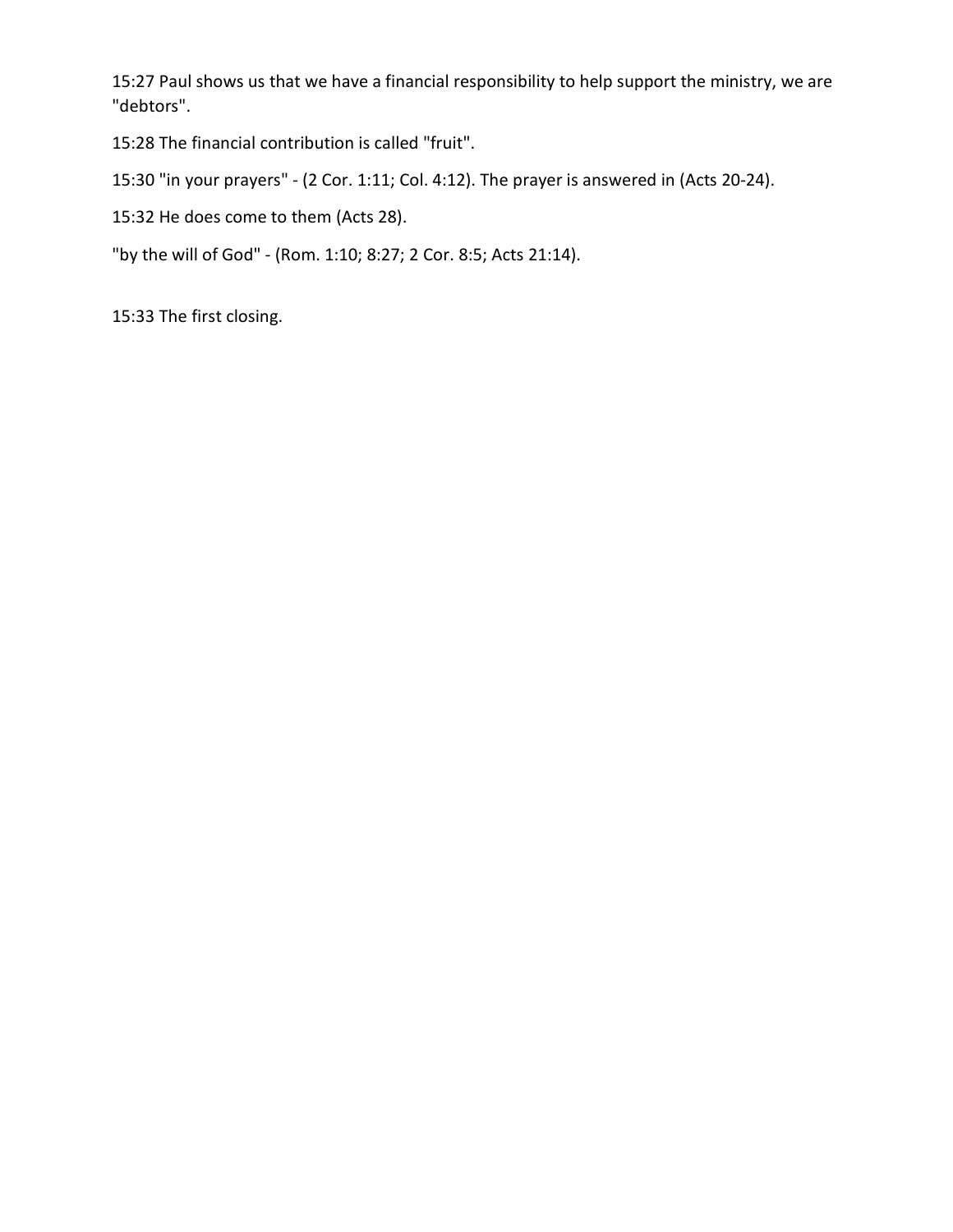## **CHAPTER SIXTEEN OUTLINE**

Outline of the Chapter:

- I. The Circle of Paul's Friends: Greetings to brothers and sisters in Rome (1-16)
- A. Phebe bearer of the letter (1,2)
- B. Priscilla and Aquila husband and wife team (3,4)
- C. Epaenetus and Mary two beloved friends (5116)
- D. Relatives and close friends (7-10)
- E. Some Christians and non-Christians? (10,11)
- F. Three beloved ladies (12)
- G. Rufus (13)
- H. Some Greeks (14)
- I. Anyone he might have forgotten (15)
- II. Warning against those who would cause division from within (17-20)
- A. They create factions through doctrinal controversy
- B. Their motives selfishness, pride, greed
- C. Their methods slick tongued
- D. How to handle them
- [1]. Avoid them.
- [2]. Ignore their teachings.
- [3]. God will take care of them.
- III. Greetings from those with Paul (21-24)
- A. His traveling companions
- B. His secretary
- C. His host in Corinth
- D. His friend Erastus
- IV. The Revelation of the mystery (25)
- A. My gospel and the preaching of Jesus Christ
- B. It strengthens or establishes you
- V. How did it come to us? (26)
- A. Experienced by faith but until now not explained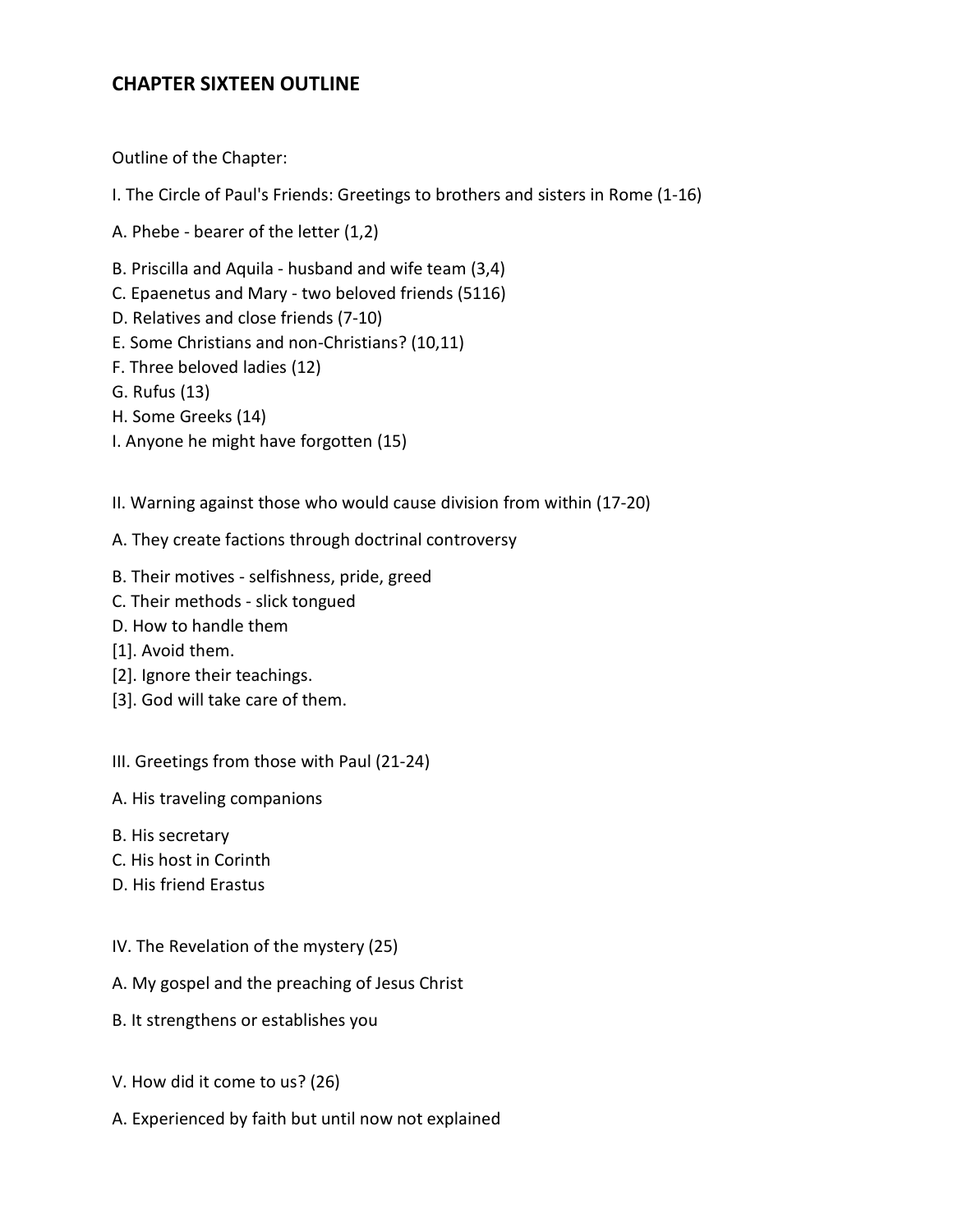B. Made known by prophetic writings

C. In response to God's command

D. To produce the obedience of faith

VI. Closing (27)

## **CHAPTER SIXTEEN**

Chapter 15 ended with a typical Pauline closing, this is considered the first closing and what follows is a P.S. (Postscript). (Note 16:24 and 27) both end with "Amens."

Paul spends most of the chapter greeting those in Rome and sending regards from those he is with. The chapter does have two interesting doctrinal passages, one deals with a "wolf" amongst the sheep, and the other, Paul's revelation of the mystery of the Body of Christ, termed "my gospel."

Verse:

16:1 "Phebe" - note the subscript at the end of the chapter. Phebe seems to be the messenger that brings the letter.

"Servant" - the new "Bibles" translate this "deaconess" trying to introduce to us female church officers. All the Apostles were male, the requirements for elders, bishops and deacons are male requirements.

"Cenchrea" - (Acts 18:18); subscript at the end of the chapter.

16:2 Note the statement "in the Lord" found here in verse two and also in verses (8,11, twice in 12,13 and 22).

"Succourer" - Helper.

16:3 "Priscilla and Aquila" - (See Acts 18:2,18,26; 1 Cor. 16:19; 2 Tim. 4:19).

16:4 "...laid down their own necks ... " - in other words, they "struck their necks out" for Paul. Again the KJV sets the pace for colloquialisms.

16:5 "...the church that is in their house ...the church is the people, not the building!

"...the firstfruits of Achaia..." - (1 Cor. 16:15), here you'll see some people addicted to the right thing.

16:7 Could Andronicus and Junia be additional apostles? (See Acts 14:14).

"...who were in Christ before me..." - Paul was "in Christ in (Acts 9), here are some early converts! This is the only mention of these two in the scriptures.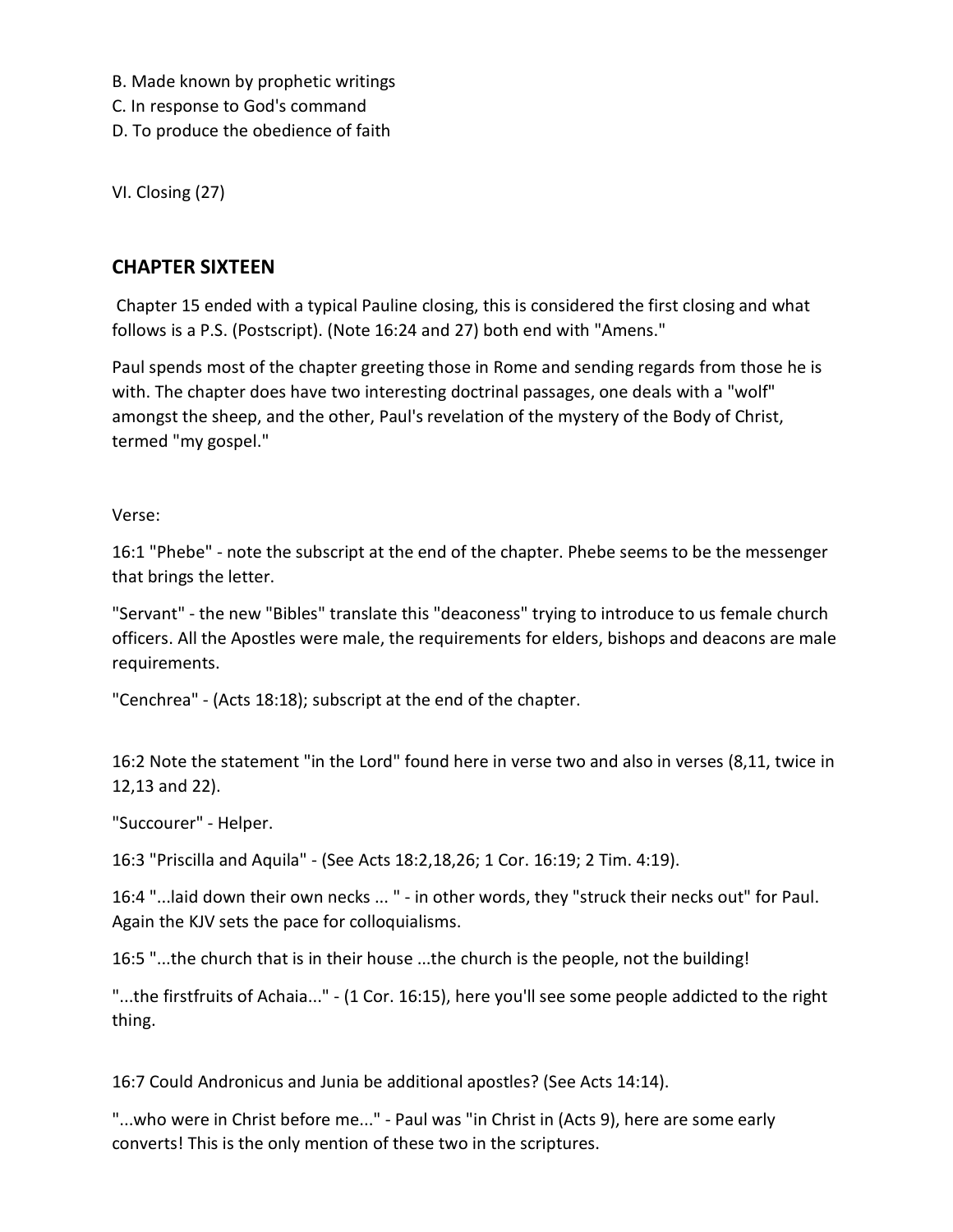Just because Paul received the revelation of the Body of Christ does not mean that no one was in the Body until it was revealed. Peter could have eaten clams and pork chops in (Jn. 21) because the dietary ordinances of the Old Testament were done away with at Calvary, (Col. 2:14; Heb. 9:17).

16:10 "...approved in Christ..." - The statement is simple yet profound. Imagine having the Spirit of God record your name in God's word for eternity! (2 Cor. 5:9).

16:11 "...my kinsman..." - (See verse 7,13,21).

16:13 The verse could be taken two ways:

[1]. Rufus is Paul's brother.

[2]. Paul's mother and Rufus' mother, two different women, are mentioned.

"Rufus" - there is a Rufus mentioned in (Mk. 15:21) in connection with bearing the cross of Jesus. He could not be Paul's brother, this Rufus is the son of Simon of Cyrene.

16:14 A list of Greek men at Rome, businessmen? Traveling salesmen?

16:16 "...holy kiss ... " - (1 Cor. 16:20; 2 Cor. 13:12; 1 Thess. 5:26; 1 Pet. 5:14).

"....churches of Christ...." - The Church of Christ uses this verse as a proof text for the validity of their denominational name tag. Note, it is not the church of Christ but the churches, plural!

16:17 (Tit. 1:9; 2:1; Matt. 18:1-4; 11 Jn. 9,10; Tit. 3:10).

16:18 "......their own belly…." - (Phil. 3:19).

"...by good words and fair speeches..." - (1 Cor. 2:4; Col. 2:4,8; Eph. 5:6; Tit. 1:10; 2 Pet. 2:3). Note that Paul was often bold and crude in his speech, (2 Cor. 10:10; 11:5-7).

16:19 "...simple concerning evil..." - The idea is you don't have to drink or taste raw sewage to know that it is bad for you, just take a good whiff of it!

16:20 "...shall bruise Satan under your feet shortly..." - the event is future and the cross references point to the Second Coming of Christ as the time. (Gen. 3:15; Ps. 68:21,23; 110:5,6; Hab. 3:13); Types are Abimelech, Sisera, Goliath.

16:21 "Timotheus" - Timothy; (1 Tim. 1:2; 2 Tim. 1:2).

"Lucius" - Luke the beloved physician, (Acts 13:1).

"Jason" - (Acts 17:5,6,7,9).

"Sosipater" - Sopater of (Acts 20:4).

16:22 "Tertius" - Tertius is the penman just as Baruch was Jeremiah's penman or scribe. Paul speaks under the inspiration of the Spirit of God, (2 Pet. 1:21), and Tertius records it, (2 Tim. 3:16).

16:23 "Gaius" - Paul's host in Corinth, (1 Cor. 1:14; Acts 19:29; 20:4; 3 Jn. 1).